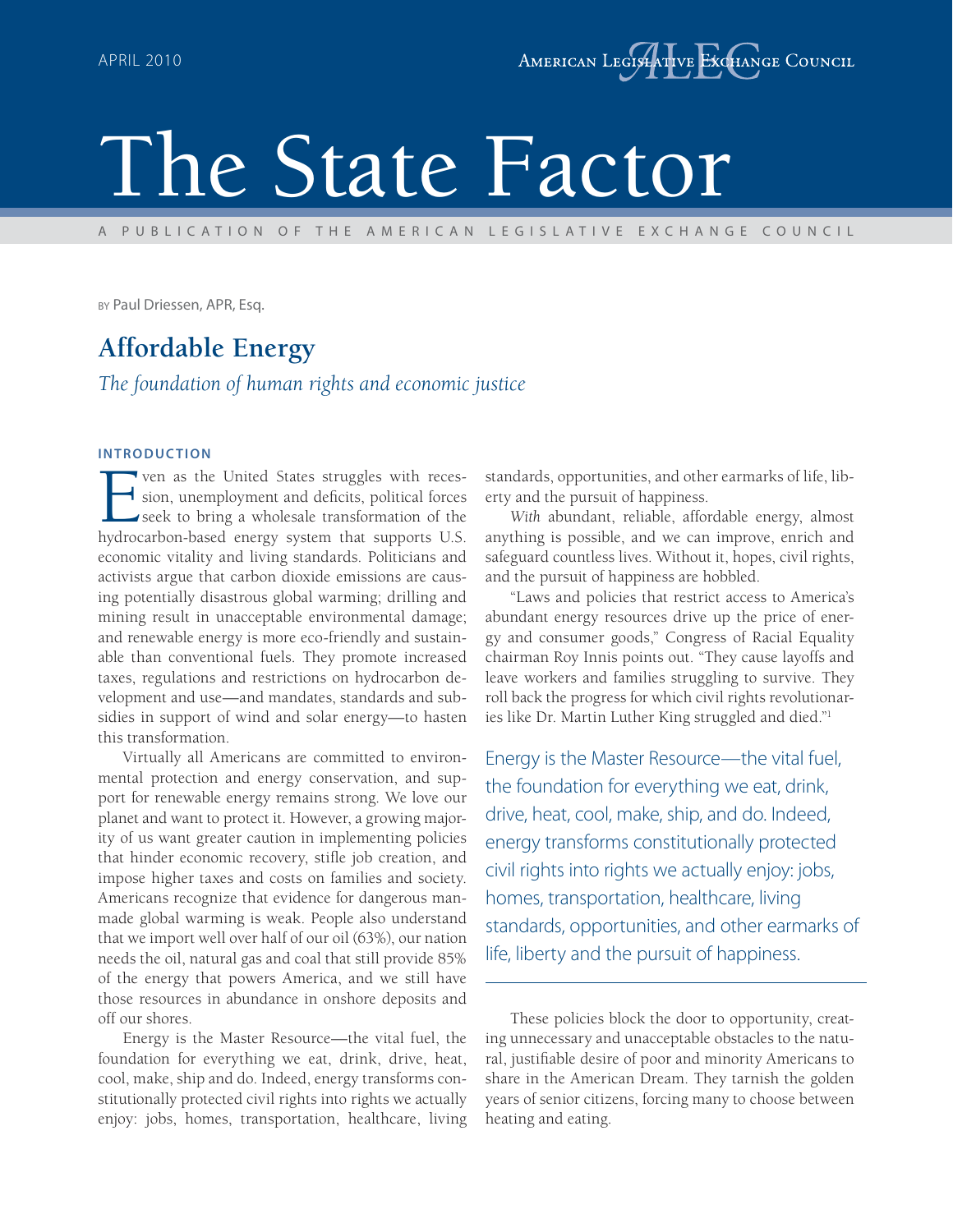Regressive energy laws and policies impair further civil rights progress, Innis adds, "deny minority and other poor families a seat at the energy lunch counter, and send us to the back of the economic bus."2

Burdensome taxes and restrictions on energy production and use also put activist pressure groups, bureaucrats, politicians and courts in control of what has made America a shining beacon for people the world over: liberty, economic freedom, optimism and the promise of upward mobility for all, regardless of education, ethnic background or status at birth. They hamper the pursuit of justice and trample on dreams and unalienable rights with which our Creator endowed us all.

#### **America's economic quagmire**

Orders for durable goods fell 20% in 2009. America's unemployment is at its highest level in decades: 10.2% officially, as of January 2010; 17% when the jobless count includes people who have given up finding full-time employment or lack the requisite training for available positions; and a stunning 49% for young black males.<sup>3</sup> Payrolls continue

Nearly every state is operating in the red, with huge battles looming over higher taxes, soaring tuition, reduced services, and a frantic quest for ways to reform severely underfunded state pension systems.

to shrink, and the number of Americans unemployed 27 weeks or longer continues to climb—to 39.8% of the workforce in December 2009, the highest since the Bureau of Labor Statistics (BLS) began keeping records in 1948.

The number of involuntary part-time workers, for whom full-time work is unavailable, has risen to 9.2 million. Jobs created in the temp help area fell 17% last December, meaning even temp workers are not finding work.4 Some economists say the United States is entering a "perma-temp world," where more companies utilize "just-in-time labor forces" of temporary workers, who have no health insurance, no retirement benefits, no sick days, no vacation, no severance package and no access to unemployment insurance. But for many even this is a happy situation. At least the temps have jobs and

incomes, albeit in many cases accompanied by higher risks of stress and mental health problems.<sup>5</sup>

Moreover, many who are still working have been forced to settle for lower pay. "Shockingly, pay for production and non-supervisory workers—80% of the private U.S. workforce—is 9% lower than it was in 1973, adjusted for inflation."<sup>6</sup> Poor and minority workers are among the hardest hit, and the "misery index" (unemployment rate plus budget deficit) stands at 20%-more than double its 2007 level.7

Nearly every state is operating in the red, with huge battles looming over higher taxes, soaring tuition, reduced services, and a frantic quest for ways to reform severely underfunded state pension systems. California is teetering on the edge of bankruptcy. Between 1990 and 2007, the (formerly) Golden State lost 26% of its factory jobs and 35% of its high-tech manufacturing jobs. Meanwhile, the number of state government employees grew 24% between 1997 and 2007.8 California is not alone.

"State government revenues are a wreck," says Indiana Governor Mitch Daniels. "The drop in tax receipts is the worst in a half century. Fewer than ten states ended the last fiscal year with significant reserves, and threefourths have deficits exceeding 10% of their budgets ... [Many face] a near permanent reduction in state tax revenues that will require us to reduce the size and scope of our state governments."9

As of January 2010, 25 states have borrowed a combined \$23 billion from the Federal Unemployment Trust Fund, to meet their obligations to work-deprived workers, Daniels observes. "The 'progressive' states that built their enormous public burdens by soaking the wealthy will hit the wall first and hardest. Already more than half have raised taxes, often on businesses, only to chase them and their tax payments away and into the arms of states like Indiana"10—or countries like India.

All this follows a \$787-billion "stimulus," a massive Wall Street bailout, and government takeover of General Motors and a host of banks, supposedly to jump start the economy and create jobs.<sup>11</sup>

How will the United States cover these expenditures? "We're out of cash," President Obama has said. In response, the White House and Congress raised the national debt ceiling to \$14 trillion—a 39% increase since early 2007." Budget deficits as a share of GDP are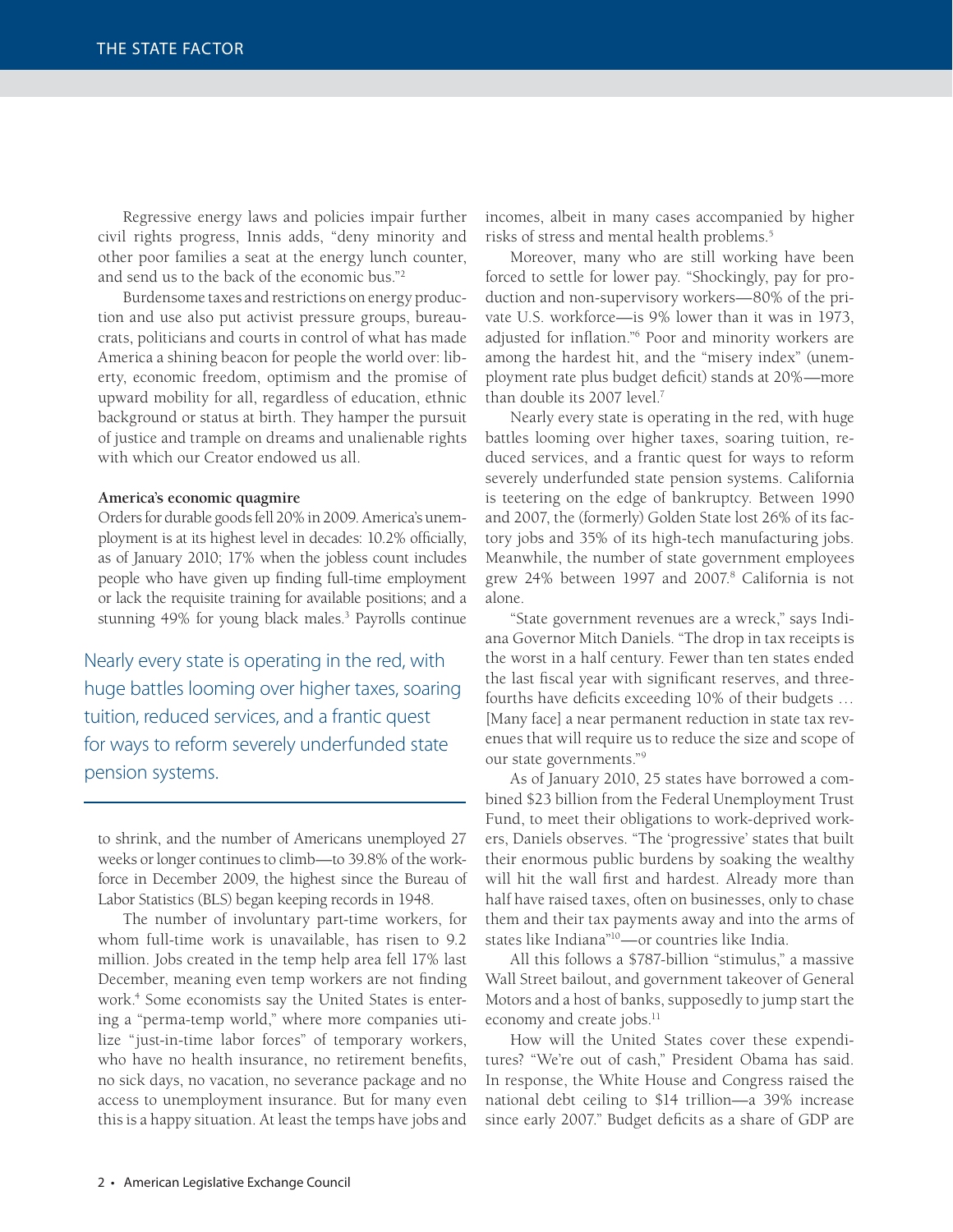now the highest in over a half century, the U.S. revenue shortfall now tops \$1.3 trillion, and the federal deficit is on track to equaling the nation's entire gross domestic product by 2012.<sup>12</sup> Even worse:

Total U.S. government spending in 2009 equaled 37% of our Gross Domestic Product.13 "If you factor in Social Security, Medicare, state and local debt, and what Fannie Mae and Freddie Mac owe, our total public debt is now at 141% of GDP," notes Research Affiliates chief Robert Arnott. "Add in household and corporate debt, and the unfunded portion of entitlement programs, and it's 840% of GDP."14

Even worse, the subsequent government responses were proposals to raise taxes—and enact nationalized healthcare, cap-and-trade laws, and new taxes and regulations on banks and energy companies. There are better ways to return America to prosperity and safeguard civil rights. Among them: develop our nation's abundant energy resources, set aside cap-tax-and-trade legislation, ease existing regulatory burdens, and postpone or cancel costly new regulations, like the Environmental Protection Agency's (EPA) "endangerment" rules.

#### **Restricting American energy production**

Oil companies have developed amazing high-tech tools to explore and produce from formations that previously were too complex, too deep, too impermeable or too far offshore to tap: low-impact seismic capabilities; computerized 3-D seismic and wellbore profiling, to analyze formations and plan and track drilling, production and enhanced recovery programs; directional drilling systems that can hit meters-wide targets five miles away; fracturing and extraction technologies to recover trillions of cubic feet of natural gas from shale formations miles beneath the surface; and *in situ* techniques for extracting black gold from oil shale formations, via drilling and thermal processes, instead of underground or open pit mining.15 Similar advances in exploration, mining and reclamation make more coal and uranium accessible.

Once again, U.S. recoverable oil and gas reserve estimates have shot upward, and reports of imminent depletion have again been retracted, as has been done repeatedly since the U.S. Geological Survey first predicted the demise of American oil reserves in 1920. Famed petroleum geologist Wallace Pratt has again been vindicated. Oil, he noted, "is first found in the minds of men"—and women—who envision where it will be found and devise the technologies needed to reach and develop the deposits.

Decades worth of oil, natural gas, coal and uranium are once again within reach—along with many thousands of jobs and trillions of dollars in government revenues. Unfortunately, what the right hand findeth, the left hand too often taketh away. Almost as quickly as technologies and discoveries are announced, national environmentalist groups, local activists, bureaucrats, courts and politicians proclaim their opposition, based on potential to speculative risks to air quality, ground-

U.S. recoverable oil and gas reserve estimates have shot upward, and reports of eminent depletion have been retracted, as has been done repeatedly since 1920.

water, endangered species or Earth's climate, or on resistance to energy projects and facilities in their back yards.

In early 2009, Secretary of the Interior Ken Salazar canceled 77 oil and gas leases that had gone through seven years of studies, negotiations, and land use planning. The canceled leases represented a third of a Utah land parcel estimated to contain enough oil to fuel 3 million cars and enough natural gas to heat 14 million homes for 15 years. His rationale: drilling rigs might be "visible" from national parks over a mile away. Global warming, not petroleum development, he declared, was to be the top priority for every Department of the Interior agency.16

A 2008 Department of the Interior (DOI) inventory of federal energy resources found that 163 million acres of public lands are off limits to oil and gas leasing. The land withdrawals make 62% of the oil and 41% of the natural gas in our nation's onshore public lands unavailable. Another 65 million acres are severely restricted, affecting an additional 30% of U.S. onshore federal oil and 49% of our gas. $17$ 

In other words, an area the size of Texas and Oklahoma, 92% of our onshore publicly owned oil potential, 90% of our onshore natural gas prospects, and all the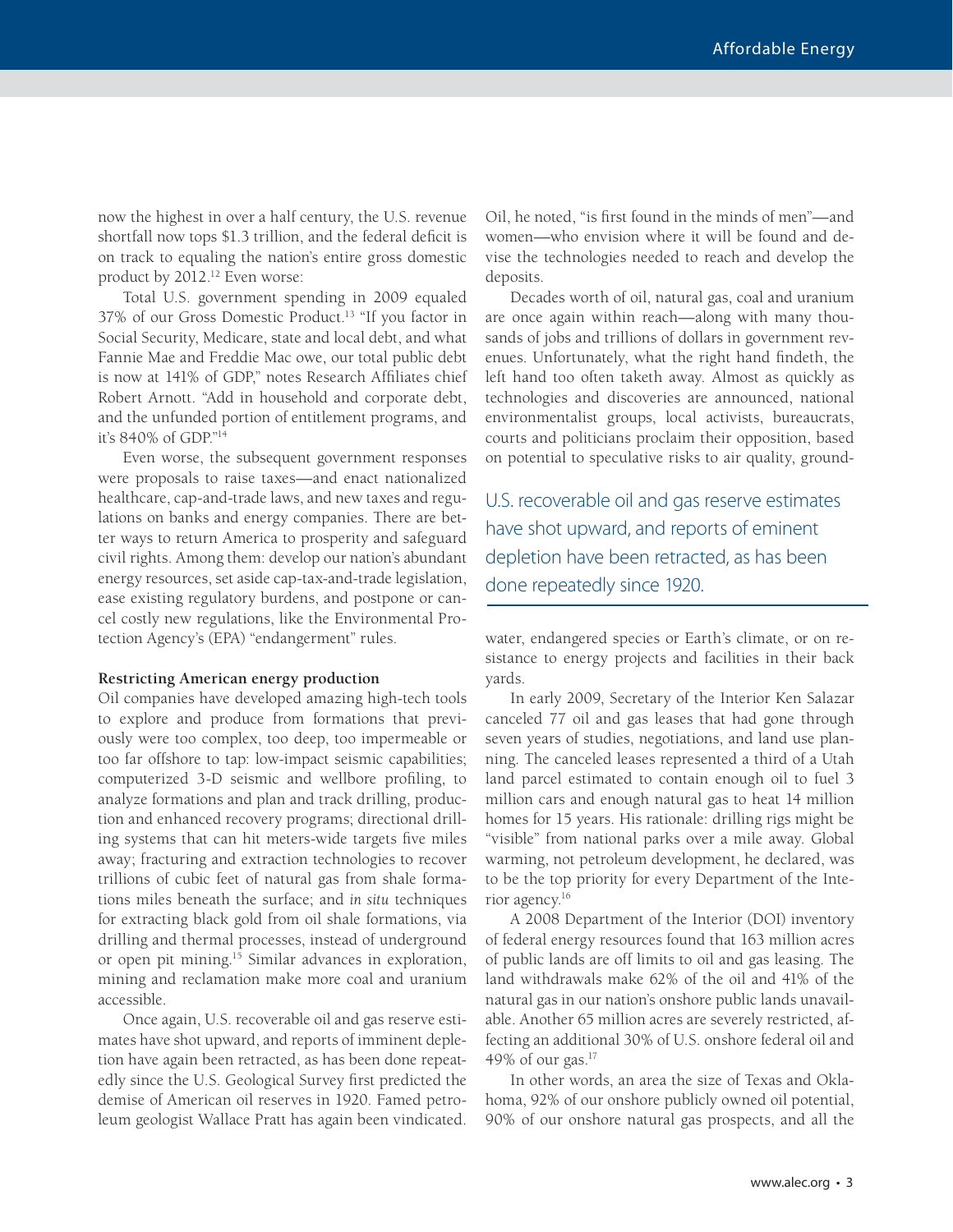jobs and revenues associated with developing those vital resources are *off limits* to the American families that own them. Offshore the situation is similar. The vast majority of Alaskan and Lower 48 public lands and resources outside the Gulf of Mexico are unavailable for leasing and drilling, even off states that are in dire need of jobs and revenues. Moreover, the offshore areas that remain available in the Gulf are increasingly in super deep waters, where costs are exorbitant and only monster fields can be produced economically.<sup>18</sup>

These withdrawals impose huge economic impacts. An ICF International study calculated that developing America's off-limits oil and natural gas resources could generate more than \$1.7 trillion in government revenues, create thousands of new jobs, and enhance national security by offsetting nearly a fifth of the oil that the United States currently imports. Developing all U.S. oil and gas resources on federal lands could generate more than \$4 trillion in bonuses, rents, royalties, and taxes, ICF concluded.19

The United States also has 600 coal-based electrical generating facilities, which produce nearly half of all U.S. electricity, and nearly 262 billion tons of recoverable coal reserves (a 235-year supply at 2008 rates of use). Utilizing these resources in state-of-the-art, low-pollution facilities could produce 100 gigawatts of new generation capacity, 4 trillion cubic feet per day of natural gas, 2.5 million barrels of oil daily and 1.4 million new jobs—with a total net present value of almost \$3 trillion, according to industry and government analysts.<sup>20</sup>

America's 104 nuclear power plants generate 20% of the nation's electricity, while emitting no carbon dioxide or pollutants. Three reactors at the Palo Verde Nuclear Power Station near Phoenix, Arizona alone provide the equivalent of six Hoover Dams in electrical power, from less than 140 acres of facilities on a 4,000-acre site, and utilizing city wastewater to cool the reactors.<sup>21</sup>

America also has vast stretches of wind-swept plains and sun-baked deserts—perfect for renewable energy, many say, though these potential electricity riches require lengthy new transmission lines to reach distant cities.

However, coal deposits and coal-fired power plants, uranium mining and nuclear power plants, shale gas and oil shale projects, new transmission lines, and even America's best wind, solar and geothermal sites face similar opposition.

- Florida's Seminole Generating Station Unit 3 project was cancelled in late 2009, because of opposition by the Sierra Club, Florida Department of Environmental Protection, U.S. Environmental Protection Agency and Governor Charlie Crist, primarily over global warming issues. The \$4.5-billion project would have been the nation's cleanest coal-fired power facility, generating low-cost electricity and creating 1,000 permanent jobs in Putnam County. The clean-burning but now-cancelled Big Stone II coal-fired facility in South Dakota would have brought jobs, affordable electricity and new transmission lines for wind farms.22
- New Interior Department and EPA regulations will make it more difficult for companies to get permits for oil and gas projects on federal lands, and Secretary Salazar has supported further delays over the Massachusetts Cape Wind Project on aesthetic grounds.23
- Local opposition, proposed federal hydraulic fracturing legislation and other actions threaten to derail drilling in shale deposits, to produce fuel for natural-gas-fi red power plants that can replace coalburning facilities or back up intermittent wind and solar projects.

The United States needs to confront its energy realities and make some tough choices, says Jason Grumet, president of the Bipartisan Policy Center, which supports giving the federal government more authority to move renewable energy and transmission projects forward, in the face of state or local opposition. "You have to ask yourself: At what point do priority national interests need to override local goals?"

It's an excellent question, not just for wind and solar farms and related transmission lines—but for all energy projects. Not just for local opponents—but for national environmental pressure groups that oppose onshore and offshore, Arctic and continental, hydrocarbon and hydroelectric, nuclear and renewable projects, whether they are supported or opposed by local citizens or a majority of Americans. For all this opposition amounts to an unjust taking of energy that rightfully belongs to all Americans.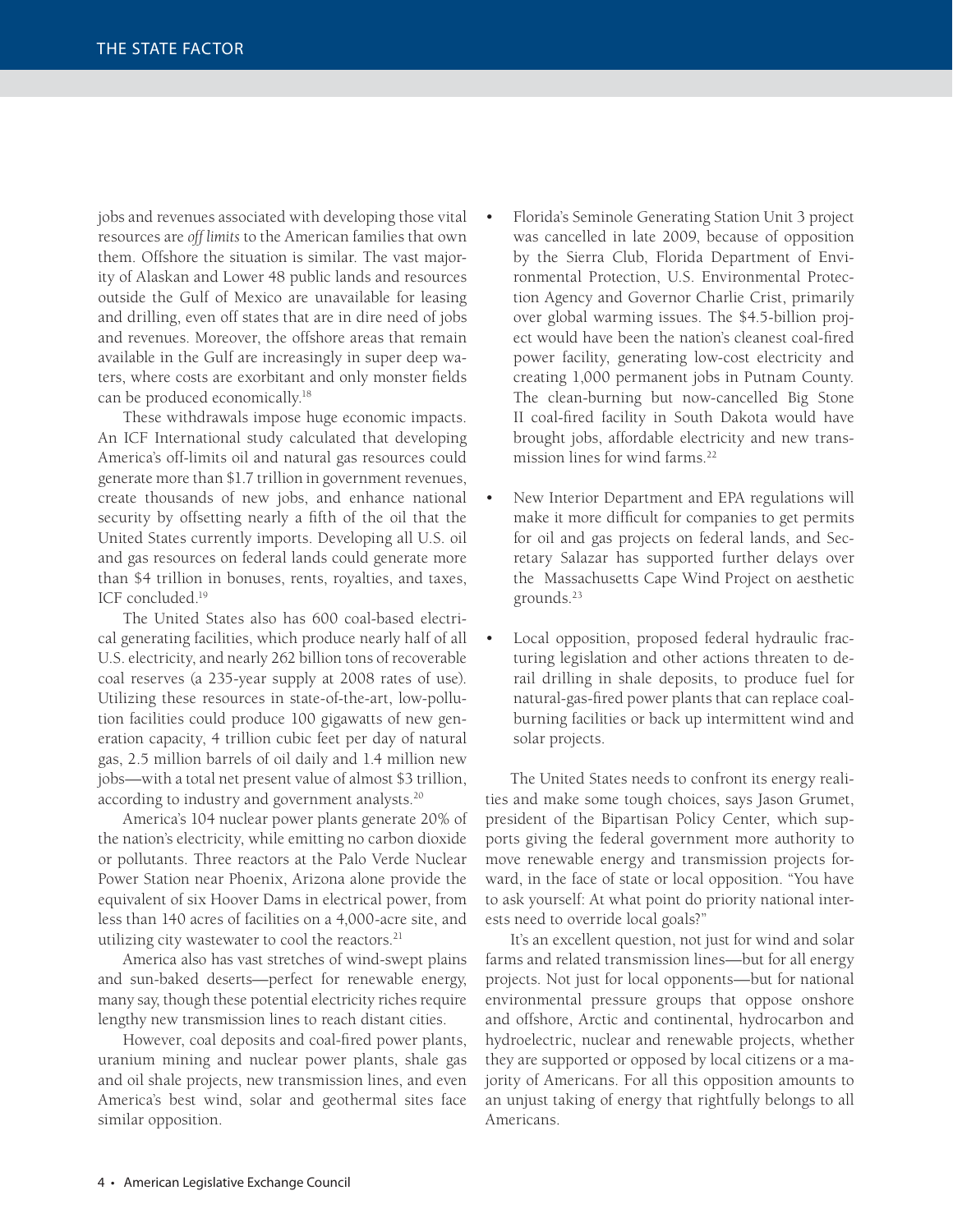Many Americans recognize the need for abundant, reliable energy for cars, homes, jobs, and a way to end the recession and avoid tax increases. They want cheap energy, and they want it now. But a vocal, activist minority doesn't want energy *development* and constantly rails against the often exaggerated or purely speculative risks associated with drilling, producing, importing and using energy.

At this point, it is not the American people, but "anti-energy zealots" who are in charge of our public lands and resources, say CORE chairman Roy Innis and former Speaker of the House Newt Gingrich, in an article they wrote for *Investor's Business Daily*. The United States doesn't face a resource-based energy shortage; we face a politically induced shortage.24

"These energy takings force Americans to pay more for energy that is artificially scarce," says Innis. "Their economic progress is held back. They lose the jobs that energy development would create. They lose billions of dollars in royalties and taxes. Energy saved through painstaking conservation and alternative energy efforts is offset by declining domestic production, and America ends up importing still more foreign oil"—\$265 billion in 2009, amid a recession—and sending still more jobs overseas.25

#### **Benefits of hydrocarbon fuels**

Revenue, national security and reduced pressure to increase taxes or cut vital government services are important considerations. However, the benefits of hydrocarbon energy are much broader than even that.

Twenty-five states generate 50 to 98% of their electricity with coal; eight more depend on coal for 35 to 49% of their electricity. Nearly all the rest get their electricity primarily from natural gas, hydroelectric, nuclear, biomass (mostly wood wastes and garbage) and geothermal sources. All utilize hydrocarbon fuels for nearly all of their transportation and shipping needs. Overall, wind and solar power provide less than 0.5% of all the energy consumed in the United States.26

This mixture is likely to change in the future, as technologies advance as dramatically as they did between 1900 and 2000. But for now hydrocarbons represent energy and economic reality.

Missouri offers insights that apply to nearly every state, especially those that depend heavily on coal for electricity.

The Show Me State relies on coal to generate 81% of its electricity. Natural gas generates 3% and 9% is from nuclear power.

As a result, Missouri consumers and businesses pay an average of seven cents per kilowatt hour, compared to 14 cents per kWh in California, New York and New Jersey, which get less than 15% of their electricity from coal. That means Missouri families can better afford to heat and cool their homes—and schools and hospitals can more easily operate under tightened budgets. It means factories can afford to make and sell products in competition with foreign companies —and employ workers who support their families.

The Unites States doesn't face a resource-based energy shortage; we face a politically-induced shortage.

Missouri's reliable, affordable, mostly coal-based electricity creates hundreds of thousands of high-paying jobs, which provide health insurance, rent and mortgage money, nutrition, clothing, college tuition and retirement benefits for countless families. Those companies and their employees also pay the taxes that support federal, state and local governments and government services. They also make contributions to numerous churches, synagogues and charities.

Because of low-cost energy, Emerson Electric and Graybar, for example, can make and distribute electrical equipment. Sigma-Aldrich and Solutia make chemicals and chemical products for cars, hospitals and other industries. Furniture Brands, Kellwood, Mallinckrodt, and Leggett & Platt can manufacture furniture, clothing, health care products and camping gear.

Anheuser-Busch, Earthgrains and Interstate Bakeries can make a host of familiar beverage and food products, producing and emitting prodigious amounts of carbon dioxide in the process. Ralston Purina makes pet foods, while Monsanto's labs churn out new generations of seeds for the farmers who supply brewers and bakers and pet food makers—under numerous climate conditions, hot and cool, wet and dry. Thousands of smaller Missouri companies provide countless additional goods, services and jobs.

Finally, Peabody Energy, Ameren and Kansas City Power & Light provide the fuels and energy that keep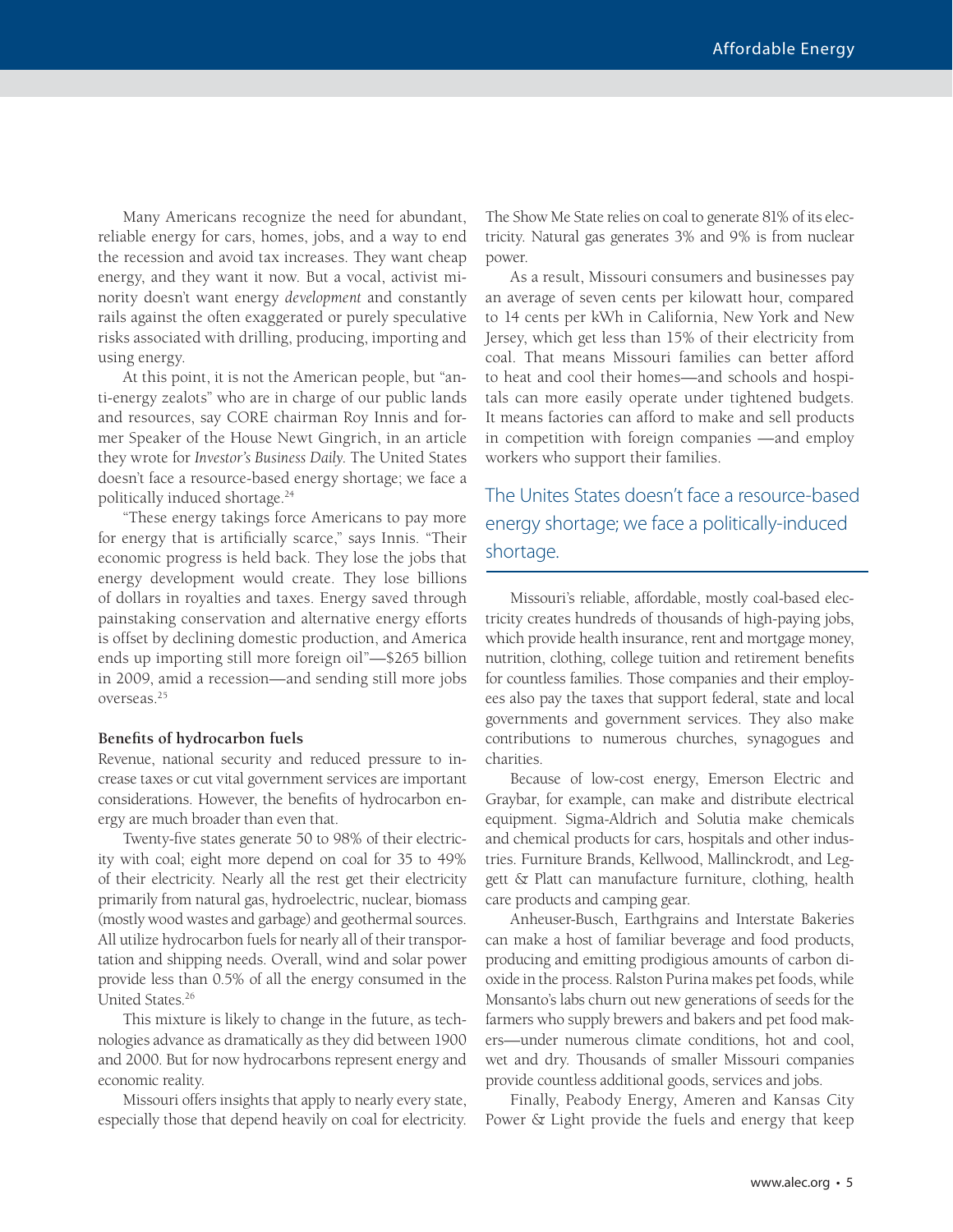the lights on, the machinery operating and the paychecks coming at all these other companies.

Affordable coal and nuclear-based electricity supports 1 million jobs in Virginia's manufacturing sector alone, generates \$170 billion in annual economic output, and provides over \$6 billion a year in state and local tax revenues, notes Virginia Manufacturers Association president and CEO Brett Vassey. Moreover, he adds, the commonwealth accounts for a mere 0.44% of global carbon dioxide emissions. Thus, "even if Virginia eliminated all of its CO2 emissions, China's emissions growth alone would replace all of Virginia's in just 77 days."27

Until we can replace fossil fuels with nuclear power or practical renewable energy, hydrocarbons will remain the most essential resource for human civilization.

The situation is undoubtedly similar in the vast majority of states, especially in America's industrial and manufacturing heartland, which is heavily reliant on coal, oil and natural gas.

Hydrocarbon fuels keep people warm (and alive) on freezing nights, and comfortable during summer heat waves, like the 2003 scorcher that killed 15,000 elderly French citizens who didn't have air-conditioning.

Due in large part to coal-based electricity, CT scans, x-rays, colonoscopies and other examinations detect cancer, heart disease and other health threats, saving many lives every year. Doctors perform life-saving and enhancing surgeries, because they have lights, lasers, computers, and sterile operating rooms. Preemie wards and life-support systems carry people through critical illnesses.

Children and adults get vaccinations that are created in modern laboratories, many using hydrocarbon molecules, and kept viable because of dependable refrigeration. Millions avoid deadly intestinal bacteria, due to refrigerators and freezers that preserve food, and to water that is sterilized and piped, thanks to carbon-based electricity.

Reliable, affordable carbon-based energy also enables people to live and work in safer houses and buildings, receive and respond to timely evacuation warnings, and adapt, survive and even thrive in the face of storms and

climate change, whether human or natural in origin. It means homeless shelters, food kitchens and other government programs can care for the less fortunate.

Simply put, reliable, affordable energy—85% of it from hydrocarbons in America today—is the key to creating and preserving jobs, families and communities; improving opportunities and living standards; revitalizing blighted neighborhoods; further reducing pollution and promoting environmental stewardship; bringing health, prosperity and environmental quality to impoverished nations; and pursuing justice for people of every creed, color and social status.

We need all the energy we can get, from every available resource, not just to meet projected demand here in the United States, but to ensure that developing nations can modernize and improve the health and living standards of their people. Until we can replace fossil fuels with nuclear power or practical renewable energy, hydrocarbons will remain the most essential resource for human civilization. Without hydrocarbon energy, civilization, living standards, rights and justice will roll steadily backward.

#### **Global warming: A critical moral issue**

Climate activists downplay the incalculable benefits of hydrocarbons. They insist that manmade carbon dioxide emissions are causing higher temperatures, floods and droughts, melting icecaps, rising seas, stronger, more frequent tornadoes and hurricanes, and even colder, snowier winters. They claim that these disasters will most grievously affect the least fortunate among us: minority Americans and impoverished families in Africa, Asia and Latin America. Greenhouse gas emissions, they say, must be dramatically curtailed.

"Global warming is an immediate crisis," Al Gore frequently asserts. "It is not a political issue. It is a moral issue. It affects the survival of human civilization."28

Carbon dioxide is a "dangerous pollutant," the U.S. Environmental Protection Agency declares. "Greenhouse gases (GHGs) threaten the public health and welfare of the American people."29

"The consequences of global climate change, disastrous trends of environmental degradation, and our nation's perilous dependence on fossil fuels are being felt in communities here in the United States and around the world, especially in communities of color," Congres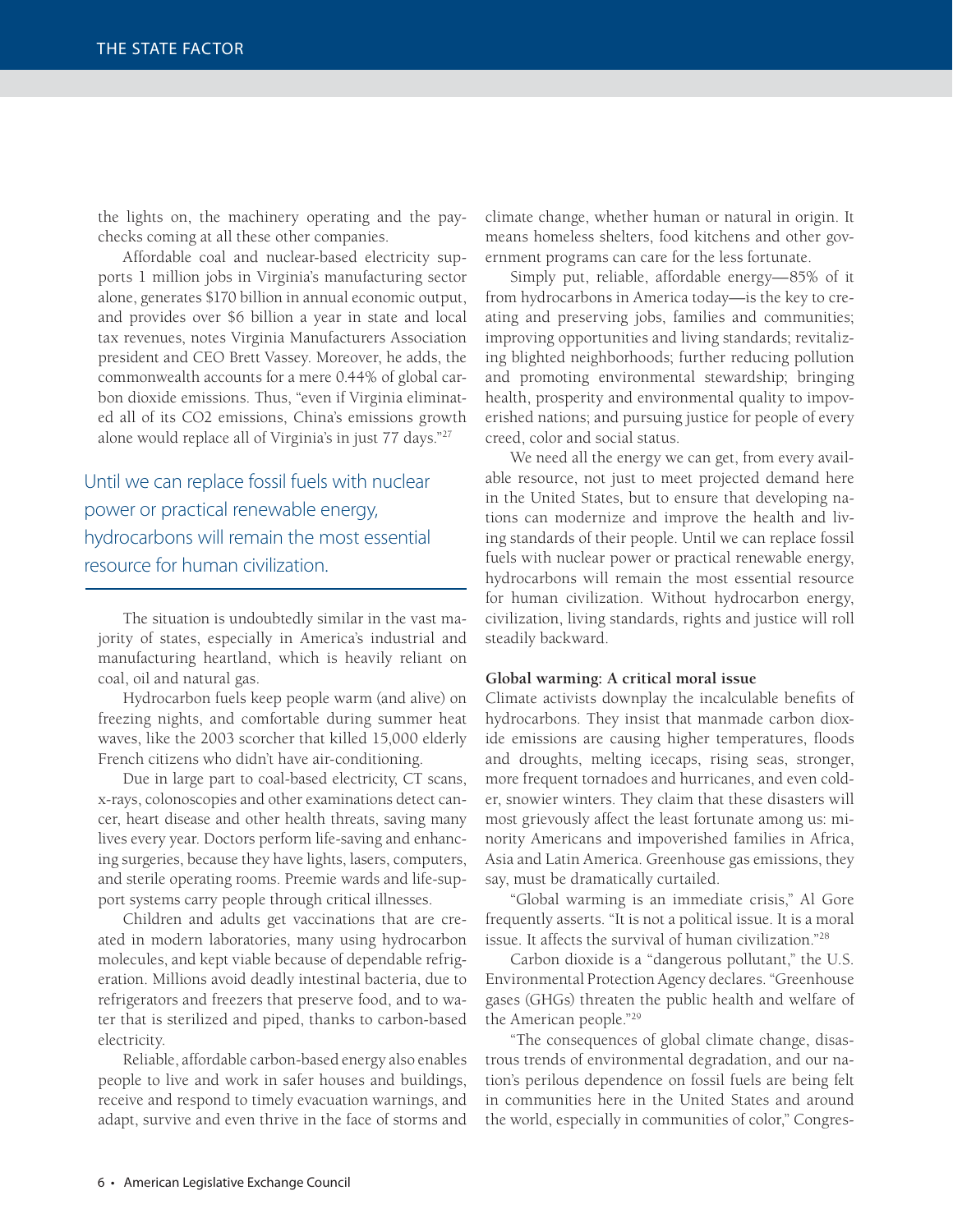sional Black Caucus Chairwoman Barbara Lee (D-CA) claimed, in announcing a joint CBC-EPA "Environmental Justice Tour."30

Global warming, global cooling and climate change are certainly "real," and have been throughout Earth's history. Carbon dioxide and methane are undeniably greenhouse gases that trap heat and warm the planet. Human hydrocarbon use has certainly contributed to increased atmospheric concentrations of these gases. Earth's average annual temperature clearly increased between 1975 and 1998 (before stabilizing and even declining slightly since 1998). And severe floods, droughts, hurricanes, and tornadoes have battered communities across the globe.

However, there is still no consensus and no credible evidence that human CO2 emissions significantly affect global temperature, weather or climate, or will cause disastrous climate changes in the foreseeable future. Nor can it be demonstrated that humans have somehow replaced the clearly natural forces that caused often abrupt and titanic climate changes in the past—or that slashing greenhouse gas emissions will enable us to control planetary temperature and climate in the future. It is abundantly clear that Earth's climate is complex, dynamic, chaotic, and largely unpredictable.

Moreover, CO2 is not a "dangerous pollutant." A mother does not poison her child by breathing on her baby, and carbon dioxide from oceans, termite mounds, farm animals, wildfires, or an African family's cooking fire is no different chemically, and no more dangerous, than CO2 from burning fossil fuels. In fact, carbon dioxide is a vital plant nutrient, without which all life on Earth would cease. Plants grow better with more carbon dioxide in the air, even under drought conditions, and a moderately warmer planet will expand arable farmlands and growing seasons, further increasing crop yields.

These facts should be incorporated into any Intergovernmental Panel on Climate Change (IPCC), EPA or congressional analysis. Instead, they have rarely even been mentioned. Nevertheless, there can be little doubt that *global warming is a critical moral issue*.

All people, especially America's and the world's least fortunate families, are gravely threatened not by climate change, but *by policies implemented in the name of preventing climate change*. Any actions that make energy less accessible, reliable or affordable—especially in the absence of clear and convincing proof that we face an imminent

manmade climate crisis—are immoral and must be rejected.

Governments act immorally if they fund only research designed to prove that humans are causing catastrophic climate change, especially if those researchers stigmatize, ignore, or exclude contradictory research that points to natural causes, or to only moderate temperature, weather, and climate changes. Ethical scientific research seeks to determine what (human and natural) forces drive climate cycles and changes, to forecast future changes, and assess how communities can best adapt to those changes.

Our ancestors responded to ice ages, little ice ages, Roman and Medieval warm periods, and dust bowls, by adapting to them: enjoying the agricultural bounties and prosperity brought by the warmer periods, and modifying their houses, heating systems, clothing, and farming practices during droughts and cooler periods. Our far more advanced technologies, housing, and energy systems make us infinitely better able to adapt to whatever climate changes and weather events nature, or man, might visit upon us in the future.

But adaptation requires a vibrant economy, the ability to innovate—and abundant, reliable, affordable energy, to warm and cool homes and other structures, and support construction, adaptation, and economic vitality. Indeed, merely maintaining and improving living stan-

There is still no consensus and no credible evidence that human CO2 emissions significantly affect global temperature, weather or climate, or will cause disastrous climate changes in the foreseeable future.

dards, clawing our way out of the economic recession, putting people back to work, and enabling more Americans to achieve their dreams—all require dependable, affordable energy. Half a world away, energy, biotechnology, and insecticides enable the poorest people on Earth to enjoy the blessings many of us sometimes take for granted, while responding to droughts, excessive rainfall, heat waves and cold snaps, as well as insect-borne diseases.

And yet, many of the same government agencies, environmental pressure groups, corporations, and wealthy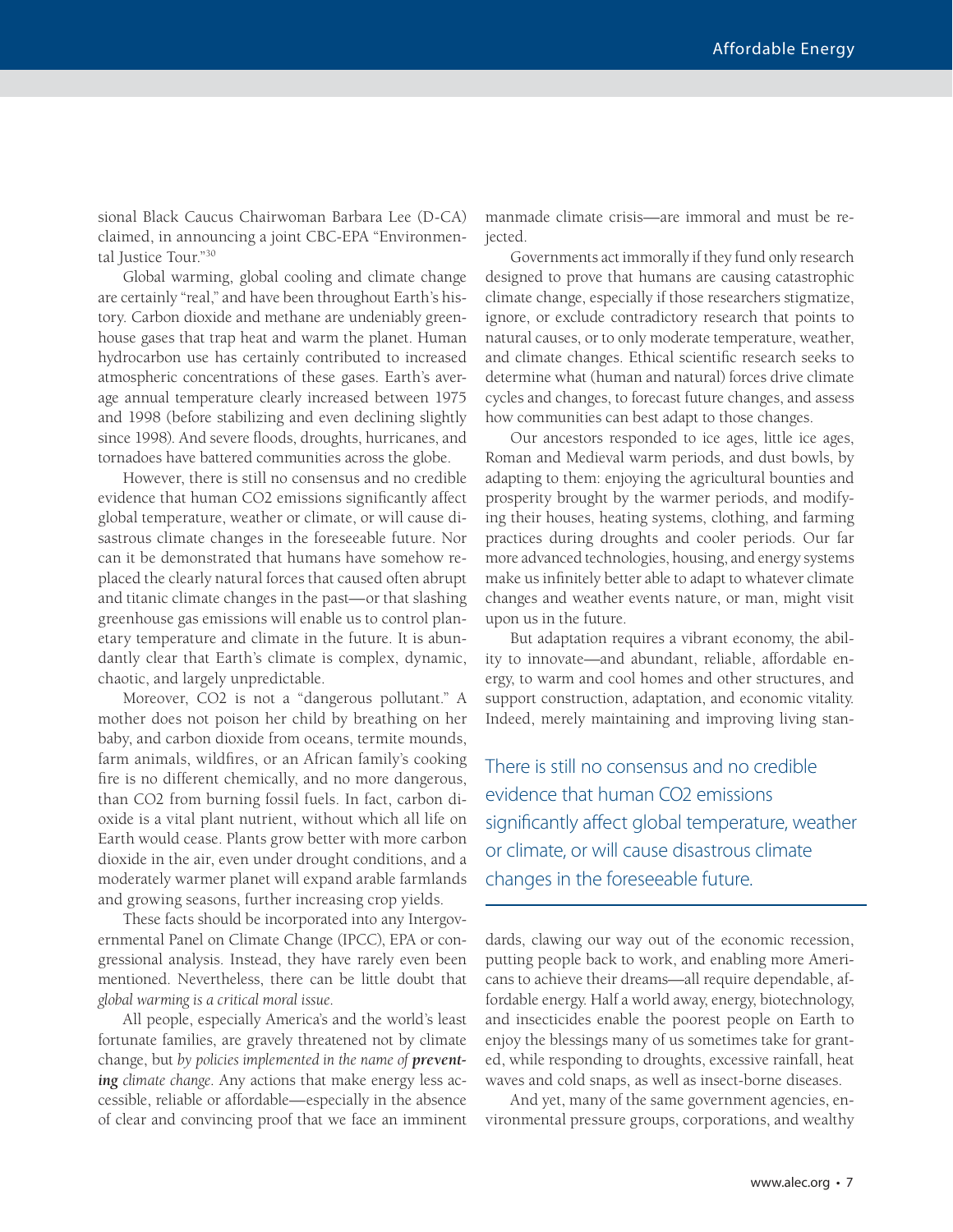foundations that express deep concern about anthropogenic climate disasters also strenuously oppose hydrocarbon energy that supports the technologies of successful adaptation.

Some politicians and climate activists are willing to cut budgets for preventing diseases that Al Gore and IPCC chairman Rajendra Pachauri erroneously blame on global warming, so that they can spend more on one-sided manmade climate change research or "mitigation." But as Bill Gates has point-

Climate bills would impose a cap-and-trade system requiring the United States to reduce carbon emissions 83% below 2005 levels, by 2050. The last time our nation's CO2 emissions were that low was 1908.

> ed out: "If just 1% of the \$100-billion goal [informally agreed to in Copenhagen as climate change mitigation, adaptation and compensation aid for Third World countries] came from vaccine funding, 700,000 more children could die [every year] from preventable diseases."

- Pressure groups like Greenpeace, Sierra Club, Natural Resources Defense Council, and World Wildlife Fund oppose biotech crops that can increase yields, improve drought resistance, and fight insects without pesticides, to help farmers deal with the consequences of global warming or cooling. They claim malaria rates are increasing because of global warming, but oppose insecticides and chemical insect repellent sprays that would reduce malaria disease and death rates far better than bed nets and artemisinin-based drugs. They battle not just hydrocarbon use, but also hydroelectric and nuclear power generation, in countries where 75 to 95% of the people still do not have electricity.
- Many politicians and Big Grain interests promote corn-based ethanol that drives up both fuel and food costs, on the assumption that humans are causing a

climate disaster, even though these biofuel policies are forcing Third World families to choose between heating and eating, clothing and rent.

• Cap-tax-and-trade, endangerment, and other government actions would hit already reeling companies, employees, and families hard. Poor people, minorities, and the elderly in developed nations would be particularly hard hit, for little or no environmental gain. Poor families in the world's most impoverished countries would be devastated.

Global warming is clearly a moral issue. These policies are irresponsible, unjust and immoral, for the ultimate effect of anti-hydrocarbon, anti-technology ideologies is to force Earth's poorest families to pay an unconscionable price—and often the ultimate price. They advance manmade climate chaos hypotheses that are based on speculation, flimsy evidence, and computer models that cannot even profile current climates accurately or replicate past climates, much less predict climate changes even one to five years in the future. They prevent poor families from gaining access to technologies that would improve, enrich, and safeguard countless lives.

Put another way, the risks from global warming are at best highly speculative. But the risks from alarmist global warming policies are real, substantial, and often fatal.

#### **Impacts of global warming policies**

Energy efficiency and conservation, environmental stewardship, and development of supplements and alternatives to hydrocarbon energy are essential components of any responsible personal, corporate or public policy. However, proposed global warming policies go much further.

The fundamental purpose of global warming legislation and regulation is to curtail greenhouse gas emissions by driving up the cost of hydrocarbon energy, making it less accessible and affordable, and controlling manufacturing, economic growth, living standards, transportation, and consumption habits. President Obama has said that, under cap-and-trade, energy costs will "necessarily skyrocket."32 Congressional proponents of global warming legislation have made similar statements.

Under normal economics, shortages lead to price in-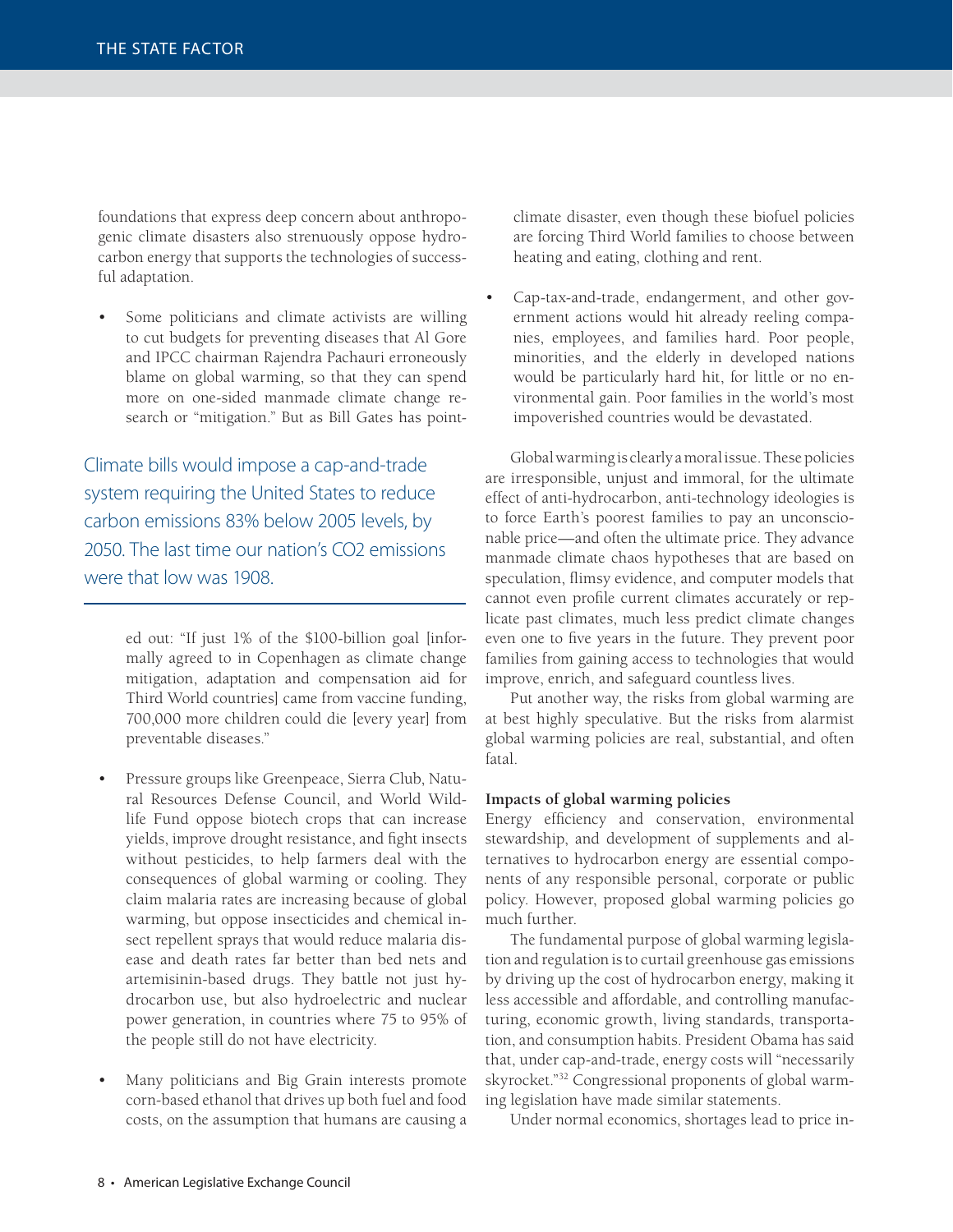creases, which stimulate greater production, which in turn bring prices back down. Price swings in oil and natural gas are good examples. Under climate change economics, by contrast, government deliberately creates major energy shortages and prevents expanded production, thus driving prices steadily upward, permanently.

The House and Senate climate bills would impose a complex cap-tax-and-trade system and require the United States to reduce its carbon dioxide emissions 83% below 2005 levels, by 2050. What few people realize is that the last time our nation's CO2 emissions were that low was *1908*!

And that's before accounting for the far smaller population levels and the antique manufacturing, transportation, and electrification systems of that era. Once those factors are taken into account, 2050 carbon dioxide emissions would have to equal what the United States emitted just after the *Civil War*, in the face of still higher population levels, technologies, and energy demands 40 years from now.

Consider what that portends for you, your family, your constituents, clients and customers, your state, the United States, and our world. Think about the role of energy in your life, the importance of electricity for your home and office, local schools and hospitals, and the most important employers in your region. Ponder how you would slash your carbon footprint 17% over the next ten years, and 83% over the next 40 years, and how all these other energy users will do likewise. It won't be easy.

Consider the Biblical command: "Justice, justice shall you pursue." It is a lofty, inspirational goal. But it requires a critical first step:

*Think it through carefully.* Don't inadvertently make things worse. Remember the law of unintended consequences, the tyranny of good intentions, the danger of being well-intended but poorly informed. Recall the Golden Rule and its corollary: Do unto others as you would have them do unto you. Do not do unto others as you would not have them do unto you.

Environmental or economic justice is supposed to be about creating jobs and improving the quality of life for poor and minority communities. The hard reality is, we cannot drive up energy costs and curtail energy use, without adversely impacting businesses, industries, jobs, families, opportunities, civil rights, and the pursuit of ecological-social-economic justice.

In its essence, cap-and-trade is a huge, and hugely regressive, tax on energy use. In fact, the Waxman-Markey (HR 2454) House climate bill and its Kerry-Boxer Senate counterpart represent the *largest tax increase and wealth transfer in U.S. history*. Senator Ben Cardin (D-MD) has aptly called cap-and-trade "the most significant revenue-generating proposal of our time."

The impacts and implications of this legislation are profound. All Americans would feel intense pain, for little environmental gain, if these bills become law.

The legislation would impose especially heavy burdens on states that depend heavily on coal for electricity generation. It would affect all citizens, but hit seniors, blue-collar workers, and poor and minority families es-

Pending global warming bills would cost 1 to 4 million jobs, raise electricity rates 90-130% and gasoline prices 60-140% after adjusting for inflation.

pecially hard. It would ultimately transfer trillions of dollars from energy users to financial institutions and the government, and then to industries, companies, organizations, and activities favored and chosen by the government. Personal "carbon ration cards" would not be out of the question.

An April 2009 Lauer Johnson Research poll found 78% of respondents believe even a \$600 per year increase in utility bills would be a "hardship." A Wilson Research Strategies poll of black Americans found that 76% are unwilling to pay more than an additional \$50 per year for electricity, to reduce greenhouse gas emissions.<sup>34</sup> Analysts emphasize that the actual impact would be much higher.

Waxman-Markey would add not just \$50 or \$600 a year, but *\$1,500* to *\$3,000* to the average family's annual energy bill. The legislation would raise energy costs by \$350 billion to \$400 billion or more per year, according to studies by the Brookings Institution, CRA International, Congressional Budget Office, Heritage Center for Data Analysis, Science Applications International Corporation (SAIC), and other experts. Pending global warming bills would also cost 1 million to 4 million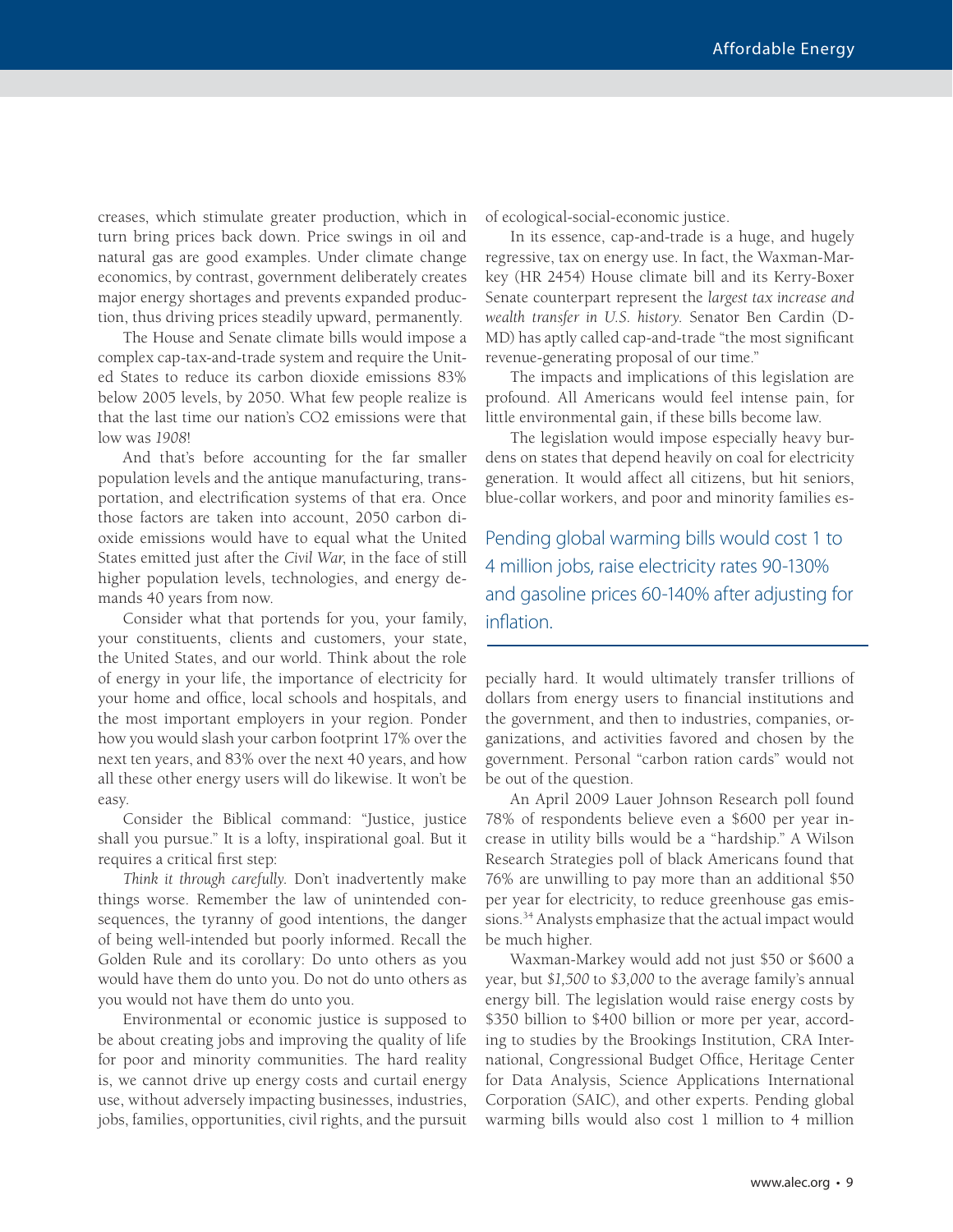jobs, mostly in the manufacturing sector, and raise electricity rates 90 to 130% and gasoline prices 60 to 140% after adjusting for inflation, these experts say.<sup>35</sup>

Farms, factories, businesses, hospitals, and schools would be hit with extra energy costs ten, 20 or 100 times this per-family amount—to power machinery, operate tractors and trucks; heat, light and air condition barns, offices, stores and operating rooms; refrigerate foods and medicines; transport raw materials and finished products; and support all the other operations that require affordable, reliable energy.

Businesses would have little choice but to pass those costs on to consumers. That means the average family would have to pay a cumulative additional *\$4,000 or more every year* in higher heating, cooling, cooking, transportation, food, clothing, school, medical and other expenses. Families would be compelled to pay these skyrocketing energy, food and commodity prices by trimming or slashing their vacation, college, retirement, medical, food, clothing, sports, and home and car repair budgets.

Schools would have to find millions more for buses, heating, and lighting. That would mean higher taxes or reduced music, sports, language, and special education programs.

The average American household spends 5% of its budget on fuel. Families at the bottom of the economic scale spend up to half of their incomes on gasoline, heating and cooling. They would be hard hit by the \$1/gallon gas tax increase that cap-and-trade would bring.

Hospitals would have to charge more for diagnostics, treatments, surgeries, and rehabilitation. Churches and charities would see contributions plummet, just as more jobless families seek food and shelter.

In 2007, 1.7 million tractor-trailer drivers logged 145 billion vehicle miles and spent an average \$34,560 on 28.5 billion gallons of fuel—to transport food and consumer goods of every description, and earn an average of \$43,545 in net revenue. The skyrocketing fuel taxes contemplated by the House and Senate climate bills would wipe out a hefty portion of that net income.<sup>36</sup>

Americans currently spend \$1.2 trillion annually on gasoline and motor oil. For many, gasoline is a mandatory expense, a prerequisite for working and paying the bills.

Overall, Waxman-Markey would impose a multiyear *\$2 trillion* tax on gasoline and a *\$1.3 trillion* tax on diesel fuel. For farmers and ranchers alone, that translates into \$550 million in higher fuel costs in 2020 and \$1.65 billion in 2050, says Sen. Kit Bond (R-MO). The Florida Farm Bureau Federation puts the cost for farmers even higher: \$5 billion initially and \$13 billion by 2050.37

State and local global warming initiatives would likely be equally expensive. Implementing the 2006 California cap-and-trade law "could easily exceed \$100 billion" a year and raise the annual cost of living by \$3,857 per household by 2020, according to a California State University study, commissioned by the California Small Business Roundtable.<sup>38</sup>

The average household spends 5% of its budget on fuel. But as Bishop Harry Jackson, Jr., pastor of Hope Christian Church in Maryland, points out, families at the bottom of the economic scale "spend up to half of their incomes on gasoline, heating and cooling." Poor families also have longer commutes to work. They will be especially hard hit by the \$1-per-gallon gas tax increase that cap-tax-and-trade would bring.

"Skyrocketing energy prices also lead to job losses, increased pressure on families and family budgets, and thus increased tension, depression, family violence, crime, drug use, and suicide," notes Congress of Racial Equality spokesman Niger Innis.

Minority-owned firms are disproportionately new and small—and startup companies will face especially large obstacles. They typically have few employees and limited experience navigating the state and federal regulatory structure. Cap-and-trade would create a much more massive, intrusive, expensive regulatory system than they already confront.

Members of Congress have said they don't have the time or expertise to read, much less understand, the complex 1,400-page global warming bills. How then can a farmer, business or family be expected to read, comprehend and follow *14,000* pages of laws, regulations and carbon trading guidelines that are likely to be promulgated to implement cap-tax-and-trade?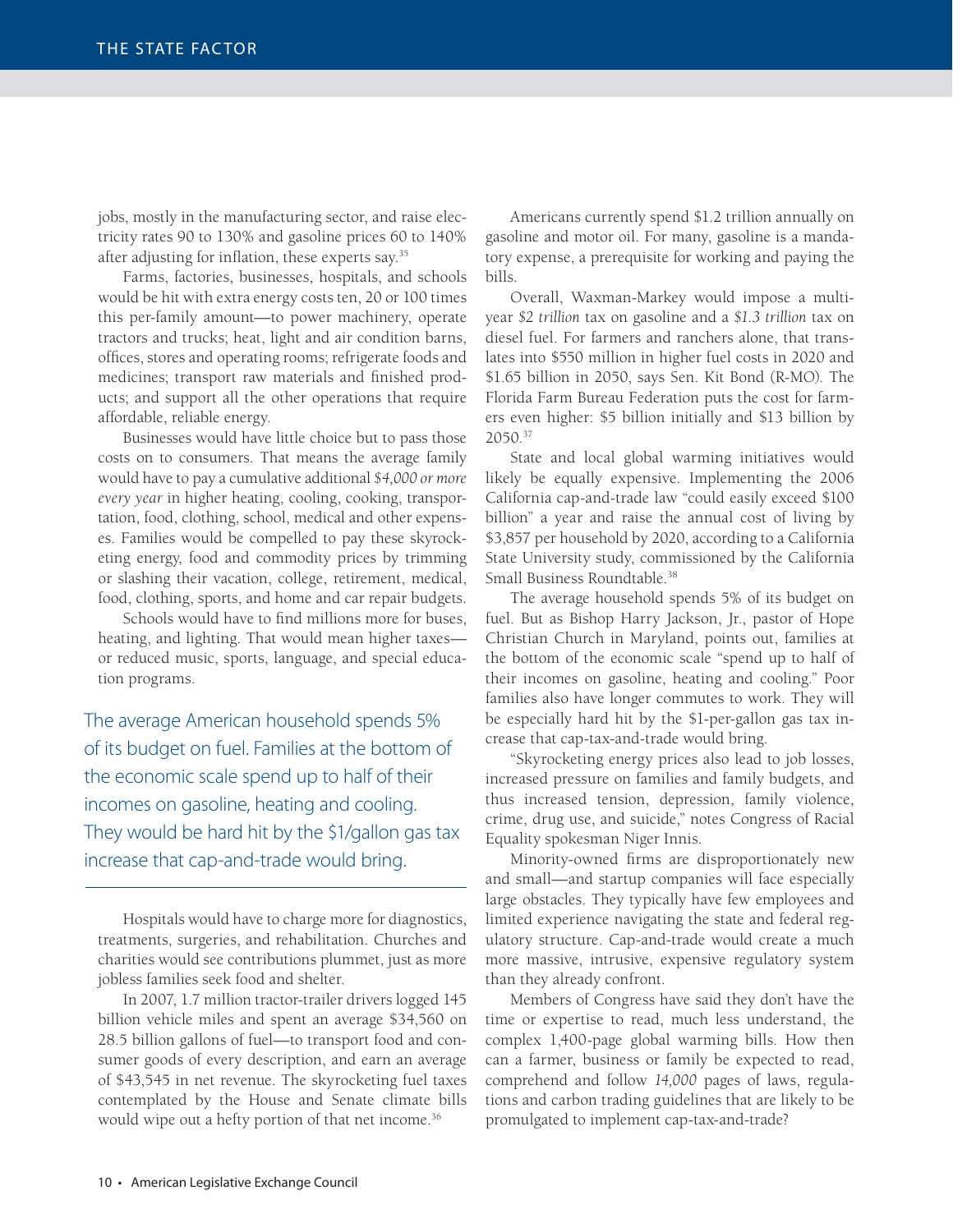Many communities depend on tourism as the mainstay of their economies, and environmental groups have often said states should replace mining, oil, timber and other extractive industries with tourism. Tourism, they argue, is "eco-friendly and sustainable." That depends on how you define those terms.

Tourism requires plentiful, affordable energy for cars, trains, buses, boats, airplanes, and hotels. And that requires taking resources out of the ground: extractive industries. It also requires a population that can afford to take vacations far from home. Prohibit drilling and mining, destroy jobs, strangle family budgets, boost travel costs—and people have no choice but to stay home.

Moreover, some environmental groups are now targeting air travel and tourism, because airplanes and cars emit greenhouse gases. They don't want people traveling except, it seems, to climate change meetings in Montreal, Bali and Copenhagen. European activists especially don't want people flying long distances to Africa, even when their tourist Euros would support destitute families that live on \$5 a day.

Rising energy costs will further hurt typical American towns like Lamar, Missouri. When local furniture maker O'Sullivan Industries closed its doors two years ago, 700 workers were suddenly unemployed. In 2009, one in ten more Lamar jobs disappeared. Barton County (where Lamar is located) got just 22 jobs out of the stimulus program.39

State food stamp programs serve millions of people like Lamar's unemployed. Cap-and-trade would drive up energy costs and postpone the day when workers have new jobs. In fact, it would mean thousands more factory workers will lose their jobs, thereby expanding welfare rolls and increasing the cost of government, while reducing state and federal tax revenues. How will states cope? How will welfare offices be able to help people, as their budget and resources contract?

State services are often chronically underfunded, and falling state revenues have exacerbated the problem. But if states tax, regulate and ration energy, they will drive up the cost of running factories, businesses, schools and hospitals, thereby forcing companies to reduce pay and benefits or lay off workers, increasing the number of people on welfare and unemployment, and further reducing overall tax revenue.

Contrary to press reports, heat-related deaths are not

due to global warming. They result from poor families being unable to afford air-conditioning. Cold-related deaths are much more common, and are also largely due to energy affordability, especially for those on low and fixed incomes.

For poor, minority, and retired families that are already struggling to pay their energy bills, cap-and-trade rules, hydrocarbon restrictions, and renewable energy mandates could prove ruinous, and even deadly.

In the United Kingdom, punitive climate taxes, the closure of coal-fi red power plants, and forced reliance on "green" energy have sent energy prices soaring and put 5.5 million households in "fuel poverty." The National

Heat-related deaths are not due to global warming. They result from poor families being unable to afford air-conditioning. For families struggling to pay their energy bills, renewable energy mandates could prove ruinous, and even deadly.

Housing Federation reported that average annual energy bills climbed from \$1,620 in 2005 to a predicted \$2,250 by the end of 2009. People have been "shocked" by the enormity of their heating bills, and anger is rising over "insidious stealth taxes" that are hammering households at a time of rising unemployment, falling incomes and economic uncertainty, said the *Daily Mail*. 40

In 2009, UK utility regulator Ofgem predicted that average household gas and electricity prices could double to \$3,245 (£2,000) between 2005 and 2020, to pay for new nuclear, wind and wave power. By January 2010 it admitted that it had "severely underestimated" the cost of cutting carbon emissions, and the energy-switching company uSwitch calculated that household bills will rocket to \$8,110 (£5,000) by 2020. Cash-strapped pensioners are burning hardback books to stay warm, because they cost far less than "carbon-priced" coal for small home heaters. (As one wag put it, Al Gore's book may finally serve a useful purpose.) Energy-intensive industries expect their costs to rise even more dramatically.<sup>41</sup>

In October 2009, Britain's TaxPayers' Alliance concluded that the European Union Emissions Trading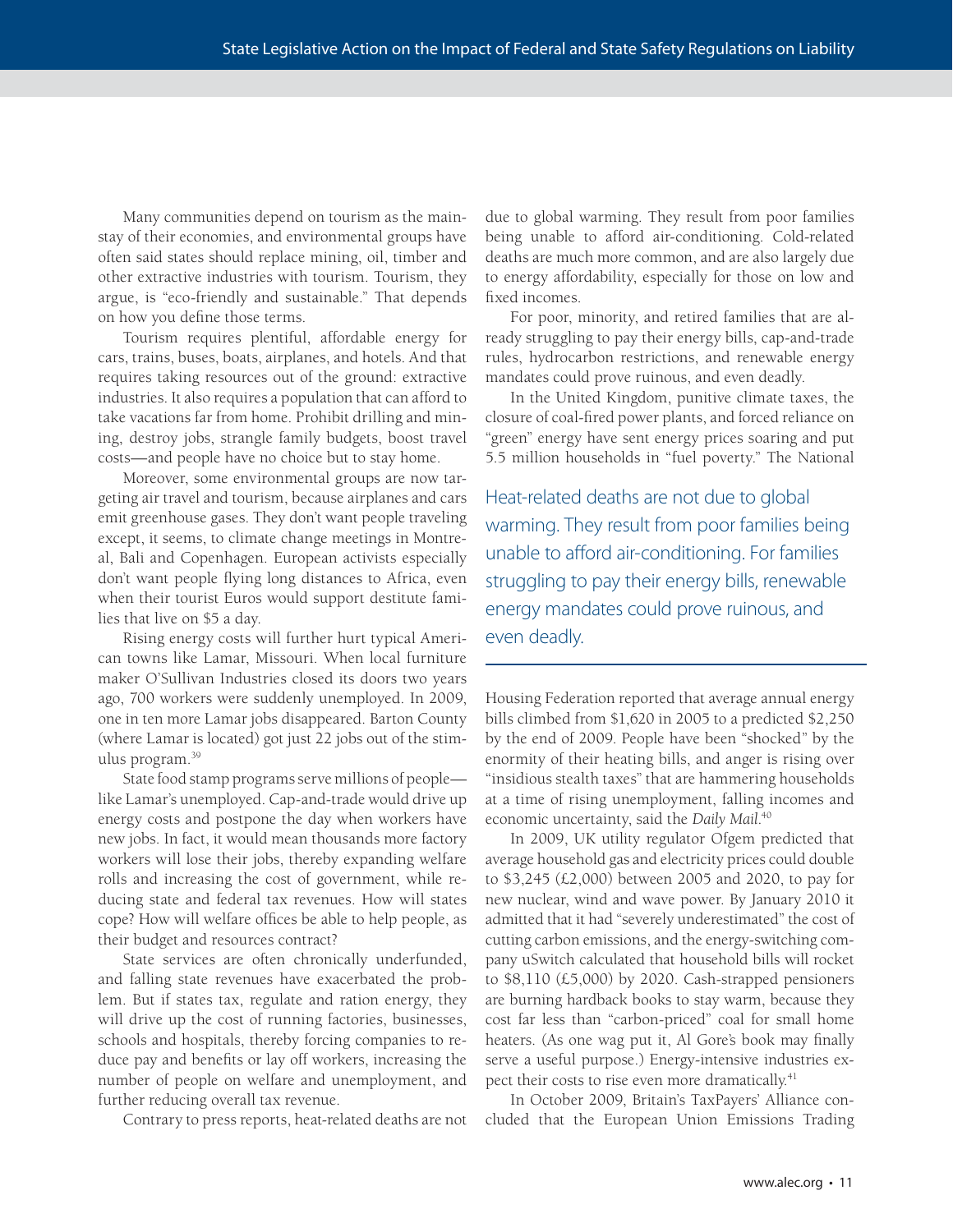Scheme cost British and European consumers over \$100 billion between January 2005 and December 2008. Consumers suffered, while energy and financial companies made windfall profits, the TPA says. In related news, large swathes of "badly insulated, ugly" 1960s and 70s-era commercial buildings in UK cities may need to be demolished to meet new carbon emission standards. That means more unnecessary demolition and construction, to meet what British citizens increasingly see as unnecessary carbon reduction mandates.<sup>42</sup>

Worst of all, according to the National Housing Federation, 25,000 more people *died* during the 2007-2008 winter than during the summer. Most were elderly people, who had circulatory or respiratory problems, and couldn't afford adequate heat. The lethal cycle is being repeated again this year.<sup>43</sup>

It's little wonder that only 15% of Brits now worry about manmade catastrophic climate change, despite the UK government's 2009 \$11-million ad campaign, intended to alarm people about "awful heat waves" and "terrible floods" caused by a nightmarish black "CO2 monster," created by parents who are "keeping houses

"Every aspect of our lives must be subjected to an inventory of how we are taking responsibility" for reducing carbon emissions, House Speaker Nancy Pelosi told students at Beijing University in June 2009.

warm, and driving cars" to take kids to school and soccer practice.<sup>44</sup> Citizens are far more concerned about the intrusive, punitive policies being implemented in the name of preventing planetary warming, as the case for human-caused warming disasters grows weaker almost by the day.

These experiences suggest that predictions of U.S. energy cost spikes under Waxman-Markey and similar legislation may likewise have been underestimated. Nearly every aspect of American energy, economics, life, and society would be subjected to government review and control, if global warming laws and regulations are implemented. The effects would be pervasive, intrusive, punitive, and expensive.

"Every aspect of our lives must be subjected to an inventory of how we are taking responsibility" for reducing carbon emissions, House Speaker Nancy Pelosi told students at Beijing University in June 2009.

Families, businesses, hospitals, schools, airlines, hotels, and countless other energy users would be compelled to itemize and explain their emissions, and outline how they intend to reduce their "carbon footprints." For example, farmers, food processors and retailers would be required to calculate methane and carbon dioxide impacts of dairy and farming operations—considering such complexities as milk production during the animals' lifetime, and beef and leather production after they are slaughtered; fuel, grazing habits, forage, fertilizer, bovine belching and other parameters; and emissions, offsets and carbon absorption factors. Analysis and compliance costs would be passed on to consumers, but (good news?) numerous new "green" jobs would be created for statisticians, accountants, lawyers, and bureaucrats.45

Concerns about a global warming crisis are also driving tougher fuel efficiency standards for cars and light trucks. The rules will add some \$1,300 to the price of a new car, making them less affordable for lower income families. More important, they will result in vehicles that are lighter, less crash-worthy, and thus more likely to cause serious injury and death in accidents.<sup>46</sup>

Global warming concerns have also persuaded the Securities and Exchange Commission to wade into the fray, and say companies should disclose how their emissions might affect the climate. However, the SEC didn't stop there. It also said companies should assess and disclose how climate change could affect their business, and climate change laws, regulations and treaties might impact their operations.

The SEC decision could thus prompt companies to discuss the questionable case for manmade climate catastrophe, or analyze how energy and climate laws could drive up costs, force layoffs or result in jobs being outsourced to other countries. It could also be used by social responsibility activists to force CEOs who lobby for cap-tax-and-trade bills to disclose the economic risks, environmental impacts and civil rights effects of that legislation on customers, employees and minority communities.<sup>47</sup>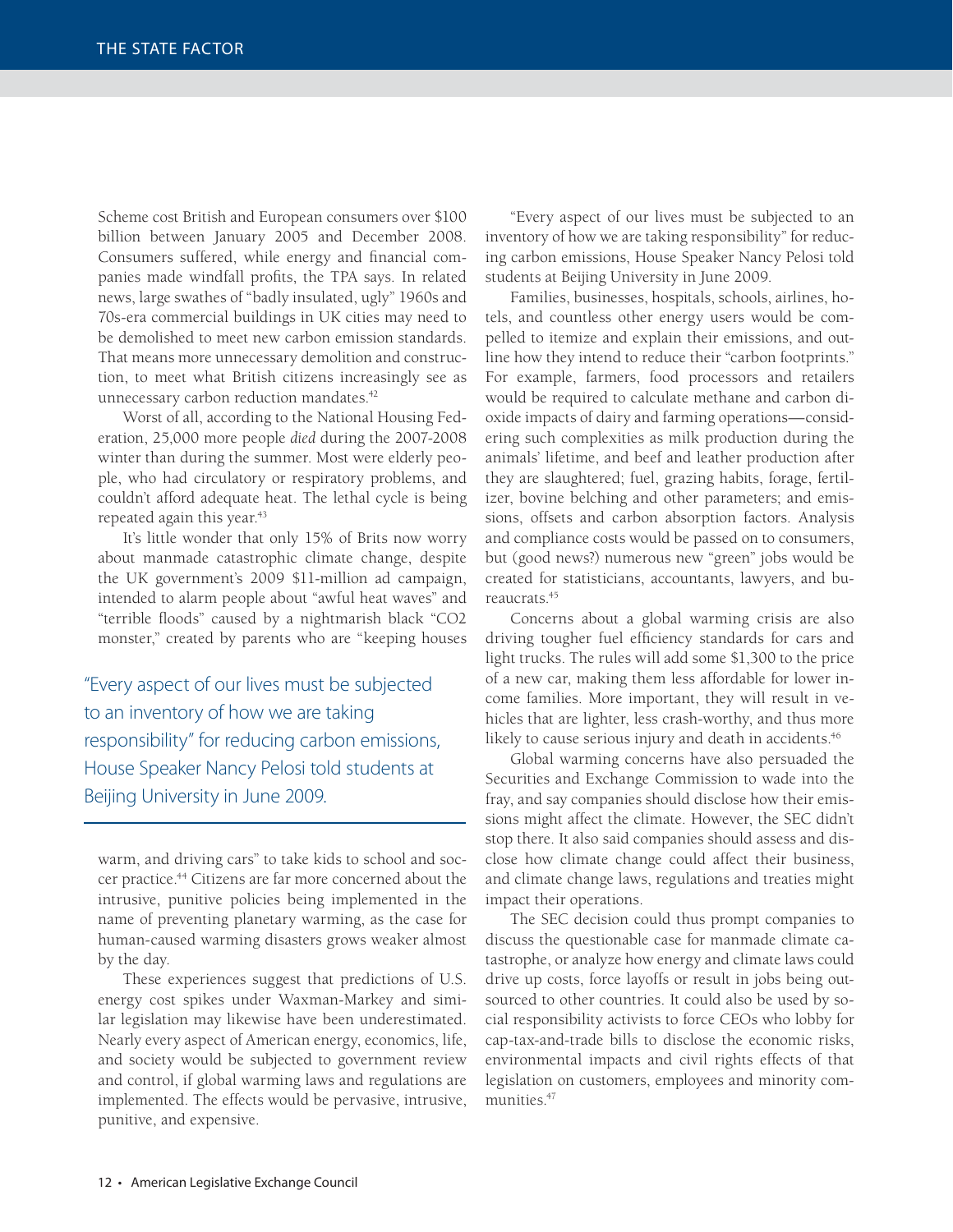#### **EPA endangerment ruling**

President Obama used his first State of the Union address to prod the Senate to enact comprehensive climate change, "clean" energy and "green" jobs legislation. Two months previously, the U.S. Environmental Protection Agency officially declared that carbon dioxide and other greenhouse gases "endanger human health and welfare," paving the way for strict emission standards on motor vehicles and stationary sources via regulation, even in the absence of legislative action by Congress.

The "endangerment" ruling was issued just prior to the international global warming conference in frigid Copenhagen, so that the American delegation could point to it as evidence that the United States is "serious about reducing emissions." Critics say the ruling gives the Administration leverage to pressure Congress into enacting cap-tax-and-trade legislation, to avoid subjecting states, industries and consumers to even more onerous and arbitrary actions by unaccountable EPA bureaucrats.

The decision allows EPA to use the *Clean Air Act* to regulate CO2/GHG emissions, and to require emitters of as little as 250 tons per year (tpy) to install new technologies or otherwise curb their emissions, beginning in 2012. However, the agency says it will limit its permit requirements to facilities that emit more than 25,000tpy, and thereby focus (initially) on major emitters like power plants, factories, refineries, steel mills, cement makers, and automobile manufacturers. EPA wants to avoid the economic impacts and public outcry that would come from imposing emission limits on small businesses and facilities like apartment buildings, hospitals, schools, farms, malls, and even restaurants, dry cleaners, bakeries, and churches—which would easily exceed a 250tpy limit.

Some legal experts say this "tailoring rule" improperly rewrites the *Clean Air Act*, as the act requires EPA to set 250tpy as the threshold for "dangerous" pollutants, and the agency's authority to set a higher limit for carbon dioxide is thus questionable. The higher limitation may thus be challenged in court by activist groups that want all emitters covered, so as to delay energy projects and restrict growth.48

Business and free market groups say both the EPA rulemaking and cap-and-trade laws create top-down command-and-control regimes that will choke off growth, by adding new costs and mandates to virtually every construction, manufacturing and renovation

project in America. They contend that the rulings would saddle U.S. industries and power generators with costs not faced by Chinese, Indian and other overseas competitors—driving jobs and businesses out of the United States.

They also argue that, by arbitrarily selecting a 25,000tpy limit, EPA is essentially admitting that its rules would have a devastating impact on U.S. business and economy. The agency therefore seeks to limit the damage to "big polluters," at least initially.<sup>49</sup>

Some states and environmental groups are already filing lawsuits against energy, manufacturing and utility companies, to enforce the 250tpy limit, pressure businesses into dropping their opposition to cap-tax-andtrade, or persuade Congress to enact climate legislation. "My hope," said Connecticut Attorney General Richard Blumenthal, "is that the court case [against American Electric Power and other utility companies] will provide a powerful incentive for polluters to be reasonable, and come to the table, and seek affordable and reasonable reductions" in CO2 emissions under cap-and-trade.<sup>50</sup> Don Vito Corleone and movie producer Jack Woltz would understand.

The National Association of Manufacturers points out that neither the EPA action nor cap-and-trade legislation would significantly combat climate change (even

The EPA decision will trigger costly and timeconsuming permitting requirements for tens of thousands of previously unregulated small businesses under the Clean Air Act.

if carbon dioxide does drive climate change), because greenhouse emissions from developing countries would continue to increase significantly. But the emission reduction mandates would certainly "come at a huge cost to the economy." The EPA decision "will trigger costly and time-consuming permitting requirements for tens of thousands of previously unregulated small businesses under the *Clean Air Act*," argued Competitive Enterprise Institute senior fellow Marlo Lewis. "A more potent antistimulus package would be hard to imagine."51

The 60 Plus Association stated that the EPA decision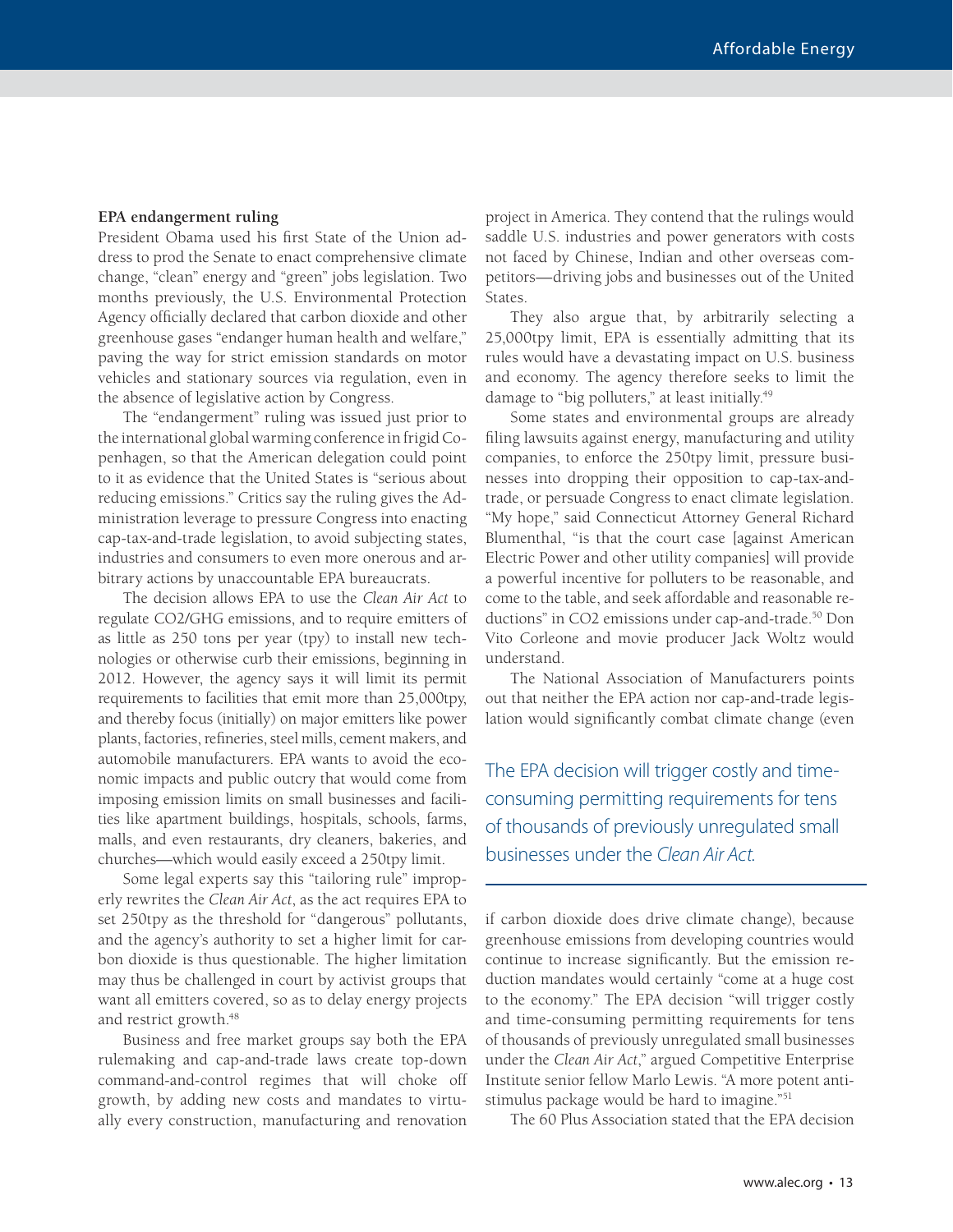"would trigger a growing cascade of regulations on virtually all sources" of greenhouse gases. "There is clear and substantial scientific, medical, and economic evidence that regulations contemplated by EPA would adversely affect the cost and availability of energy, and thus access to jobs, family incomes, life and health insurance, food, modern living standards, and other components of human health and welfare," it argued in comments to EPA. "Poor, minority and elderly families would be impacted most severely of all."52

Telling Africans they can't have electricity and economic development—except what can be produced with some wind turbines or little solar panels on huts—is immoral.

The EPA ruling will have the same harmful effects as cap-tax-and-trade—much worse if lawsuits result in greenhouse gas emission limits being set at 250 tons per year, as the *Clean Air Act* requires. Both the EPA endangerment decision and the cap-and-trade bills demonstrate Washington's inclination is to ignore citizens, states, public opinion, and constituent priorities—the most important of which is getting the economy back on track, getting people back to work, getting the housing and manufacturing markets functioning again—not strangling these priorities with layers of new red tape. People also want government to do more to promote real opportunity, civil rights and justice for underprivileged families and communities.<sup>53</sup>

Of course, even if both cap-tax-and-trade legislation and endangerment rules are rejected or postponed, small emitters in at least 36 states would still be required to slash their emissions, unless state (and in some cases local) laws are also changed. Repealing those laws should be a high priority for legislators who are concerned about ending the recession, creating jobs and securing justice.

#### **The biggest threat to Africa?**

As severe as the impacts from global warming policies are likely to be for American and European businesses and families, they are far worse for the poorest nations on our planet.

"Life in Africa is often nasty, impoverished and short," says human rights activist and Congress of Racial Equality Uganda coordinator Fiona Kobusingye-Boynes.

"AIDS kills 2.2 million Africans every year, according to World Health Organization studies. Lung infections cause 1.4 million deaths, malaria 1 million more, intestinal diseases 700,000. Diseases that could be prevented with simple vaccines kill an additional 600,000 annually, while war, malnutrition and life in filthy slums send countless more parents and children to early graves. And yet, day after day, Africans are told the biggest threat we face is—global warming," she writes.<sup>54</sup>

Worldwide, almost three billion people rely solely on manure and firewood for cooking, and 1.6 million die every year from burns and smoke-related diseases, the World Bank and WHO report. Mothers and daughters spend hours every day collecting firewood, instead of attending school. They risk back injuries from heavy loads, broken bones from falls, and rape by sexual predators lurking in wooded areas.

"Al Gore uses more electricity in a week than 28 million Ugandans together use in a year. And those anti-electricity policies are keeping us impoverished," Kobusingye-Boynes continues. In fact, over 90% of Sub-Saharan Africa's 800 million people still do not have electricity, lights or refrigeration—or have electrical power only a few hours a week.

"Not having electricity means millions of Africans don't have refrigerators to preserve food and medicine. Outside wealthy parts of our big cities, people don't have lights, computers, modern hospitals and schools, air conditioning or offices, factories and shops to make things and create good jobs.

"Not having electricity also means disease and death. It means millions die from lung infections, because they have to cook and heat with open fires; from intestinal diseases caused by spoiled food and unsafe drinking water; from malaria, TB, cholera, measles and other diseases that we could prevent or treat if we had proper medical facilities.

"Telling Africans they can't have electricity and economic development—except what can be produced with some wind turbines or little solar panels on huts is immoral," Kobusingye-Boynes declares. "It is a crime against humanity." It perpetuates the disease and death that stalk African villages and families.<sup>55</sup>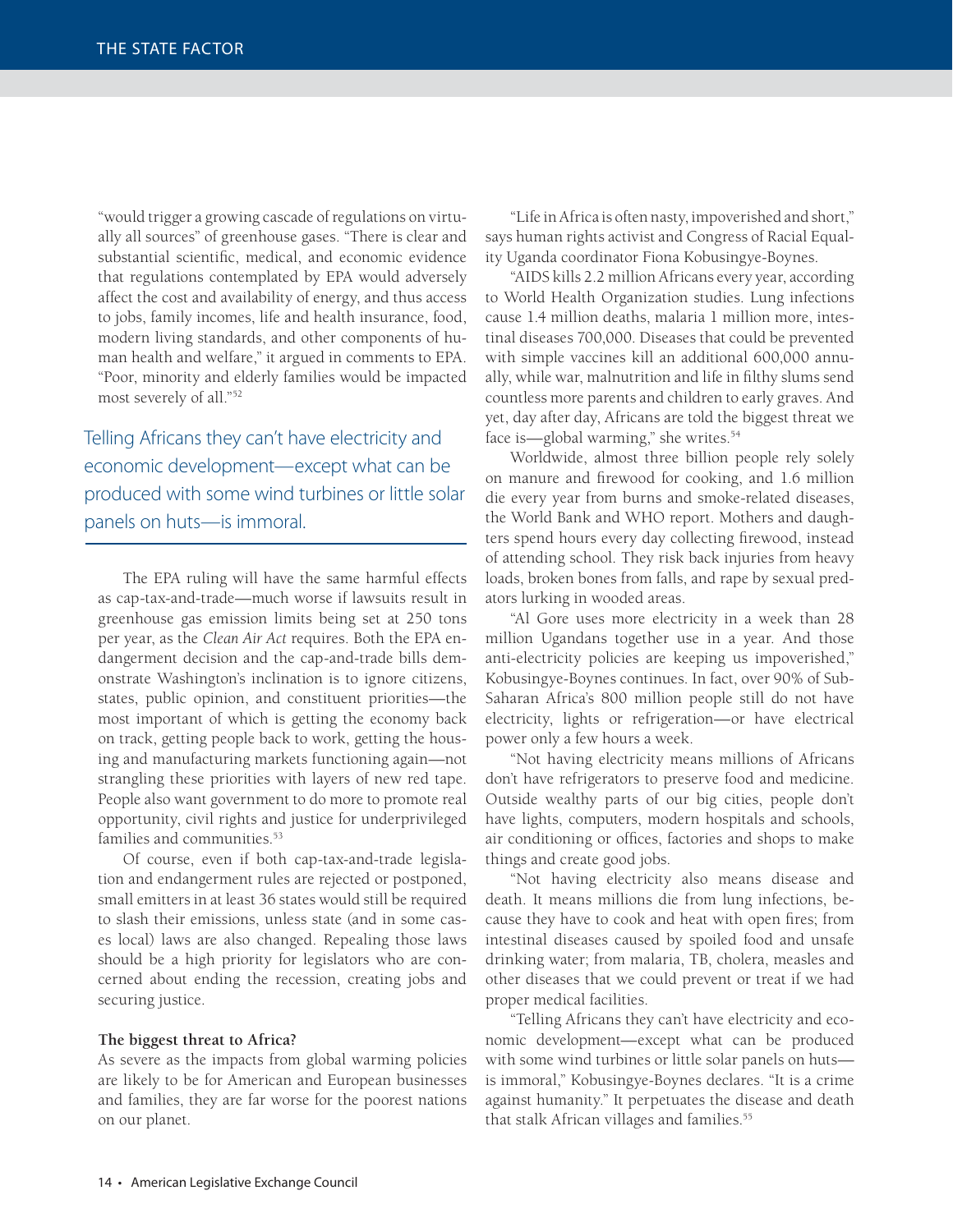Energy, economic and health conditions in many parts of Asia and Latin America are only marginally better than in Africa. Using climate change fears to justify anti-development, anti-energy campaigns in these regions is equally immoral and unjust. And yet the United Nations sponsors frequent conferences, inviting only alarmist speakers, who repeat unsubstantiated claims that diseases, droughts, floods and rising seas are caused or amplified by global warming. They persuade poor countries to support global climate treaties—and even agree to limit their energy use and economic development—in exchange for billions of dollars in promised climate change reparation, adaptation and mitigation payments.

Assuming the payments ever are made, the money will likely come from funds that otherwise might be available for real disasters, like the Haiti earthquake, and programs to combat infectious and insect-borne diseases, malnutrition, dysentery, and rampant poverty. Most of the payments will end up in the overseas bank accounts of kleptocrats who rule these poor countries, leaving little to address climate disasters that exist only in alarmist press releases or "Sim World" computer scenarios.

As Danish environmentalist Bjorn Lomborg frequently points out, the world's poor don't worry much about seas rising 20 feet as Al Gore predicts, or even 20 inches as the IPCC predicts. They worry about getting malaria—and not being able to work for weeks on end, or getting brain damaged or killed by the disease; about sewage systems that contaminate the water they drink, the acute diarrhea they get as a result, and not having even \$3.00 to visit a clinic.<sup>56</sup>

The world's poor worry about not having electricity to power a refrigerator that would keep their food from spoiling, and about not having enough food to put in that refrigerator. They worry that food is often priced out of reach, because rich country biofuel mandates have driven the price of wheat and maize (corn) through the roof of their thatched and insect-infested huts.

There is simply no justification for telling Earth's poorest people that they must reduce their emissions, or not build coal-fired power plants, because rich-country activists are now worried about climate change. The right of poor nations to generate electricity—to grow, prosper, and improve people's health and living standards, to ensure justice and domestic tranquility—trumps any concerns that rich nations might have. The most important human right of all is the right to life. It must remain sacrosanct.

Kobusingye-Boynes is right. Poor countries "need to stop listening to global warming witch doctors, who get rich telling us to keep living 'indigenous,' impoverished lives. We need trade, manufacturing, electricity, and transportation fuels to power modern industrial economies. We need to do what China and India are doing —develop—and trade more with them. That is how we will get the jobs, prosperity, health and environmental quality we deserve."

In short, poor countries should not do what rich countries are saying or doing now that they are rich. They should do what rich countries did to become rich.

#### **Renewable alternatives to fossil fuels**

Wind and solar power will play an increasingly important role in our energy mix, as technologies improve and costs come down. Indeed, many argue that "clean energy" and "green jobs" are the only "eco-friendly" and

Spain spent \$3.7 billion on wind energy in 2007, creating 50,000 jobs installing wind turbines. However, the pricey renewable electricity forced companies to lay off workers–wind energy subsidies destroyed 2.2 regular jobs for each green job they created.

"sustainable" path forward. However, legislators should carefully weigh the pros and cons, costs and benefits of these renewable technologies as supplements or alternatives to conventional energy.

America's oil and natural gas industries support more than 9 million American jobs and contribute well over \$1 trillion to the economy, PricewaterhouseCoopers has calculated.57 Coal likewise generates vast job and economic benefits. Many of them would become endangered species under cap-and-trade. If recent European experience is any indication, most will not be replaced with so-called "green jobs."

Spain spent \$3.7 billion on wind energy during 2007, according to King Juan Carlos University econom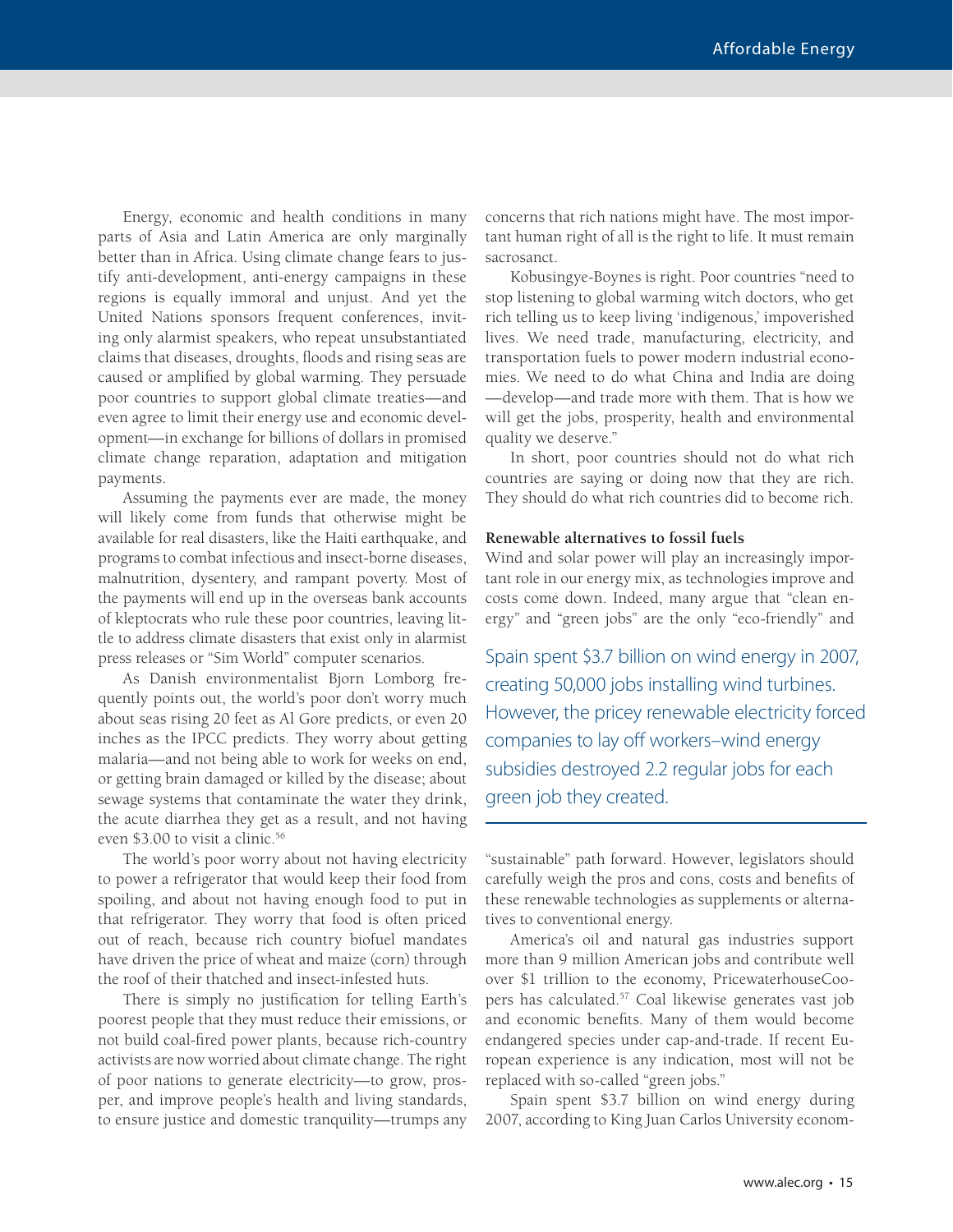ics professor Gabriel Calzada. The program reportedly created or saved 50,000 jobs. However, most of them were installing wind turbines, and each "green" job cost \$754,000 in subsidies. Moreover, because the pricey "renewable" electricity forced companies to lay off workers to stay in business, the wind energy subsidies *destroyed*  2.2 regular jobs for each green job they created.<sup>58</sup>

The green energy jobs take money from taxpayers and energy consumers, and give it to companies selected by politicians or bureaucrats on the basis of lobbying and assumptions that subsidies, tax breaks and renewable energy standards are needed to prevent environmental disasters. By contrast, though they receive some limited subsidies, oil, natural gas, and coal actually *gen*erate significant revenue. America's untapped hydrocarbon resources could reap literally trillions in lease bonus, rent, royalty, and tax revenues for state and federal coffers—to help pay for military, social, health, energy and environmental programs.

Electricity generated by wind or solar facilities costs two to nine times the price of coal-generated electricity. In Oregon, Gov. Ted Kulongoski's plan to lure green energy companies with taxpayer subsidies resulted in

Wind systems only work 35% of the time on average, compared to 95% for coal and nuclear power.

a program that cost *40 times more* than lawmakers had been promised it would.<sup>59</sup>

Moreover, wind systems only work 35% of the time on average; 25% of the time in many locations; and 10% of the time on freezing Midwestern winter nights and sweltering Texas summer afternoons—compared to 95% for coal and nuclear power. Solar facilities likewise operate only part of the time. They thus require gas-fired backup generators ("peaking units") running on spinning reserve 24/7/365, for instantaneous power every time the wind stops blowing, adding to the cost, fuel use and pollution.

The high price of wind-based electricity, its low reliability or "capacity factor" and the global economic recession forced Spain to curtail its subsidies. That meant over 10,000 of the wind power jobs were terminated

in 2008, and further subsidy reductions have put the remaining 40,000 green jobs at risk. Great Britain and Germany face similar problems with their "green" wind power industries.<sup>60</sup>

Indeed, the very concept of "green" jobs is elastic and elusive. In many cases it merely redefines existing jobs—for PR reasons or because existing workers are doing something now deemed ecological—without expanding the overall employment base. It frequently includes direct and indirect employment associated with retrofitting buildings, installing insulation, solar panels and wind turbines, constructing transmission lines from wind, solar or geothermal sites, or producing 15 billion gallons of ethanol from corn grown on 40,000,000 of acres of farmland (an area almost the size of Missouri). In other reports, "green-collar jobs" include accountants, lawyers, salesmen, repairmen, farmers, truck drivers, landscapers, bureaucrats, and lobbyists associated with these activities, even temporarily.<sup>61</sup>

Whether wind and solar power are "sustainable" or "eco-friendly" is equally subject to definition and debate. It is well known that wind turbine blades kill numerous birds and bats every year.<sup>62</sup> Their noise and visual impacts have also generated opposition to proposed onshore and offshore installations. But many find the land and resource impacts of turbines even more troubling.

Interior Secretary Salazar and others say the United States could generate 20% of its electricity with wind power within another 10 to 20 years. However, Sen. Lamar Alexander (R-TN) argues that this would require 186,000 turbines and 19,000 new miles of high-voltage transmission lines. Translated into lands and resources, that means:

- 18,000,000 acres of farm, scenic and habitat land half of Illinois, and
- 270,000,000 tons of concrete, steel, copper, fiberglass, and rare earth minerals—the equivalent of 180,000,000 Toyota Priuses.63

That is far more land and raw materials than required to generate equivalent amounts of (more reliable) electricity with coal, natural gas or nuclear power. In fact, wind power's infrastructure requires five to ten times the steel and concrete than does nuclear, reports Berke-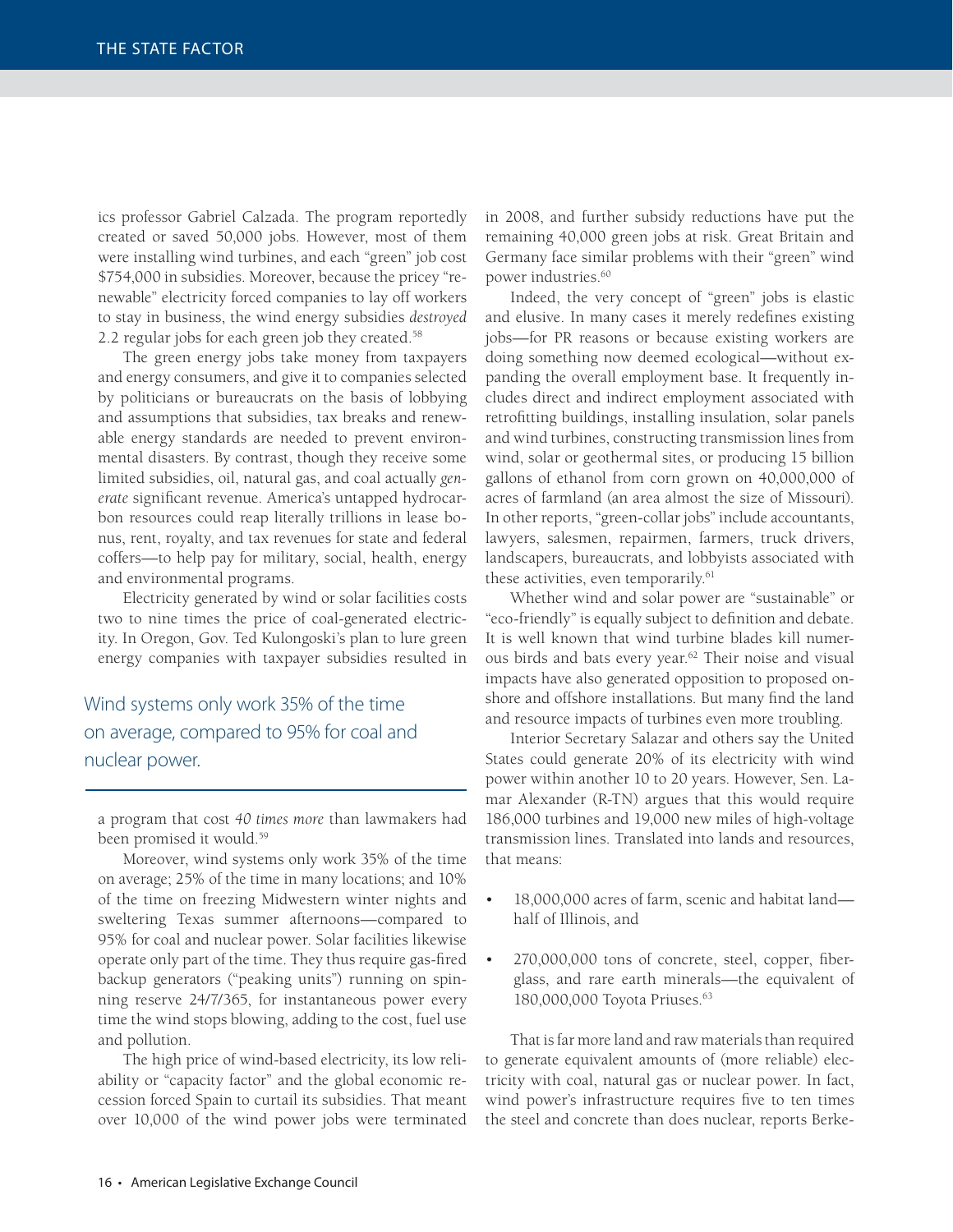ley engineer Per Petersen. And to generate sufficient electricity for New York City, the entire state of Connecticut would have to be covered with wind turbines—with the wind blowing as hard and consistently in Hartford as it does near Lamar, Colorado, Rockefeller University environmental sciences professor Jesse Ausubel has calculated.64

Because of intense environmental opposition to mining and drilling, it is unlikely that those raw materials will be found and extracted from deposits here in America. Instead, they will be mined, milled, smelted, and fabricated into turbines, blades, and towers in China, India, and other foreign countries under *their* pollution control rules and technologies. They would then be shipped to the United States, where a relatively few green collar workers will transport, assemble and install the turbines, and build thousand-mile long transmission lines, to connect Midwestern and Great Plains wind farms to major urban centers.

In fact, that is already happening. Using \$1.5 billion in federal stimulus funds, the U.S. Renewable Energy Group is erecting 240 gargantuan 3-megawatt wind turbines on a Washington, D.C.-sized area in West Texas. The project will create 2,800 temporary jobs. About 2,400 will be in China; only 400 will be American workers—mostly truckers, installers, supervisors, lawyers, accountants, and regulators.<sup>65</sup>

It's the same for solar. Meeting even 5% of America's electricity needs with photovoltaic panels would mean blanketing thousands of *square miles* with expensive solar arrays across Southwestern desert habitats. The new \$106-million, 140-acre solar array at Nellis Air Force Base in Nevada produces 30 gigawatt hours of electricity per year, compared to 26,780 Gwh of electricity from the \$13.2-billion Palo Verde Nuclear Power Station near Phoenix (constant 2009 dollars).

While the three reactors at Palo Verde were 124 times more expensive than the Nellis solar array, they generate 893 times more electricity—and do so 90% of the time, year after year, versus 30% of the time for the Nellis array, and on less land. Nellis electricity is 15 times more expensive than Palo Verde's. And generating the nuclear power station's annual electrical output via Nellis technology would require solar arrays across some 390,000 acres of land—an area ten times larger than Washington, D.C.<sup>66</sup>

Not surprisingly, concern about visual, habitat and wildlife impacts has prompted renewable energy advocate Sen. Diane Feinstein (D-CA) to introduce legislation banning the construction of large solar arrays in much of the Mojave Desert, one of America's best areas for steady, high-intensity sunlight. Others have raised concerns about expanded eminent domain use to build transmission lines across private lands, to carry electricity from solar (and wind) facilities to consumers in distant cities.<sup>67</sup>

A shift to hybrid and electric cars may help reduce pollution, greenhouse gas emissions and foreign oil imports. However, recharging the cars will put greater strain on already stressed generation facilities and power grids, possibly leading to brownouts and blackouts, especially if grids are strained by growing demand for cheap off-peak electricity. A concurrent shift to wind and solar electricity will compound the generation and power grid problems, and increase electricity and driving costs significantly.

The economics and environmental costs of biofuels are likewise problematic. Congress has mandated that ethanol production must reach 30 billion gallons by 2020, four times the 2008 amount—which required corn grown on an area the size of Indiana, plus vast amounts of water, fertilizer, fuel, and insecticides—to produce a fuel that has less energy than a gallon of gasoline, and emits CO2 during processing, shipping and use. Nevertheless, the ethanol industry receives \$3 billion annually for ethanol and benefits further from import tariffs that keep Brazilian ethanol out of the United States.

These policies have diverted food crops to gas tanks, and resulted in a nearly 200% increase in corn for bakery goods, livestock feed, famine aid, and other needs. They also mean the price of corn and corn syrup will remain artificially high, and consumers will pay more for cereals, soft drinks, and other goods.<sup>68</sup>

The policies may also result in more carbon dioxide emissions than gasoline. A gallon of ethanol contains only 61% of the energy in a gallon of gasoline, and driving the same distance with EtOH results in carbon dioxide emissions of about one pound per gallon more than with gasoline, energy analyst Seldon Graham estimates. Replacing the U.S. gasoline consumption of 138 billion gallons annually with ethanol biofuel—as government energy policy seeks to do—would add about 138 bil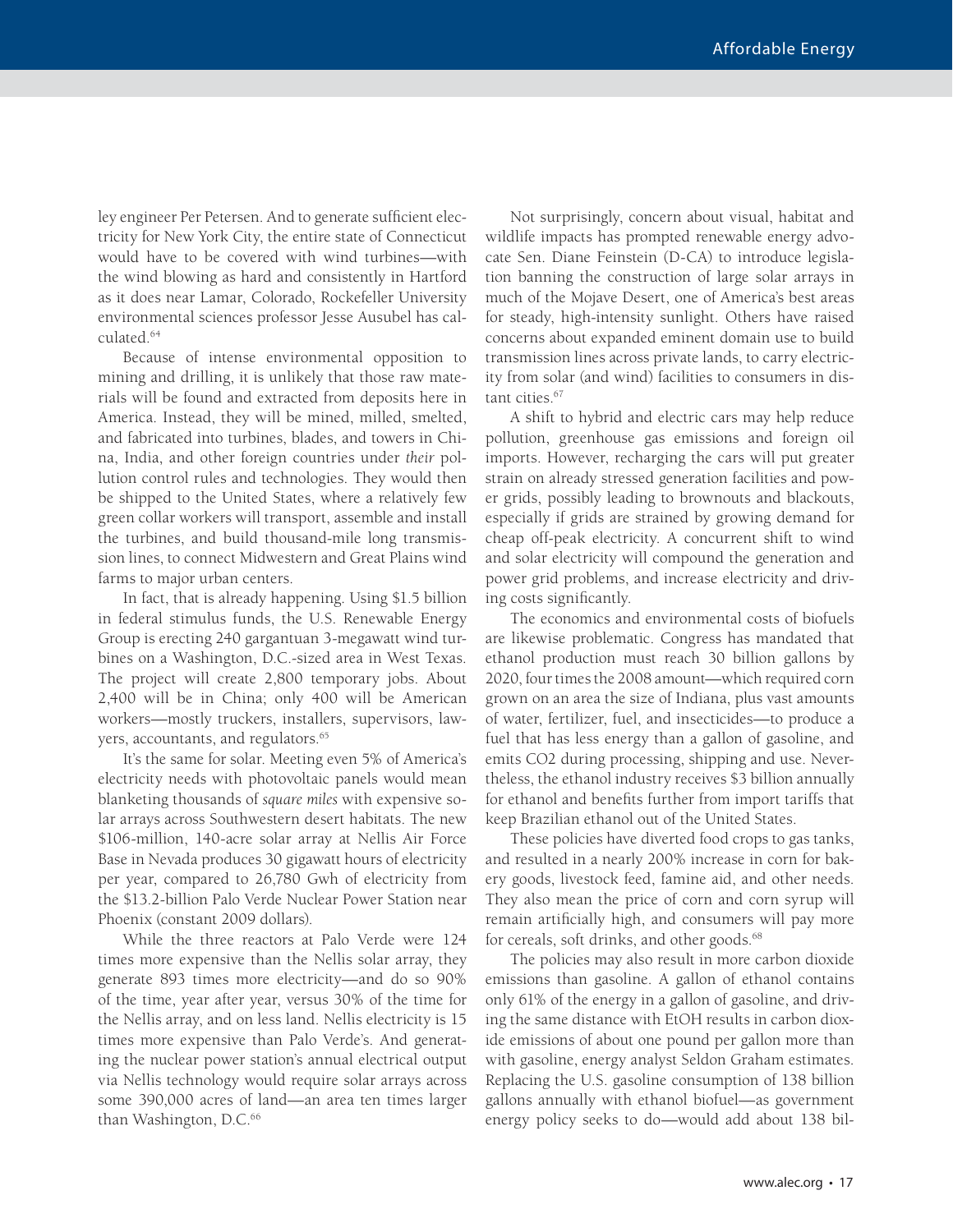lion pounds of carbon dioxide annually (69 million tons) above current levels.<sup>69</sup>

Even more exasperating, in spite of all the pain that cap-tax-and-trade, endangerment and renewable energy policies will bring to families, farmers, truckers, businesses and communities—there would be *no measurable gain* for our environment or climate.

China is building a new coal-fired power plant every week and putting millions of new cars on its growing network of highways. India is close behind. Both are trying to reduce poverty, modernize their nations, improve human health, and ensure that every family, school and hospital has electricity. Neither will accept legally binding emission targets, though both will gradually reduce emissions. By 2020, China and India together will be emitting almost *three times* as much carbon dioxide as the United States.

Using the Intergovernmental Panel on Climate Change's own computer models, and assuming that carbon dioxide is the primary cause of global warming, climatologist "Chip" Knappenberger calculated: even an 83% reduction in U.S. carbon dioxide emissions would result in global temperatures rising just *0.1 degrees F* less by 2050 than not cutting our CO2 emissions at all.<sup>70</sup>

Probably most people would agree with UCLA professor Neil Morley, who says "we should pay the true

Even an 83% reduction in U.S. carbon dioxide emissions would result in global temperatures rising just 0.1 degrees less by 2050, than not cutting our CO2 emissions at all.

costs for fossil-fuel energy sources, including all associated environmental costs."

But the same standard should apply to wind, solar, and ethanol power. Their land, water, raw material, resource extraction, bird and wildlife impacts, visual, and environmental costs should also be considered and paid for. The financing, raw material, and fuel costs of peaking units (backup generators) should likewise be factored in. And the accuracy of climate change and environmental costs attributed to fossil fuels—and used to justify pricey renewable energy—should be evaluated carefully and honestly.

Even with increased energy conservation and efficiency, America will need more energy in the coming decades. If the revolution in energy technologies between 1900 and 2000 is any guide, we will witness monumental changes over the next 20 to 50 years, with thorium and other advanced nuclear reactors being just one component. Wind, solar and as yet undiscovered technologies will also be part of that mix.

However, if change is driven primarily by government mandates and subsidies, or to solve exaggerated or illusory environmental problems, the policies will exact a heavy toll on energy-dependent businesses, employers, families, and government services. They will also force America to depend far more on expensive, unreliable energy, and will impose unacceptable costs on job creation, opportunity, personal liberties, and living standards civil rights for poor and minority families.

#### Who benefits? Transfers of wealth and power

"Global warming is a more insidious and longer-term danger than Hitlerism," a Scottish environmentalist asserted. "It could be far more deadly. Ultimately, it might extinguish humanity itself."

We have "only 50 days to save the planet," British Prime Minister Gordon Brown insists. Unless we make "very deep" cuts in CO2 emissions very soon, UN Intergovernmental Panel on Climate Change chairman Rajendra Pachauri has pronounced, "humanity may not survive."

These hyperbolical disaster claims are being used to justify demands that Congress and EPA act quickly in Washington. That the world agree to a new climate treaty to replace the Kyoto Protocol. That literally trillions of dollars be spent battling global warming over the next 40 years. And that global politicians, activists, and regulators be given significant control over the world's energy and economic decisions.

This is not monetary manna. The money would be taken by government edict from energy consumers, workers, businesses and families, and transferred to carbon traders and companies with the best lobbyists. It would be made unavailable for programs that would actually increase prosperity, improve living standards, and reduce real, immediate, life-or-death threats to human health and welfare.

Who will benefit from these transfers of power and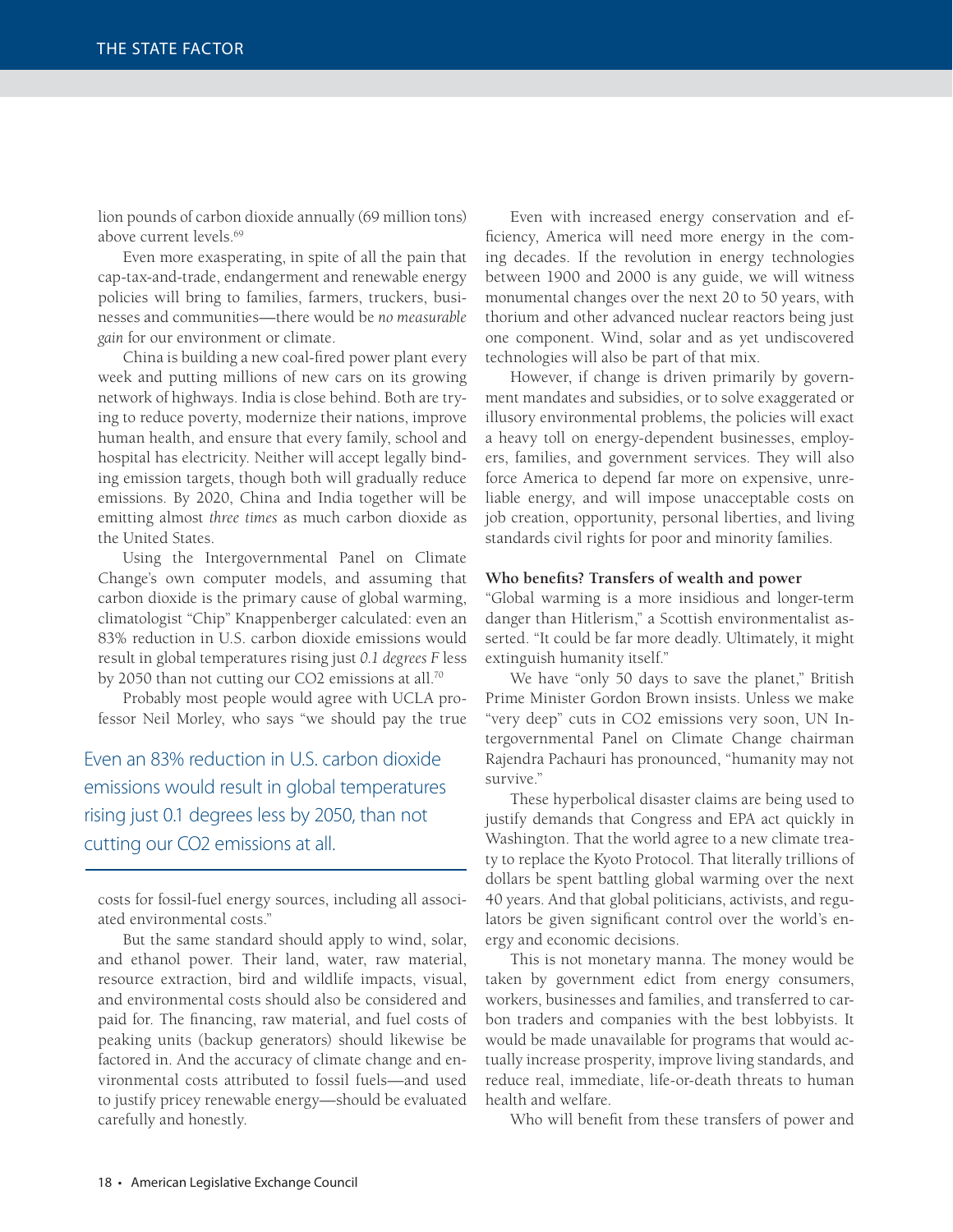wealth? A growing "climate-industrial-government-activist-scientist complex" has a huge stake in demonstrating that the planet faces a manmade global warming disaster, and governments must pay billions of dollars annually to solve the problem. Some 2,400 lobbyists are currently working on energy and climate issues in Washington, many of them serving corporate and activist members of the US Climate Action Partnership. USCAP members argue that "clean energy policies" will create major opportunities for the economy. They clearly believe the potential payoffs in taxpayer and consumer "investment" money make the lobbying expenses worth every dime.<sup>71</sup>

The United States government alone provided over 79 billion dollars during fiscal years 1989 to 2009 on climate change science and technology research, foreign aid, subsidies, and tax breaks. It continues to spend over \$7 billion annually, divided about evenly between climate-related technologies and climate research focused primarily on proving and quantifying human causes of climate and weather changes. Canada, the European Union, and other governments also contributed tens of billions over the 20-year period.<sup>72</sup>

Penn State University Professor Michael Mann, author of the infamous "hockey stick" temperature graph and one of the scientists implicated in the "Climategate" email scandal, has received some \$11 million in government grants. In 2009, he received \$2.4 million from the National Science Foundation's \$3-billion share of "stimulus" money. Grants like these ensure long-term research and job security, fame, exotic travel, and major influence on national and international energy and science policy for thousands of scientists, bureaucrats, and activists.73

General Electric "spent \$7.55 million lobbying in the second quarter" of 2009, to secure stimulus and renewable energy dollars from U.S. taxpayers. It also helps customers "design projects and apply for government money, with the expectation that those customers would then buy GE equipment."

GE and CEO Jeffrey Immelt are major players in USCAP, and Immelt was a leading corporate voice supporting the \$787 billion stimulus bill. In October 2009, President Obama announced \$3.4 billion in stimulus grants for power-grid projects; about one-third of the funding recipients are GE customers. GE hopes to bring

in as much as \$192 billion over the next three years from projects funded by governments around the globe, including electricity grid modernization and renewable energy generation.<sup>74</sup>

John Rowe, CEO of nuclear power plant operator Exelon, calculates that Waxman-Markey would "add \$700 to \$750 million to the company's annual revenue for every \$10 per metric ton increase in the price of CO2 allowances. A \$15 to \$18 per metric ton carbon price would thus imply positive earnings of up to \$1.30 per share"—and increased revenues of as much as \$1.4 billion per year for the company.<sup>75</sup>

As the biggest emitter of carbon dioxide in the United States, American Electric Power hopes to retire 25% of its coal-burning power plants and install advanced carbon capture and storage (CCS) equipment on the remaining units. CEO Mike Morris thinks AEP can double what it charges for electricity (from 4 to 8 cents per kWh) and get federal subsidies to improve its carbon sequestration technologies. However, AEP thus far has been able to capture only 2% of its CO2 emissions, and even a proposed \$335 million in Department of Energy funding would increase that to only 18 percent.

A growing backlash in Germany suggests that local citizens and environmentalists are likely to oppose the burial of power plant carbon dioxide emissions in underground chambers deep beneath their backyards. "We are not guinea pigs," they say. And electric power to operate CCS equipment, pipeline it and store it underground will likely increase power plant fuel requirements and costs by up to one-third.76

Reinsurers calculate their premiums on the basis of risk. Thus computer models, news stories and IPCC reports asserting an increase in the frequency or severity of natural disasters can translate into higher insurance rates and additional profits, as new policies are negotiated. "We see, in our databases, significant evidence for a correlation between climate change and the increase in natural disasters," says Ernst Rauch, director of German reinsurer Munich Re's "Corporate Climate Centre." Unlike scientists, the insurance industry has to act today and cannot wait until all doubts have been addressed, he adds.

Rauch says his company is "extremely satisfied" with conclusions presented in the 2007 IPCC report. "This is hardly surprising," observes an ABC News journalist,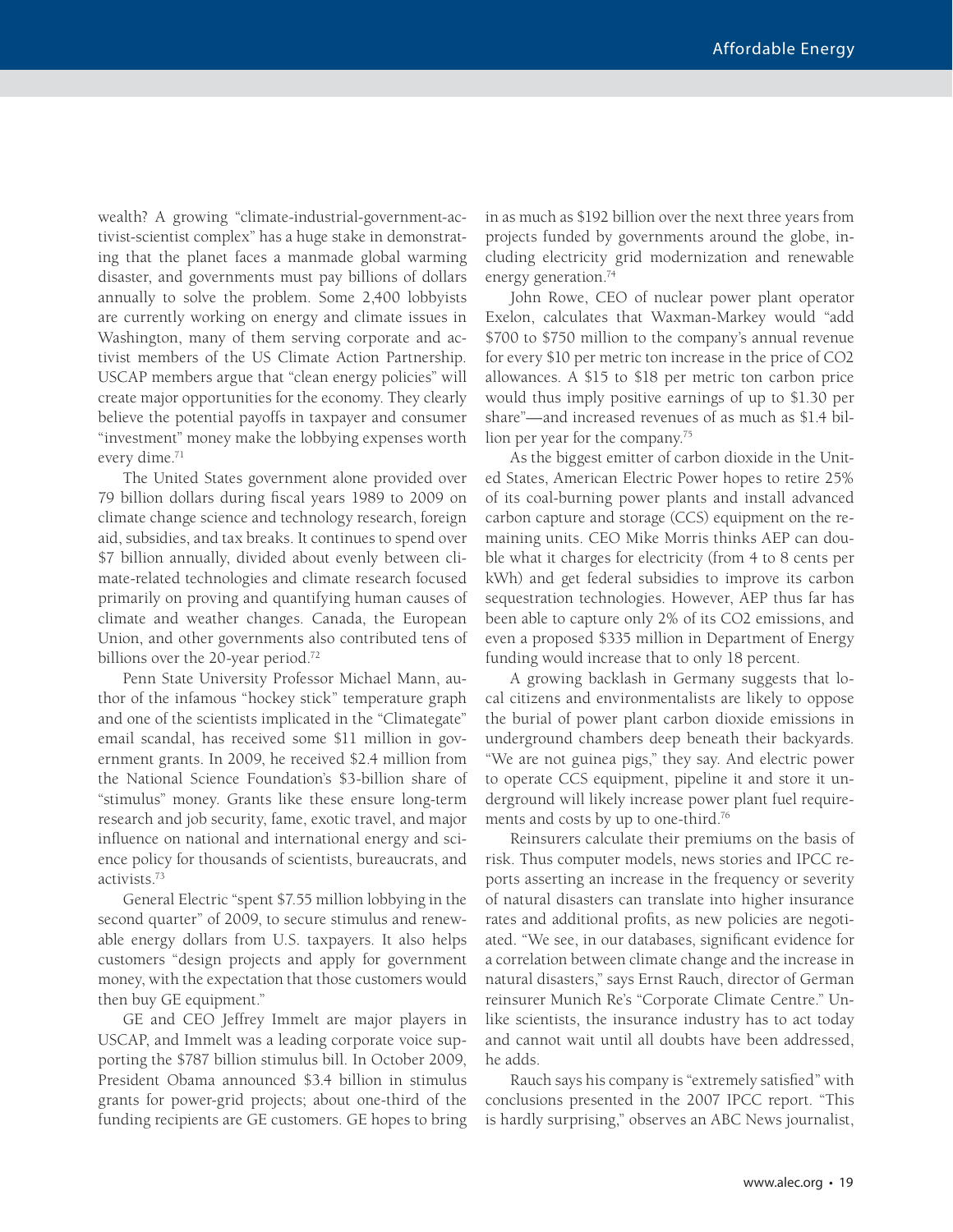who points out that "a 2005 publication by Munich Re served as one of the sources for the IPCC's cautionary predictions" about the growing frequency and severity of storms.

Of course, a reinsurer's report is hardly "expert scientific analysis." Moreover, scientists who wrote the most exhaustive studies yet on the purported link between greenhouse gas emissions and hurricane and tornado frequency say there is no evidence to support the hypothesis. They also note that increasingly costly property destruction from natural disasters primarily reflects the expanded construction of more expensive homes and other buildings in areas impacted by tornadoes and hurricanes.<sup>77</sup>

Al Gore makes millions of dollars annually from his speeches, investments, and green energy and carbon trading firm, Generation Investment Management. He claims he puts his own money and profits into climate action nonprofits, but critics say these nonprofits are "functionally propaganda arms that benefit his for-profit investments."78

Senator Kirsten Gillibrand (D-NY) envisions a new "boon" for New York. Financial experts, she says, have concluded that "carbon permits could quickly become the world's largest commodities market, growing to as much as \$3 trillion by 2020"—a substantial sum that will have to be paid by hydrocarbon-using families and businesses. The senator wants to create a new "internationally integrated" carbon-emissions permit system and "carbon commodity derivatives market." She intends to "help New York seize this opportunity," based on "its superior and substantial financial talent and expertise."79

Transmission companies envision climate change programs as a source of subsidies to fix aging lines and upgrade to a smart grid, while utilizing eminent domain powers to put new renewable power lines across private lands. Bureaucrats and environmental pressure groups see smart grids as a way to "peer into homes and businesses, then automatically lower thermostats or adjust power use, depending on demand and prearranged agreements," thereby dictating energy use for American families and businesses.<sup>80</sup>

Even by Washington standards, this is a lot of money and power—and these costly policies and programs are being promoted even as climate science, falling global temperatures, and seemingly endless scandals generate

new doubts about global warming disaster claims.

This transfer of money and power raises critical questions about jobs, stewardship, affordable energy, economic opportunity, and justice and human rights for people who are simply trying to improve their lot in life. Perhaps regulating and upending economies and lives —or even transferring trillions of dollars from energy consumers to companies and scientists selected by politicians and bureaucrats—might be acceptable if we truly faced a planetary emergency, brought on by mankind's use of hydrocarbon fuels.

However, there is no consensus about the science of global warming and climate change. The IPCC and EPA face a metastasizing scandal over climate temperature data, models, reports, and peer reviews. And many scientists say it is increasingly clear that no planetary emergency is bearing down on us.

#### **Climate science reconsidered**

Few would deny that Earth warmed somewhat during the twentieth century, or that humans can influence weather and climate at a local and perhaps even regional level. However, there is yet no evidence that a 0.02% increase in atmospheric carbon dioxide (from 250ppm to 450ppm, equal to 20 cents out of \$1,000) will result in planetary catastrophes remotely approaching clearly natural climate disasters like the Dust Bowl, Little Ice Age and Pleistocene Ice Ages.

Carbon dioxide is essential for life on Earth, and neither EPA nor IPCC pronouncements can transform it into a "dangerous pollutant." There is no convincing evidence that changes in atmospheric CO2 levels mirror human activities or cause climate change. Moreover, the entire body of climate change science—far from being "settled" or a matter of "near unanimous consensus"—is roiling with dissent, despite ongoing, systematic efforts by some to squelch debate and promote fear of catastrophic climate change.

Thousands of climate scientists have signed letters and statements like the Heidelberg Appeal and Leipzig Declaration, faulting IPCC analyses and claims that the world faces an imminent manmade global warming disaster. The United States Senate Environment and Public Works Committee Minority staff prepared a report detailing the views of nearly 700 climatologists who disagree with manmade climate chaos hypotheses. A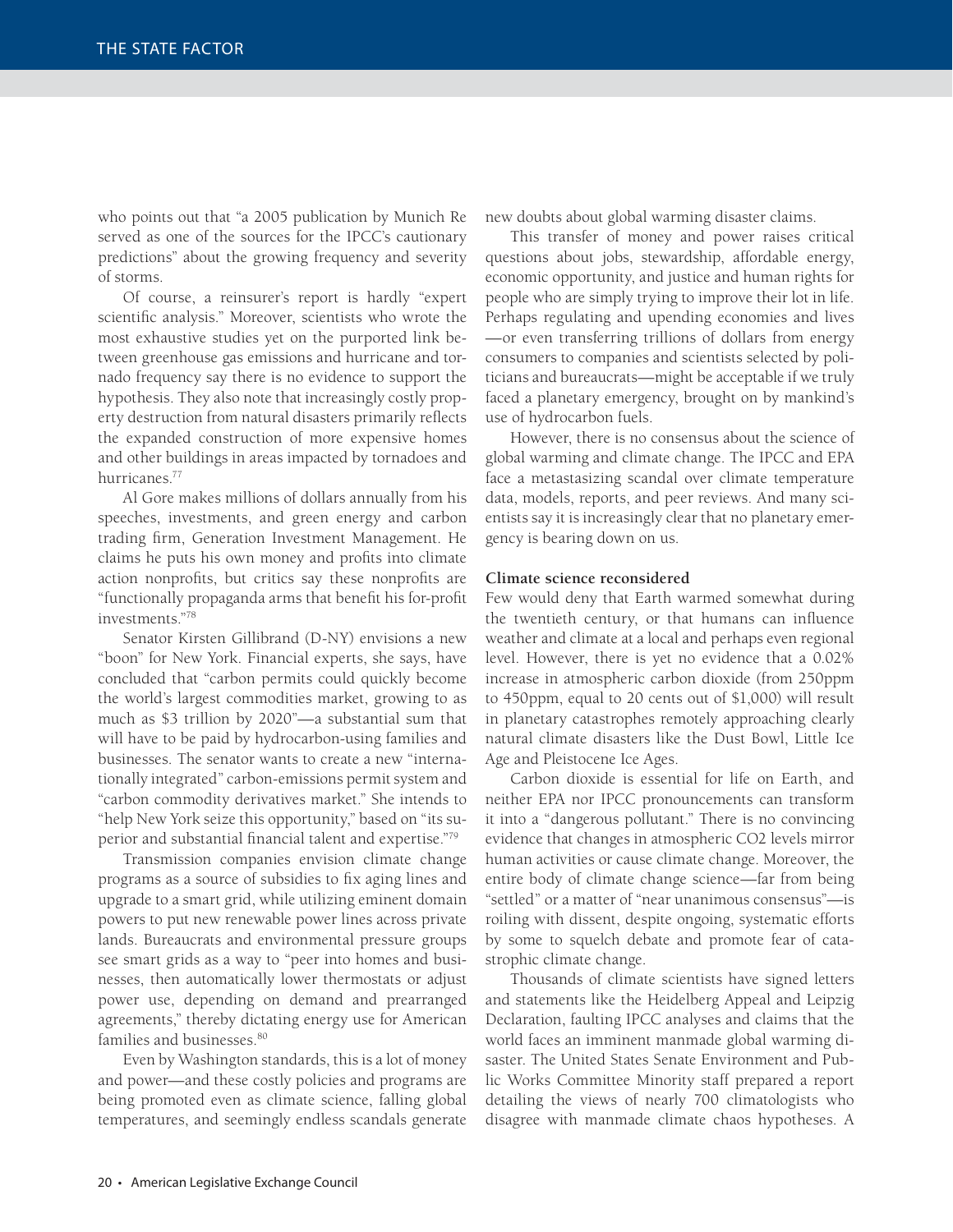2008 Japan Geoscience Union symposium found that 90% of participants no longer believe the IPCC reports. And over 31,000 experts with bachelors, masters, and PhD degrees in climate and other natural sciences have signed the Oregon Petition, affirming that they see "no convincing evidence that human release of … greenhouse gases is causing or will, in the foreseeable future, cause catastrophic heating of the Earth's atmosphere and disruption of the Earth's climate."81

Numerous recent peer-reviewed scientific papers challenge the United Nations Intergovernmental Panel on Climate Change's headline-grabbing views, including the nearly 900-page compendium, *Climate Change Reconsidered*. 82 The scientists preparing these documents vigorously disagree with assertions of an impending manmade climate apocalypse and make the following points.

- Disaster scenarios forecast for 50 or 100 years hence are the product of speculation, assumptions and unreliable computer models. They are not supported, and indeed are largely contradicted, by actual data and observations on historic and current global temperatures, ice caps, sea levels, polar bears, tropical diseases, weather and storm patterns, and other matters.
- Models routinely develop dire scenarios of impending climate disasters. However, the soundness, validity and predictive value of models depend on the assumptions, data and overall knowledge that goes into them. If historic and recent temperature data are uncertain, we don't understand the positive and negative feedbacks of cloud cover and precipitation, we know little about oceanic current cycles and how oceans trap CO2 and heat, and models focus on carbon dioxide and largely ignore changes in solar energy output—then the models and scenarios are worthless. Their output may seem realistic and get promoted as such, but they are no more real than the raptors in "Jurassic Park."
- Earth history clearly demonstrates that our planet's climate can change frequently, suddenly, dramatically and at times disastrously. The Ice Ages, interglacial periods, Roman and Medieval Warm Periods, Little Ice Age and Dust Bowl are but a few examples

of major changes. Many other climate changes have brought less severe periods of warming, cooling and storm patterns.

Disaster scenarios forecast for 50 or 100 years hence are the product of speculation, assumptions and computer models. They are not supported by historic and current data and observations.

- Carbon dioxide is a minor player in climate change compared to water vapor and clearly natural forces and influences that drive shifts in our planet's complex, chaotic and unpredictable weather patterns and climate. Those forces include continental movements and volcanoes, and changes or periodic shifts in ocean currents and jet streams, water vapor and cloud cover, evaporation and precipitation, planetary alignments and the shape of the Earth's orbit, the tilt and wobble of Earth's axis, and solar energy output and cosmic ray levels.
- The predicted correlation between rising CO2 and rising temperatures simply is not there. Instead, these other complex, interrelated natural forces are now causing stable or declining average global temperatures, even as atmospheric carbon dioxide levels continue to rise. Some scientists say that, as the sun's energy output and magnetic field reach record lows for the modern era, increased cosmic rays reach Earth's lower atmosphere over the oceans and ionize particles of moisture to form clouds and greater cloud cover then causes sunlight to be reflected away, further cooling the planet.
- Right now, the sun appears to be entering a less vigorous phase, as evidenced by a dramatic drop in sunspots, and average annual planetary temperatures have fallen slightly since the latest peak in 1998. If this cooling is prolonged, it would be far more threatening for humanity than moderate warming because it could worsen winters and reduce both growing seasons and arable farmland.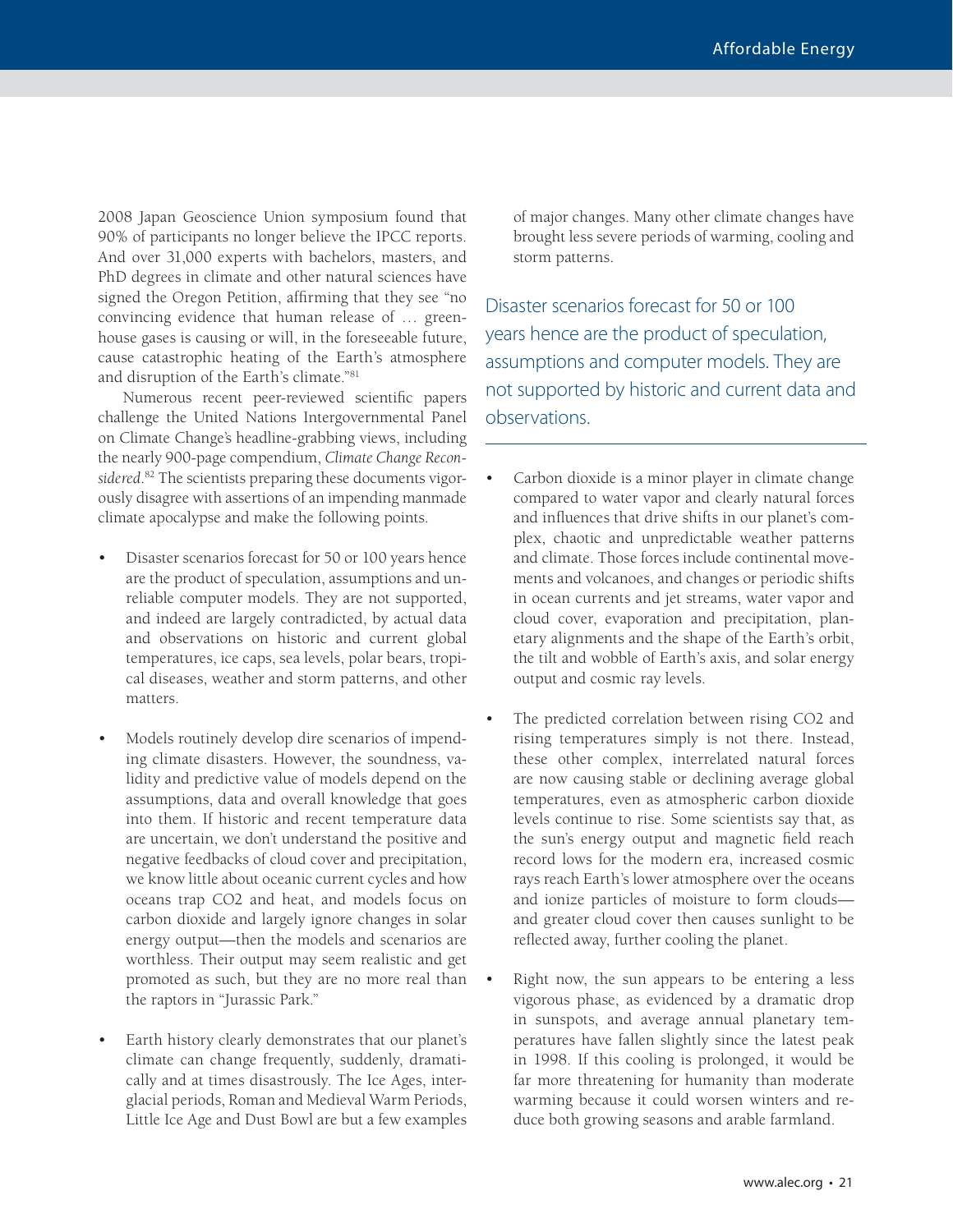The Northern Hemisphere is experiencing the coldest temperatures in decades. The National Snow and Ice Data Center showed more Arctic sea ice in April 2009 than in any April since 2003; October 2009 was the United States's third coldest October in 115 years of record keeping; December 2009 was one of the coldest in decades for Britain, Scotland and the United States; and massive cold waves and heavy snowfalls continue to batter North America, Europe, Russia, China and India.<sup>83</sup>

#### **The critical point**

These analyses and findings directly contradict studies, conclusions, alarmist predictions and policy prescriptions developed by the UN IPCC—and presented as the "official, consensus, universal" scientific statement on global warming and climate change. The IPCC views, in turn, form the principal basis and justification:

- for congressional "climate protection" bills, fossil fuel restrictions, and renewable energy mandates and subsidies;
- for the EPA endangerment decision and regulatory scheme;
- for every proposed global climate treaty;
- and for every demand that mankind must slash emissions, reduce living standards, put bureaucrats in charge of energy use, economies, industries and lives, and accept restrictions and intrusions on our freedoms, opportunities, free enterprise system, and civil and human rights.84

If the IPCC science is wrong—or far worse, if it is manipulated and fraudulent—then this unprecedented attempt to regulate lives and curtail civil rights is simply unjustifiable. Sadly, that appears to be the case.

The IPCC says the scientific topics it addresses "have been chosen for their significance to the IPCC task of assessing information relevant for understanding the risks of *human-induced* climate change."85 This intentionally narrow charter has served to justify ignoring or actively excluding non-human, natural causes—and emphasizing only human causes, as "highly likely" sources of measured, perceived, speculated and exaggerated warming and associated "crises."86

It has also caused the IPCC and its allies to abandon what ought to be the central purpose of climate research: understanding *all* the causes of climate change, and improving our ability to predict future changes, and prepare for and adapt to those changes. Still worse, the narrow charter gave many researchers a vested interest in promoting and defending the "manmade global warming catastrophe" hypothesis, vilifying scientists who disagreed with them, and dismissing their findings and opinions.

Worst of all, a growing body of evidence suggests, the increasingly politicized academy of global warming catastrophe scientists actively and systematically manipulated data and computer models; lost or tossed raw (original) temperature data, so that it could not be examined by other scientists; utilized data and studies that they knew were unreliable; disregarded and excluded information that contradicted their predetermined results; hijacked the peer review process, to ensure that only friendly scientists examined their papers and "skeptical" research was excluded from scientific journals relied on by the IPCC and world governments; and willfully ignored and subverted Freedom of Information requests.

In short, it appears that these scientists and research institutions used billions of taxpayer dollars to manipulate the scientific record, and convince policymakers and legislators to "undertake a vast reordering of human behavior at almost unimaginable cost."87

The first evidence that something was amiss came from e-mails that a hacker or whistle-blowing insider put on a Web site for the world to see. Excerpts from just a few of the "Climategate" e-mails reveal an abuse of trust that is unscientific at best, and criminal at worst.<sup>88</sup>

**British Climate Research Unit (CRU) chief Phil Jones to Penn State climatologist Michael Mann:** *"If [Canadian researchers Ross McKitrick and Steve McIntyre] ever hear there is a Freedom of*  Information Act in the UK, I think I'll delete the file *rather than send it to anyone." Jones had previously told Australian scientist Warwick Hughes, "Why should I make the data available, when your aim is to*  try and find something wrong with it?" (That's known *as "the scientific method.") Jones subsequently "lost"*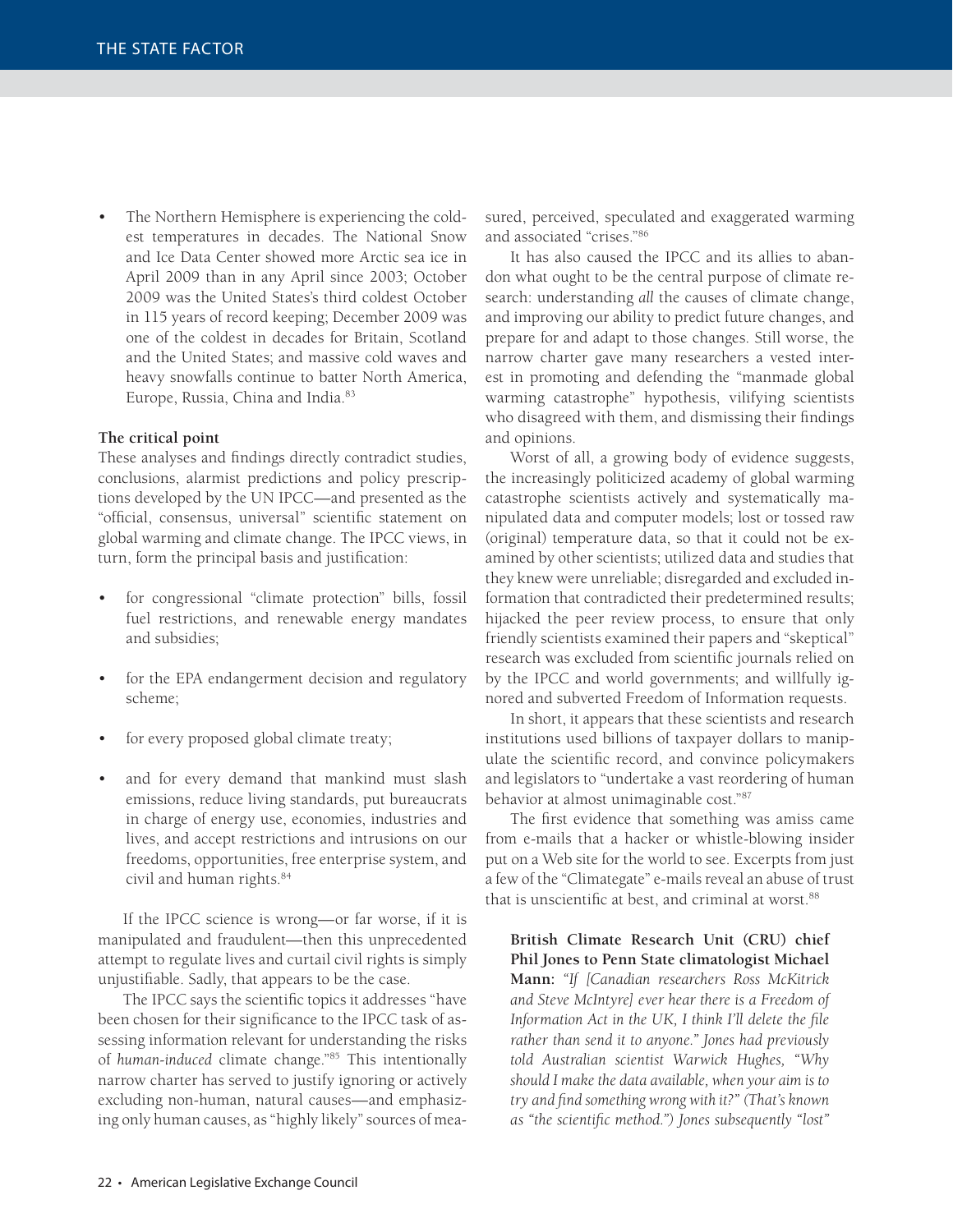*all the raw temperature that had been entrusted to the CRU's care.*

**Jones to Mann:** *"Can you delete any e-mails you may have had with Keith [Briffa] re AR4 [the IPCC's Fourth Assessment Report and Briffa's suspect treering data]. Keith will do likewise."* 

**Jones:** *"I can't see either of these papers being in the next IPCC report. Kevin [Trenberth, lead author of two IPCC reports] and I will keep them out somehow*   $-$  even if we have to redefine what the peer-review *literature is!"* 

**Jones:** *"I've just completed Mike [Mann's] trick of adding in the real temps to each series, to hide the decline [in average global temperatures] .…" U.S. climate scientist Kevin Trenberth later groaned that alarmists still "can't account for the lack of warming and it is a travesty that we can't."*

**Climate scientist Tom Wigley to Mann:** *"If you think [*Geophysical Research Letters *editor James] Saiers is in the greenhouse skeptics camp, then, if we can fi nd documentary evidence of this, we could go*  through official AGU channels to get him ousted." *(Saiers was subsequently dismissed.)* 

**Anonymous CRU programmer, in notes appended to a segment of computer code:** *the only way the models can produce "the proper result" is when programmers "apply a VERY ARTIFICIAL correction"* [emphasis in original], use "low pass fil*tering at century and longer time scales," and "include a load of garbage."*

These e-mails prompted analysts to reexamine the IPCC reports, analyses, background studies and conclusions. They discovered numerous examples of questionable, speculative, unsubstantiated and even fabricated "research" that suggests a deliberate and systematic effort to buttress claims of an imminent global warming cataclysm, while excluding contrary evidence.

Reliable satellite temperature measurements only cover the last 30 years, and for the past 15 years (since 1995) show stable and then slightly declining tem-

peratures, despite steadily rising CO2 levels. Alarmist climate scientists have thus focused their attention on *surface* temperature data. However, nearly half of the world's ground-based gauges are in the United States, and most of them are close to air conditioning exhausts, tarmac, blacktop and other urban heat sources, raising significant questions about their validity and value.<sup>89</sup>

Analysts discovered questionable, speculative, unsubstantiated and even fabricated research that suggests a deliberate and systematic effort to buttress claims on an imminent global warming cataclysm.

That major problem has been compounded by far more egregious actions.

- Britain's combined marine and land-based temperatures were "value-added" (aggregated, averaged and manipulated) by the East Anglia's Climate Research Unit—which then tossed or lost all the original raw data, so that no one could check its methodology, accuracy and honesty.
- The CRU excluded data from 40% of Russian territory, much of which showed no temperature increase for almost five decades. This cherry-picking of data made it appear that Russia had experienced a distinct warming trend, in response to rising CO2 levels. Similarly, scientist Keith Briffa selected just 12 tree-ring cores, to "prove" a dramatic recent temperature spike, while ignoring over 250 other Siberian cores that did not support his thesis.90
- NOAA's National Climate Data Center and NASA's Goddard Institute for Space Studies selected temperature data from only 36 Canadian monitoring stations, including just one from above the Arctic Circle—even though Canada operates 1,400 stations, 100 of them in the Arctic. The cherry-picked data were further altered to generate warming trends that may not exist in the full dataset.<sup>91</sup>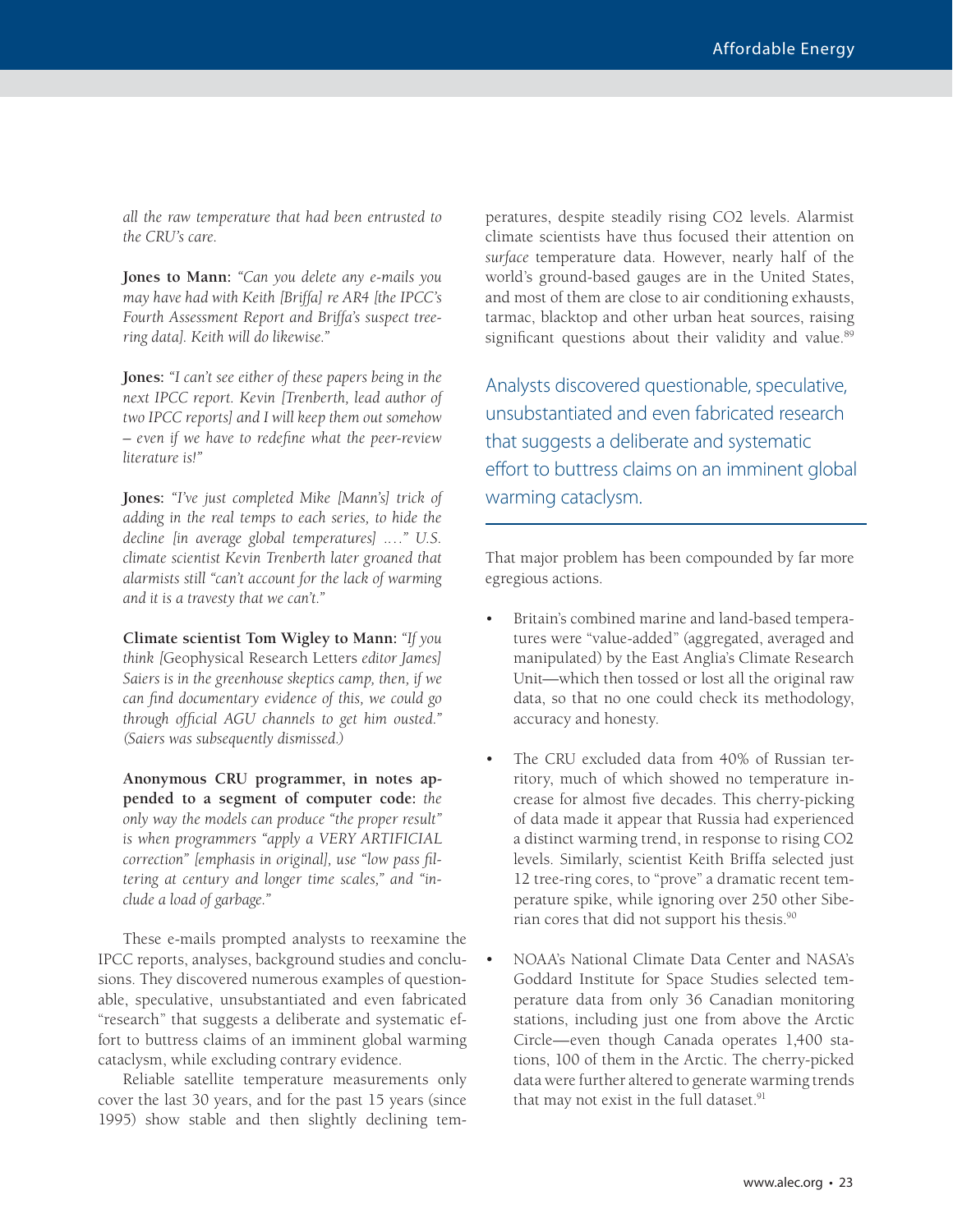- In Australia, researchers "radically altered" data from temperature station Darwin Zero to create a pronounced warming trend, when the unadjusted data showed a slight cooling trend over the same period. They achieved this by arbitrarily adding 2 to 6 degrees Celsius to the raw data, at times justifying the added warmth by referring to data from stations 1,000km from the Darwin station.<sup>92</sup>
- Chinese temperature data purportedly demonstrated a recent warming trend that was not due to urban sprawl, relocated measurement stations or increased industrialization. However, there are no records from (or about) 49 of the 84 Chinese stations, including 40 of the 42 alleged rural stations, that the researchers supposedly analyzed for their study. Many of the other stations had in fact been moved

### A 2007 IPCC Assessment Report excluded numerous peer-reviewed papers that dissented from or failed to support IPCC positions on dangerous climate change.

during the study period. The scientists involved (Phil Jones and a Chinese-American colleague) say the relevant documents were lost, and deny that the data were simply invented.<sup>93</sup>

This temperature manipulation has been seriously compounded by other incidents that can charitably be called major breakdowns in the IPCC scientific process.

#### *Himalayan glaciers*

Perhaps most notably, the IPCC belatedly admitted that speculation was behind its frightening claim that Himalayan glaciers would "disappear by the year 2035," causing numerous communities in the region to be deprived of water. In reality, the disaster-of-the-century assertion in the 2007 IPCC *Assessment Report and Summary for PolicyMakers* was based—not on actual scientific research but on a press release from the environmental pressure group World Wildlife Fund. The press release, in turn, was based on a non-peer-reviewed 1999 article in a popular science magazine, which was based on an e-mail interview statement by Indian glaciologist Syed Hasnain, who later admitted his prediction was pure speculation, then subsequently claimed he had been misquoted.<sup>94</sup>

Even more amazing, when the scandal broke, IPCC author Murari Lal said his team had included the claims in the 2007 documents—despite knowing its pedigree —because they thought highlighting it would "impact policy makers and politicians and encourage them to take some concrete action" on global warming. The IPCC chairman, railroad engineer Rajendra Pachauri, also chimed in, saying those who were challenging the melting glaciers claim were "voodoo scientists," who happened to include India's most renowned glacier experts. They had just completed an exhaustive study that found no evidence of unusual temperature upturns in the Himalayas and said it would take 300 years for the glaciers to melt.95

#### *Global glaciers*

This bizarre episode was followed by the revelation that IPCC assertions about snow and ice disappearing from mountaintops all over the world likewise had no scientific basis. Instead, one of its principal sources turned out to have been an article published in a magazine for climbers and based solely on anecdotal statements by mountaineers about changes they said they had witnessed. The other was a geography student's master's degree dissertation, based on interviews with mountain guides who shared anecdotal stories and personal recollections about past and present snow and ice conditions.96

In fact, the 2007 IPCC Assessment Report had represented over 40 WWF submissions as peer-reviewed scientific papers, while excluding numerous papers that actually had been peer-reviewed but dissented from or failed to support IPCC positions on dangerous climate change.

#### *Amazongate*

At virtually the same time, the alarming IPCC claim that droughts caused by global warming could bring the demise of 40% of the Amazon rainforest also turned out to be smoke from a smoke-making machine. Once again, the "expert" source cited by the IPCC was the World Wildlife Fund. The WWF had provided "research" by two young activists, who based it on an article in the sci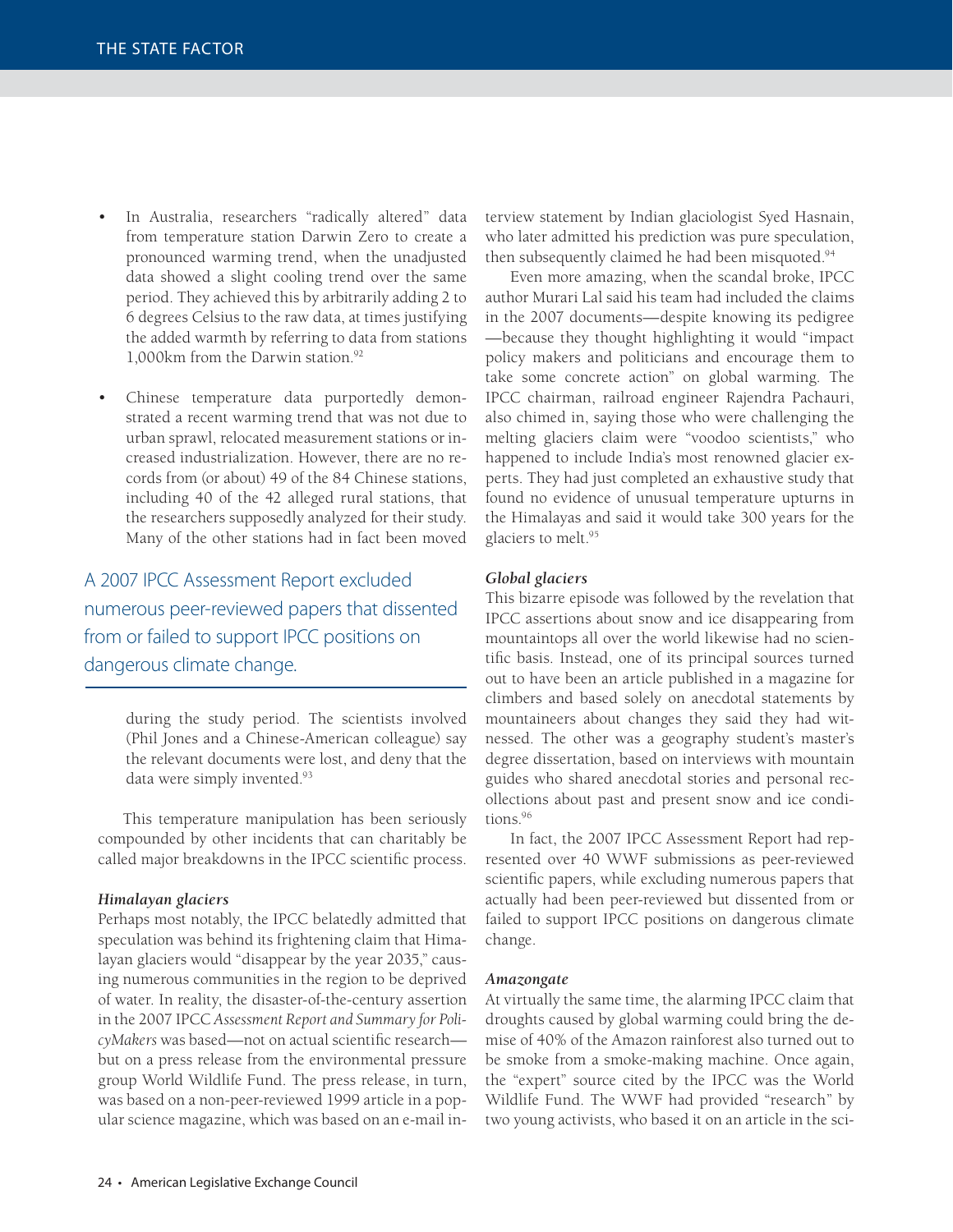ence journal *Nature*; they in turn had neglected to mention that the article was not about rainfall, but about logging and forest burning by humans, and had nothing to do with climate change.<sup>97</sup>

#### *African agriculture*

Yields from rain-fed agriculture could plummet by up to 50% by 2020 in some African countries, proclaimed the IPCC's *Fourth Assessment Report*, its supposedly "gold standard" Synthesis Report, and even chairman Pachauri himself (who often said the yields "would" plummet), UN Secretary-General Ban Ki-moon and dozens of mid-level UN officials. The farming Armageddon claim has been used to convince African villagers that global warming threatens their lives even more than the deadly diseases that have plagued them for millennia.

However, even the experts who wrote and signed off on the 2007 reports knew there was no substance to the claim. Their own models and simulations had found that any declines in grain production by 2020 were "within historical variations," and even the IPCC's worst-case computer model scenarios forecast only a 30% decline by 2080. Other studies had found that increasing rainfall and carbon dioxide levels were actually greening parts of the Sahara Desert, and other climate experts said they found no evidence to support the 2020 horror movie, though none discussed the benefits of droughtresistant biotech crops.

Where did the IPCC "demise of African agriculture" headline come from? The source was an obscure Moroccan academic, writing in a non-peer-reviewed article, about cereal crops in North Africa during drought years, and saying nothing about Sub-Saharan Africa. But because a 50% destruction by 2020 claim better suited the politics of Climategeddon, it became a flagship horror story of 2007.98

Of course, none of this scientific exaggeration, manipulation, fabrication or intimidation disproves the manmade global warming disaster thesis. It doesn't even demonstrate that the entire IPCC process or body of knowledge is erroneous or fraudulent. However, it does demonstrate unprecedented, systemic attitudes, falsifications and problems that need to be examined thoroughly—and rooted out—before IPCC or EPA findings can be allowed to justify draconian regulation of our economies and lives.

It is not simply that these errors and falsifications were carried out, developed by environmental activist groups, permitted or even fostered by the IPCC hierarchy, and hidden from view. The IPCC's false data, analyses, assumptions, and reports were fed into computer models that conjured up hundreds of terrifying disaster scenarios. They formed the basis for countless summaries, press releases, and news stories—and for congressional, EPA, SEC, Interior, EU and UN legislative, regulatory, treaty, subsidy, and spending proposals—as well as actions at the state and local level.<sup>99</sup>

They are being used to justify government actions that will destroy jobs, make government the primary arbiter of employment and energy decisions, roll back civil rights progress, shackle the hopes and dreams of hard-working poor and minority American families, keep Third World families mired in poverty, disease and despair—and perpetrate gross injustices on businesses and families all over the world.

A lucky few will become wealthy and powerful. Their lobbying and connections will enable them to corner markets for renewable energy technologies, subsidies, carbon offsets and emissions trading. Poor, minority, elderly, and blue collar families will be penalized severely.

If we are going to exact such penalties, we need far better proof of planetary disaster than we have now.

The most destitute people on the planet will face literally life-or-death risks.

If we are going to exact such penalties, we need far better proof of planetary disaster than we have now.

#### **Conclusion**

Energy is the Master Resource, the backbone for modern economies and civilization, the foundation for jobs, prosperity, civil rights and environmental justice. In the United States, 85% of all energy is hydrocarbon-based and half of all electricity is generated with coal. We tamper with these energy sources at our peril, and should do so only with solid evidence that tampering is absolutely essential.

Issues of justice and human rights are almost as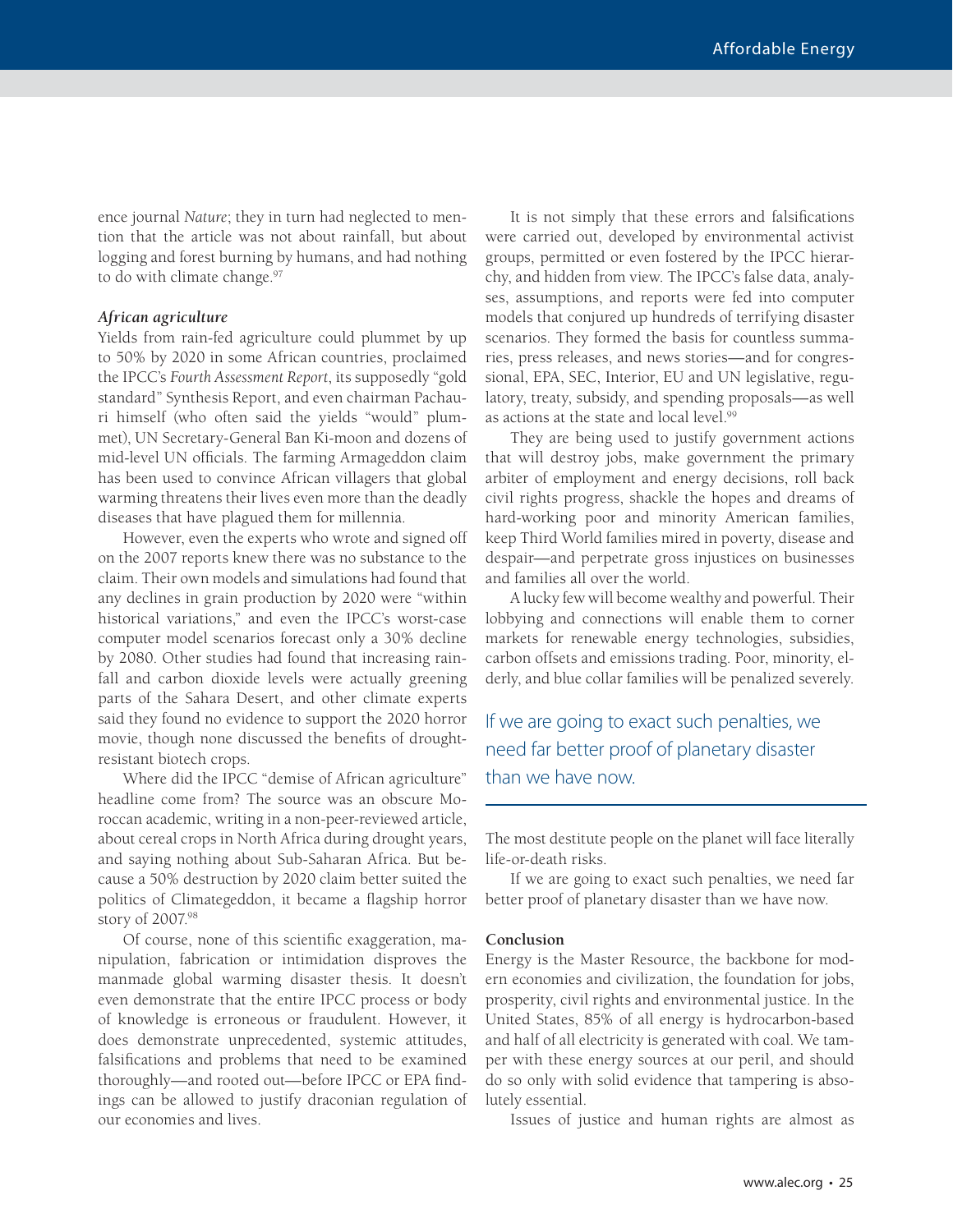complex as Earth's climate and weather systems. They are certainly more complex than suggested by United Nations pronouncements or the Environmental Protection Agency/Congressional Black Caucus "Environmental Justice Tour"—which claim that global warming is the greatest threat facing Africa and America's minority families.

As 165 climate scientists noted in their open letter to UN Secretary-General Ban Ki-Moon on the eve of the Copenhagen summit: "There is no sound reason to impose expensive and restrictive public policy decisions on the peoples of the Earth without first providing convincing evidence that human activities are causing dangerous climate change beyond that resulting from natural causes. Before any precipitate action is taken, we must have solid observational data that recent changes in climate differ substantially from changes observed in the past and are well in excess of normal variations caused by solar cycles, ocean currents, changes in the Earth's orbital parameters and other natural phenomena."100

We do not yet have that convincing evidence and solid observational data. We have no justification for taxing and rationing energy use, and unleashing adverse unintended consequences that will send shockwaves through our economy and society, and adversely affect our civil rights, freedoms, and pursuit of justice and happiness.

It is vital that we protect and manage our Earth and its resources as wise stewards. Do unto others, as we would have them do unto us. And meet the many growing needs of current and future generations, to improve, enrich and safeguard lives, in this nation and the world over.

We must carefully think through how we can achieve these goals, how we can make a difference in the lives of the less fortunate, and create a truly just society. We must not build a new Berlin Wall—a Climate Wall between underprivileged people and the modern, energyrich world.

We cannot have justice without opportunity, or opportunity without energy. We cannot have justice by sharing scarcity and poverty more equally. We cannot help poor nations by penalizing rich nations for their technology and success, or help people achieve the American Dream if our economy is dictated by false science, expensive and unreliable renewable energy, and

overtaxed, overpriced conventional energy.

How can concerned legislators better ensure justice and human rights?

*Trust, but verify,* all claims that we face a planetary climate crisis. Ensure that scientists and institutions engaged in climate research are honest, transparent and accountable—by seeking the input of climate disaster skeptics and other energy and climate experts, and launching investigations by independent analysts, legislative bodies or attorneys-general into questionable behavior, dubious science, potential misuse of taxpayer funding, and possible criminal fraud. Ensure that experts from all perspectives on these energy, economic and climate change debates receive sufficient funding to carry out their work, and provide honest, peer-reviewed studies and recommendations.

#### *Safeguard state budgets*

Oppose (further) funding for the Center for Climate Strategies and other climate activist groups, whose antihydrocarbon initiatives and renewable energy proposals are based on assumptions and assertions that fossil fuel use and carbon dioxide emissions are causing global warming disasters. Examine their funding and alliances, and demand that they provide solid, affirmative proof that the world faces an imminent manmade climate disaster—which their proposed actions would prevent before moving forward on any of their demands.

*Demand and ensure debate* on all matters of climate science, economics and justice. Utilize legislative hearings, town hall meetings, radio and television, articles and other opportunities to compel global warming alarmists and dissenters to defend their methods, findings and recommendations.

*Proceed cautiously and deliberately* on all energy, climate and economic issues. Insist that no legislation or regulation is implemented or imposed before it and the science behind it are fully analyzed, vetted and debated by independent experts and knowledgeable legislators and staffs, who can evaluate scientific and economic claims, objections and likely unintended consequences of the proposals.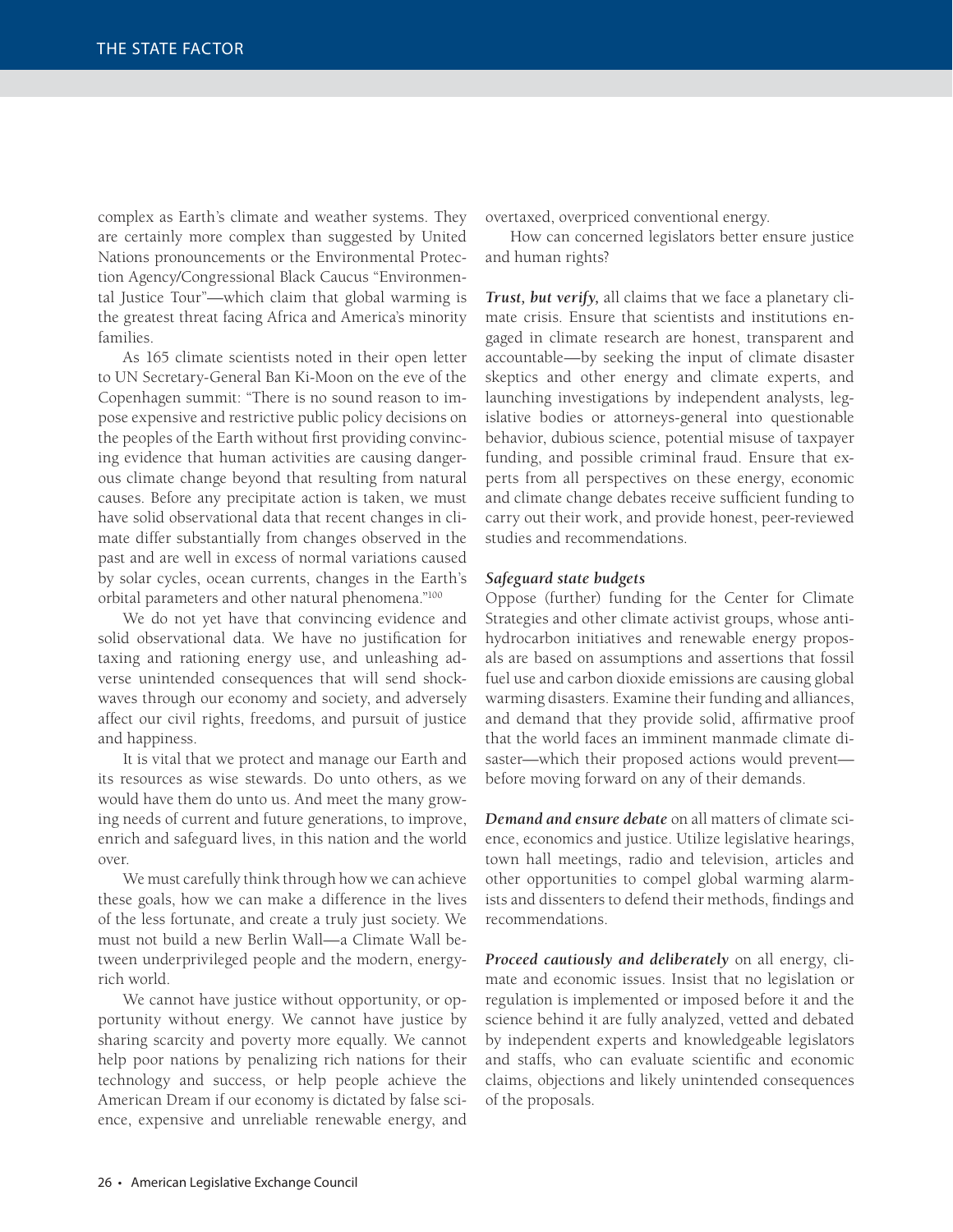#### *Develop conventional energy resources*

Hydrocarbon, nuclear and hydroelectric resources provide 96% of the energy used in America today. They support millions of jobs and generate trillions of dollars of economic benefits and billions in government revenues; moreover our nation's vast untapped resources can be developed safely and responsibly, to generate future energy and jobs, while reducing our reliance on foreign sources. Renewable energy is also important, but it requires constant subsidies and vast lands and raw materials, while adversely affecting wildlife, habitats and other environmental values. Apply the same economic and environmental standards and regulations to all proposed energy generation facilities, whether hydrocarbon, nuclear, hydroelectric, geothermal, biofuel, wind or solar.

#### *Challenge the EPA endangerment decision*

Texas and Virginia have filed lawsuits challenging the U.S. Environmental Protection Agency and the scientific basis for its finding that carbon dioxide emissions endanger human health and welfare. Other states are likely to follow, because regulations, permitting processes and restrictions on emissions will severely impact manufacturing, transportation, employment, economies and revenues, especially in states that rely heavily on oil, coal,

and natural gas. As Texas Attorney General Greg Abbot observed, "EPA outsourced the scientific basis for its greenhouse gas regulation to a scandal-plagued international organization that cannot be considered objective or trustworthy." Legislators should consider weighing in on this issue and recommending that their governors or attorneys general also challenge the EPA decision in court.

Most importantly,

*Understand and defend* the true meaning of justice and human rights: recognizing that there is still no affirmative evidence that we face a manmade global warming catastrophe, and that energy is the foundation for hope and opportunity for both American citizens and Earth's poorest people. There can be no opportunity or justice without abundant, reliable, affordable energy—or if restrictions and taxes on energy raise family and business costs to levels that are not sustainable.

By taking these simple steps, we can restore our Constitutional system, ensure sound science, pursue justice, and safeguard the hopes, dreams and human rights of all people.  $\blacksquare$ 

*Paul Driessen is senior policy advisor for the Committee For A Constructive Tomorrow. Trained in geology, ecology and environmental law, he is an Eagle Scout, civil rights activist and conservationist; author of* Eco-Imperialism: Green Power - Black Death*; editor of* Energy Keepers - Energy Killers: The new civil rights battle*, by Congress of Racial Equality national chairman Roy Innis; and regular commentator on energy, climate change, the environment, and corporate social responsibility and ethics.*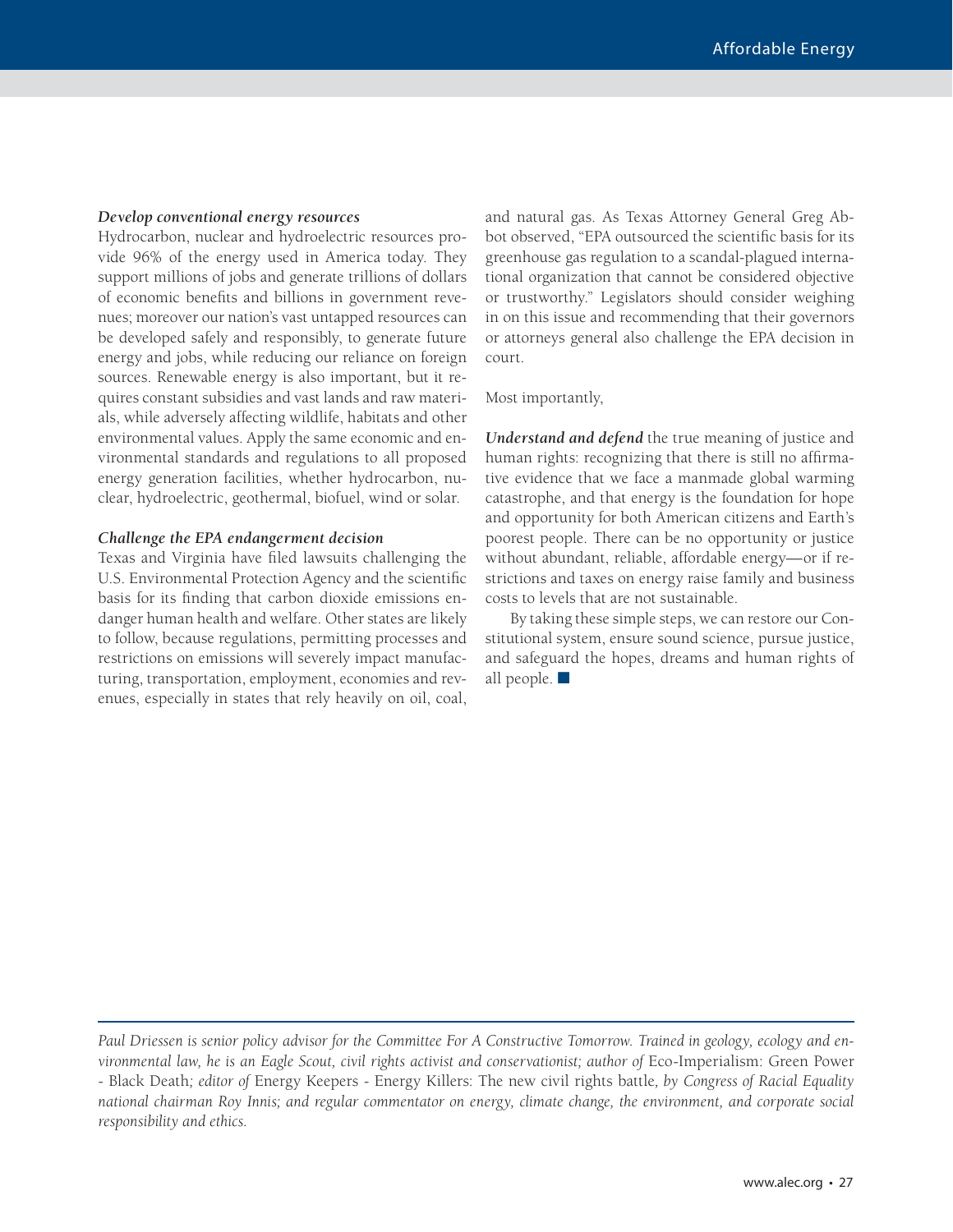#### FOR FURTHER READING

#### **Books and Expert Studies**

Michael Barkley, *Environmental Stewardship in the Judeo-Christian Tradition: Jewish, Catholic and Protestant wisdom on the environment*, Grand Rapids, MI: Acton Institute for the Study of Religion and Liberty (2000).

Paul Driessen, *Eco-Imperialism: Green Power - Black Death*, Bellevue, WA: Free Enterprise Press (2003-2004).

Fagan, Brian, *The Little Ice Age: How climate made history 1300-1850*, New York: Basic Books (2000).

Roy Innis, *Energy Keepers • Energy Killers: The new civil rights battle*, Bellevue, WA: Merril Press (2008).

Richard S. Keen, *Skywatch West: The complete weather guide*, Golden, CO: Fulcrum Publishing (2004). A companion book, Skywatch East, focuses on the Eastern United States.

Nigel Lawson, *An Appeal to Reason: A cool look at global warming*, London: Overlook Duckworth, Peter Mayer Publishers (2007).

S. Fred Singer and Dennis T. Avery, *Unstoppable Global Warming: Every 1,500 years*, New York: Roman & Littlefield Publishers (2007).

Lawrence Solomon, *The Deniers: The world-renowned scientists who stood up against global warming hysteria, political persecution and fraud – and those who are too fearful to do so* (2008).

Roy W. Spencer, *Climate Confusion: How global warming hysteria leads to bad science, pandering politicians and misguided policies that hurt the poor*, New York: Encounter Books (2008).

Joanne Nova, *The Skeptic's Handbook: Strategies and tools for cutting through the red herrings and avoiding the traps about global warming* (2009). Available at http://joannenova.com. au/global-warming.

#### **Useful Websites**

http://www.AllPainNoGain.org Impacts of cap-and-trade legislation

http://www.CFACT.org Committee For A Constructive Tomorrow

http://www.ClimateDepot.com Presenting multiple viewpoints on climate change issues

http://www.CO2science.org/ Center for the Study of Carbon Dioxide and Global Change

http://www.CongressOfRacialEquality.org Congress of Racial Equality

http://www.CopenhagenConsensus.com Bjorn Lomborg: assessment of global health and economic priorities

http://www.CornwallAlliance.org/ Cornwall Alliance for the Stewardship of Creation

http://www.GlobalWarming.org Information on global warming science and economics

http://www.TheGWPF.org Global Warming Policy Foundation

http://icecap.us International Climate and Environmental Change Assessment Project

http://www.ScienceAndPublicPolicy.org Science-based policy on energy, climate and the environment

http://WattsUpWithThat.com/ News and commentary on science and climate change

http://bishophill.squarespace.com/blog/2009/11/20/ climate-cuttings-33 Catalog of Climategate emails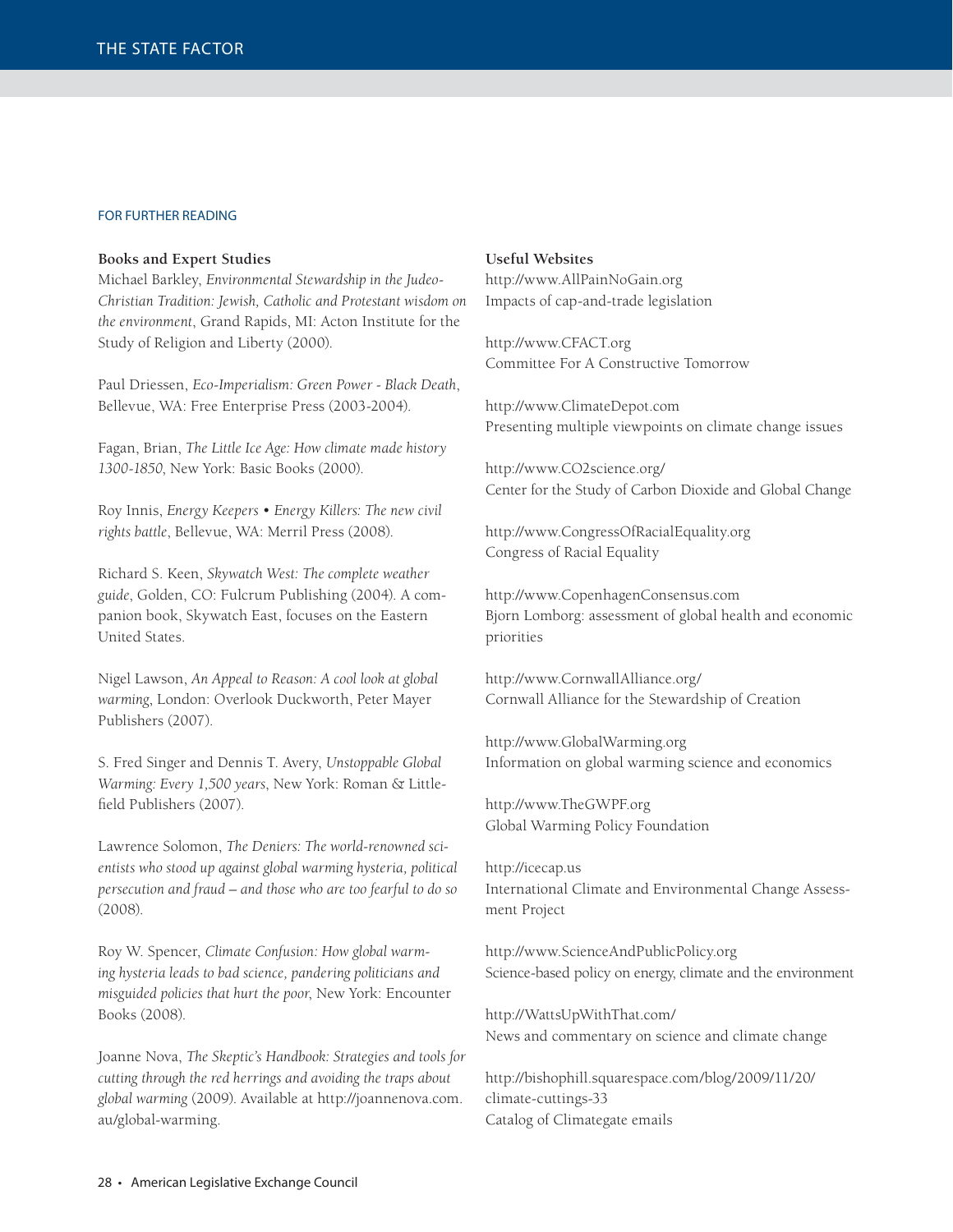#### **ENDNOTES**

1 Roy Innis, "Jim Crow energy policies," Townhall.com, May 15, 2008. Innis is also the author of *Energy Keepers - Energy Killers: The new civil rights battle*, Bellevue, WA: Merril Press, 2007.

2 *Ibid.* 

- 3 "Funny, it doesn't feel like a recovery," *Bloomberg BusinessWeek*, January 18, 2010, page 18; Frank Ahrens, "Black teen unemployment rises to nearly 50 percent," *Washington Post*, December 7, 2009.
- 4 "Economy gives Dems election jitters," *Washington Examiner* editorial, January 10, 2010.
- 5 Peter Coy, Michelle Conlin and Moira Herbst, "The disposable worker," *Bloomberg BusinessWeek*, January 18, 2010, page 32-39.
- 6 Ibid.
- 7 "Funny, it doesn't feel like a recovery," *Bloomberg BusinessWeek,* January 18, 2010.
- 8 George Will, Fiscal liberalism has tarnished California gold, *Washington Post*, January 8, 2010
- 9 Mitch Daniels, "The coming reset in state government," *Wall Street Journal*, September 4, 2009.
- 10 Ibid.
- 11 See *Wall Street Journal* editorial, "The political cover commission," January 21, 2010.
- 12 *Wall Street Journal* editorial, "The audacity of debt," December 16, 2009.
- 13 *Wall Street Journal* and Heritage Foundation, *The Link between Economic Opportunity and Prosperity, The 2010 Index of Economic Freedom*. The United States has fallen from the ranks of "free" economies to the ranks of the "mostly free," along with Belgium, Botswana, Chile, Sweden and the United Kingdom.
- 14 Scott Cendrowski, "What's ahead in the next decade," *Fortune*, January 18, 2010.
- 15 Ben Casselman, "Chevron engineers squeeze new oil from old wells," *Wall Street Journal*, October 9, 2009; Steve LeVine, "Exxon buys a green headache," *Bloomberg BusinessWeek*, December 28, 2009/January 4, 2010; Ben Casselman and Russell Gold, "Drilling tactic unleashes a trove of natural gas – and a backlash," *Wall Street Journal*, January 21, 2010.
- 16 Newt Gingrich and Roy Innis, "Destroying both jobs and energy security," *Investor's Business Daily*, March 4, 2009; Doc Hastings, "Pump up the economy," *Washington Times*, September 2, 2009; "Salazar to toughen US drilling rules," *Wall Street Journal*, January 6, 2009.
- 17 US Departments of Interior, Agriculture and Energy, *Inventory of Onshore Federal Oil and Natural Gas Resources and Restrictions on Their Development*, 2008; Gingrich and Innis, "Destroying both jobs and energy security," op. cit.
- 18 Ben Casselman and Guy Chazan, "Cramped on land, big oil bets at sea," *Wall Street Journal*, January 5, 2009.
- 19 ICF International, *Strengthening Our Economy: The untapped US oil and gas resources*, December 2008. A 2009 American Energy Alliance report estimates that drilling on the Outer Continental Shelf would generate \$8 trillion in economic output and increased GDP, and \$2.2 trillion in government receipts; see also Doc Hastings, "Pump up the economy," *Washington Times*, September 2, 2009.
- 20 National Mining Association, Fast Facts about Coal; National Coal

Council, Coal: America's Energy Future; US Energy Information Administration, "Recoverable Coal Reserves at Producing Mines, Estimated Recoverable Reserves, and Demonstrated Reserve Base by Mining Method," Report No.: DOE/EIA 0584, September 18, 2009.

- 21 Arthur Robinson, "Easy Pickens: More reliable and affordable than wind," *Human Events*, August 19, 2008.
- 22 See Robert Peltier, "Top Plants: Seminole Generating Station, Palatka, Florida," *Power,* October 1, 2009; "Seminole 3 cancelled," Source-Watch.org, December 2009; Mark Steil, "Crucial power lines meant for Big Stone II still and option," Minnesota Public Radio, December 16, 2009.
- 23 Stephen Power, "Salazar to toughen US drilling rules," *Wall Street Journal*, January 6, 2010; "Nantucket wind ride," *Wall Street Journal*  editorial, January 8, 2010.
- 24 Newt Gingrich and Roy Innis, "Destroying both jobs and energy security," *Investor's Business Daily*, March 4, 2009.
- 25 Roy Innis, "Jim Crow energy policies," Townhall.com, May 15, 2008.
- 26 Energy Information Administration, *Annual Energy Outlook 2009*; and "Low-Cost Electricity from Coal," March 2009.
- 27 Brett A. Vassey, President and CEO, Virginia Manufacturers Association, Testimony before US Senate Environment & Public Works Committee, on the "Clean Energy, Jobs and American Power Act," October 28, 2009.
- 28 See eg, Michael Powell, "Gore unveils global warming plan," *Washington Post,* September 19, 2006.
- 29 Environmental Protection Agency, Office of Air and Radiation, press release, "EPA: Greenhouse gases threaten public health and the environment. Science overwhelmingly shows greenhouse gas concentrations at unprecedented levels due to human activity," December 7, 2009.
- 30 Environmental Protection Agency press release, "EPA and Congressional Black Caucus announce joint Environmental Justice Tour," January 22, 2010. The EPA/CBC focus is on protecting "vulnerable" families and communities from climate change and rising energy prices; training more minorities for careers in "clean" energy; and promoting "environmental justice." Its Tour and guiding principles do not address issues raised in this paper, by CORE chairman Roy Innis, or in the Congress of Racial Equality's "Stop the War on the Poor" campaign.
- 31 Andrew Jack, "Gates fears pressure on health aid," *Financial Times*, January 25, 2010.
- 32 In a January 2008 interview with the *San Francisco Chronicle*, presidential candidate Obama said: "Under my plan of a cap-and-trade system, electricity rates would necessarily skyrocket. Coal-power plants, you know, natural gas, you name it, whatever the plants were, whatever the industry was, they would have to retrofit their operations. That will cost money. They will pass that money on to consumers."
- 33 See Gregg Marland, Tom Boden and Robert J. Andres, "National CO2 Emissions from Fossil-Fuel Burning, Cement Manufacture, and Gas Flaring: 1751-2004," Carbon Dioxide Information Analysis Center, Oak Ridge National Laboratory, August 17, 2007.
- 34 Lauer Johnson Research, memorandum to National Rural Electric Cooperative Association, "Research findings on climate change, electricity usage and cost," April 20, 2009; *Louisiana Weekly*, "76% of Blacks want delay on climate legislation until economy recovers,"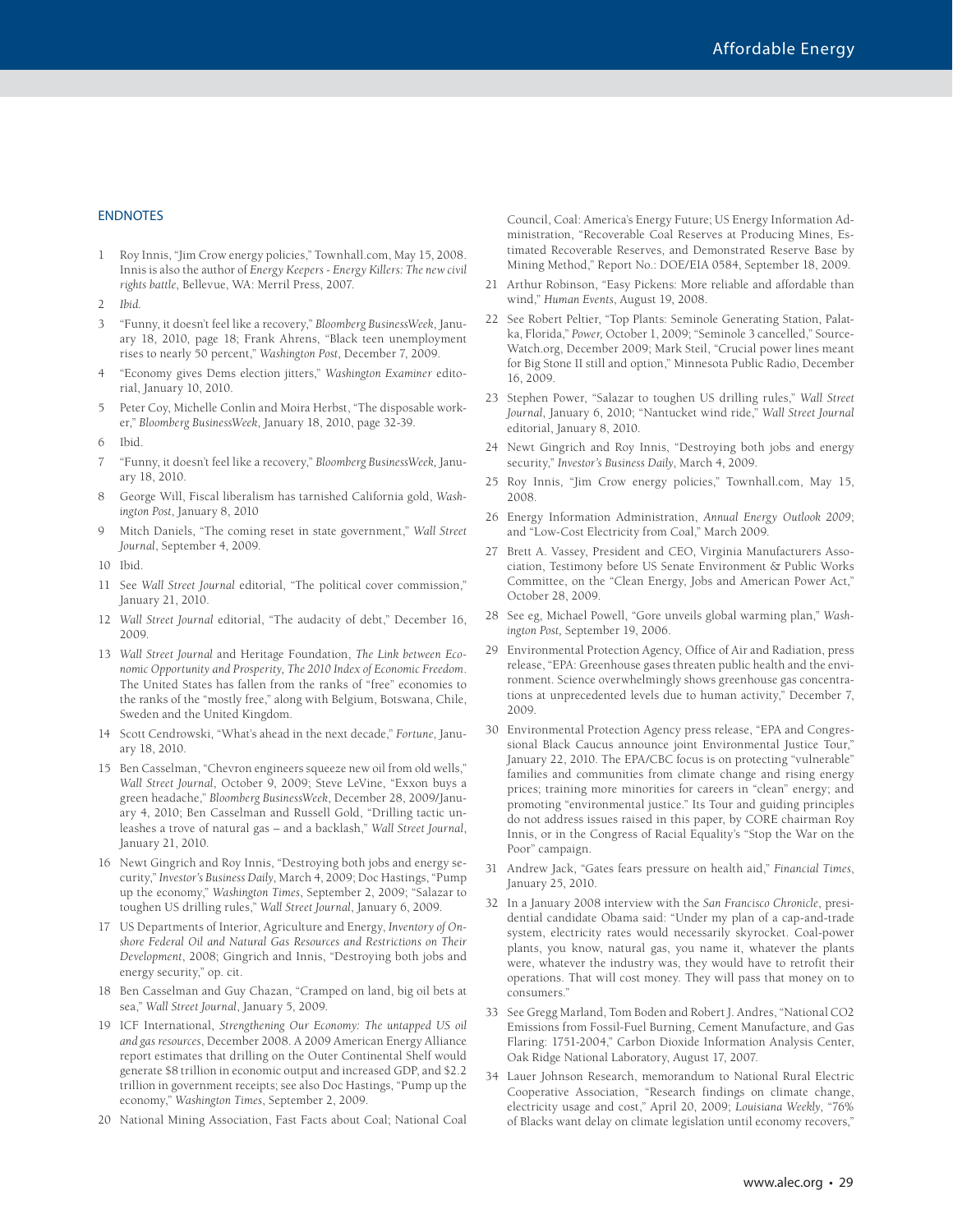July 6, 2009; Deneen Borelli, "Cap-and-trade is a ball and chain for poor Americans," *Washington Examiner*, September 20, 2009.

35 See eg, David Montgomery *et al.*, "Impact on the Economy of the *American Clean Energy and Security Act of 2009* (H.R.2454)," prepared for the National Black Chamber of Commerce by CRA International, May 2009; Warwick McKibbin *et al*., "Consequences of Cap and Trade," Brookings Institution, June 2009; Science Applications International Corporation (SAIC), "Economic Impact of the Waxman-Markey American Clean Energy and Security Act," prepared for National Association of Manufacturers and American Council for Capital Formation, August 2009; Nicolas D. Loris, "CBO Grossly Underestimates Costs of Cap and Trade," The Heritage Foundation, June 22, 2009; Roy Innis and Paul Driessen, "Climate assumptions from another planet," *Investor's Business Daily*, October 15, 2009; Bryan Buckley and Sergey Mityakov of Clemson University, The Cost of Climate Regulation of American Households," prepared for the Marshall Institute, March 2009; Steven Hayward and Kenneth Green, "Waxman-Markey: An exercise in futility," American Enterprise Institute, July 2009.

 See also William Beach, David Kreutzer, Karen Campbell and Ben Lieberman, "Son of Waxman-Markey: More politics makes for a more costly bill" (summarizing results of analysis of climate legislation approved by House Energy and Commerce Committee, prior to its narrow passage by the House of Representatives), May 18, 2009; Science and Public Policy Institute, "State Climate Profiles," examining climate change over time and impacts and costs of climate mitigation measures, 2008-2009, http://scienceandpublicpolicy.org/ state\_climate\_profiles.html

- 36 Senator Kay Bailey Hutchison and Senator Christopher S. Bond, "Democrats' hidden gas tax: Extra \$1 per gallon at the pump will mean all pain, no gain," *The Washington Times*, October 21, 2009.
- 37 *Ibid.*; James Taylor, "120 agriculture groups oppose Waxman-Markey," *Environment & Climate News*, November 2009; James Taylor, "The cap-and-trade Handbook," Heartland Institute, January 12, 2010.
- 38 *Wall Street Journal* editorial, "California cap-and-trade revolt," January 11, 2010.
- 39 Matt Apuzzo and Justin Juozapavicius, "As jobs vanish, factory towns slow to see stimulus," *USA Today*, November 2, 2009.
- 40 David Derbyshire, "Millions face 'stealth tax' on heating bills to subsidise green energy," *Daily Mail*, February 12, 2009; UK Net Guide, "Millions making big sacrifices to pay utilities bills, new research confirms: Warnings of pensioners going hungry in order to heat their homes weren't over-the-top, after all," March 20, 2009.
- 41 "Watchdog rethinks consumer costs for green energy," *London Daily Mail*, January 3, 2010; "Pensioners burn books for warmth," *Metro News,* January 5, 2010.
- 42 Cath Everett, "UK buildings could be pulled down to meet carbon standards," BusinessGreen, January 25, 2010.
- 43 National Housing Federation, "Federation calls for energy market regulation, as quarter of population set to fall into fuel poverty," September 8, 2008.
- 44 Brendan O'Neill, "Panic, little ones, it's the carbon monster," *The Australian*, November 2, 2009.
- 45 Jeffrey Ball, "Hate Calculus? Try counting cow carbon," *Wall Street Journal*, September 18, 2009. The tendency toward mandates and behavior modification, in the name of preventing disastrous climate change, is as apparent at the local level as in Congress and

the EPA. Peter Wilson, "Green police aren't just in Super Bowl ads," *American Thinker*, February 10, 2010, chronicles the activities of the Cambridge, MA, mayor and city council in pondering ordinances that would promote locally grown produce, ban apples from New Zealand, encourage businesses to hire local people who don't have to commute, mandate Vegan Mondays in restaurants, and require that cars be shared rather than privately owned. Stephanie Simon, "Even Boulder finds it isn't easy going green," *Wall Street Journal,*  February 13-14, 2010, explains how this ultra-progressive Colorado city has seen its CO2 emissions rise 27% since 1990, compared to a 15% U.S. average. With voluntary actions "slow to show significant results," even when subsidized by special city taxes, Boulder leaders are now calling for increased regulation of light bulbs, insulation and other matters. Ironically, the city relies almost entirely on a coalfired power plant for its electricity, plus a smattering of wind power, and there is growing resistance to the mandates among local voters.

- 46 Robert E. Grady, "Light cars are dangerous cars," *Wall Street Journal*, May 22, 2009.
- 47 US Securities and Exchange Commission, press release, "SEC issues interpretive guidance on disclosure related to business or legal developments regarding climate change," January 27, 2010; Robert F. Keane, "SEC issues guidance on climate change disclosure," *Investment Advisor*, January 28, 2010; Matt Cover, "SEC ruling requires companies to tell shareholders if climate laws are bad for business," CNSNews.com special, February 1, 2009.
- 48 See Foley & Lardner, "EPA proposes new 'tailoring' rule for greenhouse gases under Clean Air Act," October 5, 2009; Sidley Austin, "EPA proposes to limit expansion of Clean Air Act permit programs to cover only sources that emit 25,000 TPY of greenhouse gases," October 12, 2009.
- 49 See Jeffrey Ball and Charles Forelle, "Business fumes over EPA rule," *Wall Street Journal*, December 7, 2009;
- 50 *Wall Street Journal* editorial, "The new climate litigation," December 28, 2009.
- 51 National Association of Manufacturers press release, "NAM says EPA endangerment finding will hurt manufacturers' competitiveness," December 7, 2009; "Lawsuit and mixed reactions on EPA's endangerment finding," eNewsUSA, December 7, 2009; *Wall Street Journal* editorial, "Killing jobs, Obama-style," December 8. 2009. "At the December 2009 jobs summit, [President Obama] promised to keep working on plans to bankrupt the coal industry," the *Journal*  observed. "When the price of coal goes through the roof, the number of jobs related to coal will go through the floor."
- 52 60 Plus Association, "Comments on proposed endangerment finding for greenhouse gases under the Clean Air Act," June 22, 2009; 60 Plus Association, "Comments on EPA Advance Notice of Proposed Rulemaking on regulating greenhouse gases under the Clean Air Act, November 25, 2008.
- 53 Pew Research Center for People & the Press, "Public's priorities for 2010: Economy, jobs, terrorism," January 25, 2010. Economic, employment and terrorism concerns rated a "top priority" listing for at least 80% of the American public in Pew Research Center's first poll of 2010. Nothing else garnered a #1 ranking by more than 66% of the citizenry. Global warming again came in dead last (#21 of 21), receiving a "top priority" rank from just 28% of the public—down from 38% in 2007.
- 54 Fiona Kobusingye-Boynes, "Africa's real climate crisis," townhall. com.com, July 29, 2009; "Fiona Kobusingye's Africa," globalwarming-arclein.blogspot.com, July 30, 2009; Bram Posthumus, "Africa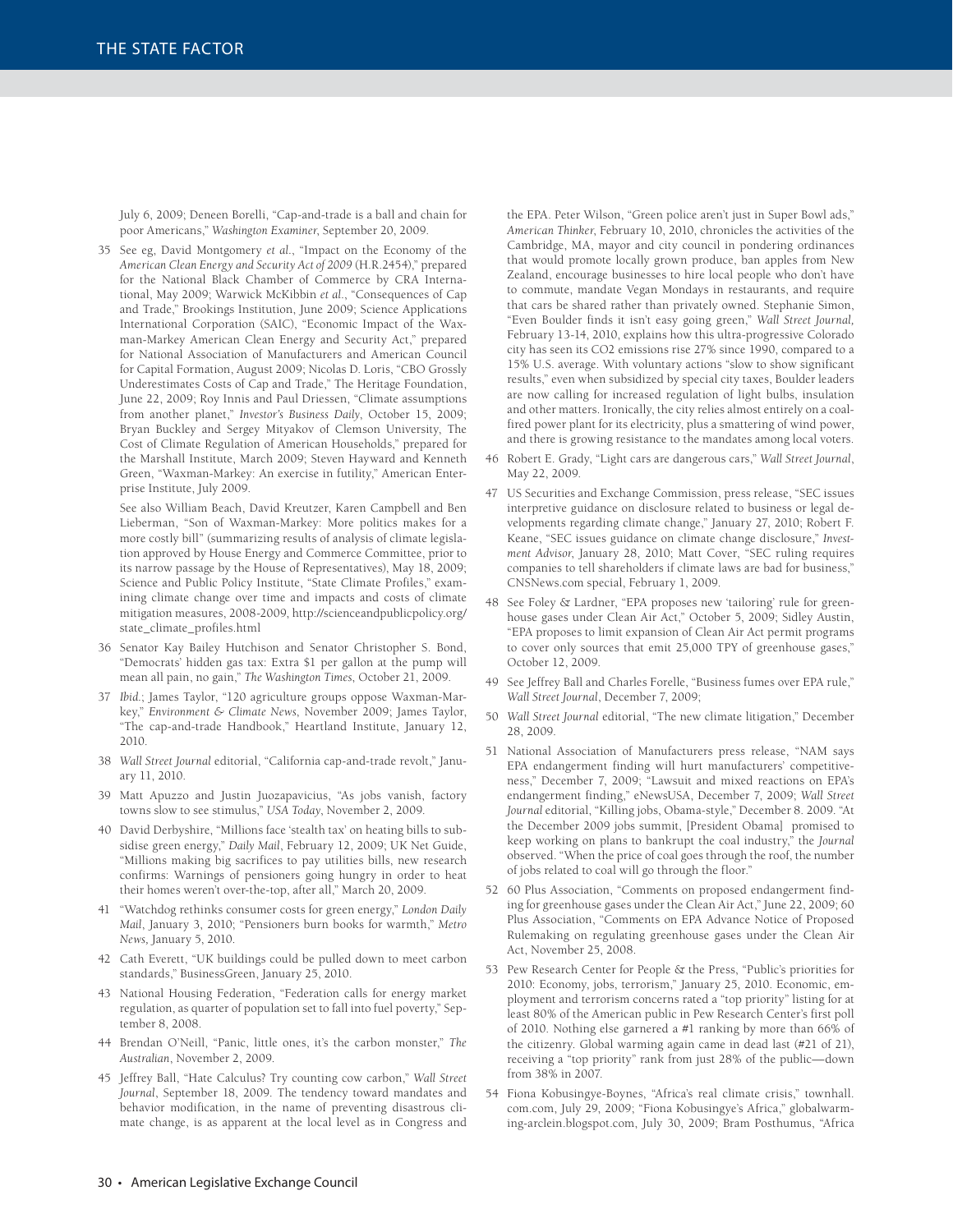and Copenhagen: Quite a mismatch," Radio Nederland Wereldomroep, http://www.rnw.nl/africa/article/copenhagen-and-africaquite-mismatch.

- 55 *Ibid*.
- 56 Bjorn Lomborg, "Time for a smarter approach to global warming," *Wall Street Journal*, December 15, 2009.
- 57 PricewaterhouseCoopers, "The Economic Impacts of the Oil and Natural Gas Industry on the U.S. Economy: Employment, Labor Income and Value Added," prepared for American Petroleum Institute, September 2009.
- 58 Gabriel Calzada Alvarez, Raquel Merino Jara, et al., Study of the effects on employment of public aid to renewable energy sources, Universidad Rey Juan Carlos, March 2009.
- 59 Henry Esteve, "State low-balled cost of green tax breaks," *The Oregonian*, October 31, 2009.
- 60 Gabriel Calzada Alvarez, *et al., op. cit*. See also Robert Bryce, "Let's get real about renewable energy," *Wall Street Journal*, March 6, 2009; Sharon Begley, "We can't get there from here," *Newsweek*, March 23, 2009.
- 61 See for example, Roger Bezdek, "Renewable Energy and Energy Efficiency: Economic drivers for the 21st Century," 2007 (for the American Solar Energy Society). A colleague in the Czech Republic reports that its national power company is concerned that anticipated wind turbine approvals will greatly increase unexpected power surges into the electrical transmission grid, to the point that they threaten the very stability of the grid.
- 62 Whereas ExxonMobil was fined for the deaths of several hundred birds that had landed in open oil sludge barrels, wind energy developers have thus far received no citations, fines or penalties for the deaths of thousands of endangered raptors and tens of thousands of bats and other birds. See Robert Bryce, "Windmills are killing our birds," *Wall Street Journal*, September 8, 2009.
- 63 Lamar Alexander, "Energy 'Sprawl' and the Green Economy," *Wall Street Journal*, September 18, 2009; Robert Foote, "Wind energy input-output audit – Vestas wind turbines," bobfoote.angelfire.com; Iberdrola Renewables, "Big Horn Wind Power Project, overview and details of 200 MW project near Bickleton, WA," 2008.
- 64 Jesse H. Ausubel, "Renewable and nuclear heresies," *International Journal of Nuclear Governance, Economy and Ecology*, Vol. 1, No. 3, 2007.
- 65 Rebecca Smith, "Chinese-made turbines will fill Texas wind farm," *Wall Street Journal*, October 30, 2010. China is fast becoming the world's primary source of wind turbines and solar panels—partly for own use, but principally to sell to Western countries whose wages, environmental restrictions and labor laws price their domestically manufactured turbines and panels out of the marketplace. Turbine maker Vestas has already left Britain, eliminating some 600 "green" jobs. See "China races to invest in green energy," Kit Gillet, *Washington Times*, December 11-12, 2009.
- 66 Arthur Robinson, "Bricks without straw," NewsWithViews.com and Oregon Institute of Science and Medicine, June 22, 2009. Using \$720,000 in stimulus money, the Denver Nature and Science Museum installed photovoltaic panels on its roof. The panels will reduce the museum's electricity bills by roughly 20% but will last only 25 years, whereas it will take 110 years to save enough on those bills to pay for the panels. See Todd Shepherd, Electric bills not on exhibit at Denver Museum of Nature and Science, Independence Institute, February 2009; Paul Driessen, "Taxpayer cash for clunker

ideas," MensNewsDaily.com, August 28, 2009. See also Jeffrey Ball, "Renewable energy: meet the new NIMBYs," *Wall Street Journal*, September 4, 2009.

- 67 Rebecca Smith, "Green battle rages in desert: Mojave protection will would put prime solar-power sites off limits," *Wall Street Journal,*  December 22, 2009; Jeffrey Ball, "Renewable energy: meet the new NIMBYs," *Wall Street Journal*, September 4, 2009; Ben Casselman, "Sierra Club's pro-gas dilemma," *Wall Street Journal*, December 21, 2009.
- 68 See *Wall Street Journal* editorial, "Ethanol's grocery bill," June 2, 2009; Stephen Dinan, "Ethanol policies fuel food-price rise," *Washington Times*, April 9, 2009; *Wall Street Journal* editorial, "Corn Power: Sen. Grassley snuffs out dissent on ethanol subsidies," August 5, 2009; C. Larry Pope, president of Smithfield Foods, letter to *Wall Street Journal* September 12-13, 2009; Edward Felker, "Forests vs. food study worries agriculture chief," *Washington Times*, December 29, 2009.
- 69 Seldon Graham, letter to James F. Wood, Deputy Assistant Secretary of Energy for Fossil Fuel, US Department of Energy, January 14, 2009.
- 70 Knappenberger, Chip, "Climate Impacts of Waxman-Markey (the IPCC-based arithmetic of no gain)," MasterResource free market energy blog, http://masterresource.org/?p=2355.
- 71 In an important February 16, 2010 development, ConocoPhillips, BP and Caterpillar announced that they are pulling out of the US-CAP. While saying the organization has been a pioneer in the climate change debates, they have clearly seen how "Climategate" has shaken the scientific foundation for drastic punitive action against hydrocarbons, and now recognize how badly cap-tax-and-trade, endangerment and other climate actions would hurt their businesses, investors, customers and the communities they serve.
- 72 Joanne Nova, "Climate Money and the Climate Industry: \$79 billion so far – Trillions to come," published by the Science and Public Policy Institute, July 21, 2009. By comparison, ExxonMobil is frequently attacked for giving less than 1/3,400 of this U.S. government amount (\$23 million) over the same period to scientists and public policy organizations that challenge global warming alarmism but also address malaria and other issues. See also Bjorn Lomborg, "The Climate-Industrial Complex," *Wall Street Journal*, May 22, 2009.
- 73 *Wall Street Journal* editorial, "Michael Mann's climate stimulus," January 20, 2010. Asked by Congress to examine Mann's "hockey stick" graph, George Mason University professor of statistics Dr. Edward Wegman concluded that Mann's analytical methods and claim that the 1990s were the "hottest decade in a millennium" cannot be supported. The Wegman commission's full report can be found at: http://www.climateaudit.org/pdf/others/07142006\_Wegman\_Report.pdf.
- 74 Elizabeth Williamson and Paul Glader, "General Electric pursues pot of government stimulus gold," *Wall Street Journal*, November 16, 2009.
- 75 Rebecca Smith, "For Exelon, carbon reductions solve problem, make money," *Wall Street Journal*, October 19, 2009; Bernstein Research, "Exelon: Meeting with management provides insights on CO2 regulation and NRG acquisition," June 10, 2009.
- 76 Rebecca Smith, "Big utility turns bullish on carbon capture, *Wall Street Journal*, December 9, 2009; Guy Chazan, "Locals try sinking plan to store CO2 underground," *Wall Street Journal*, October 6, 2009. Environmentalists are also opposed to using captured CO2 for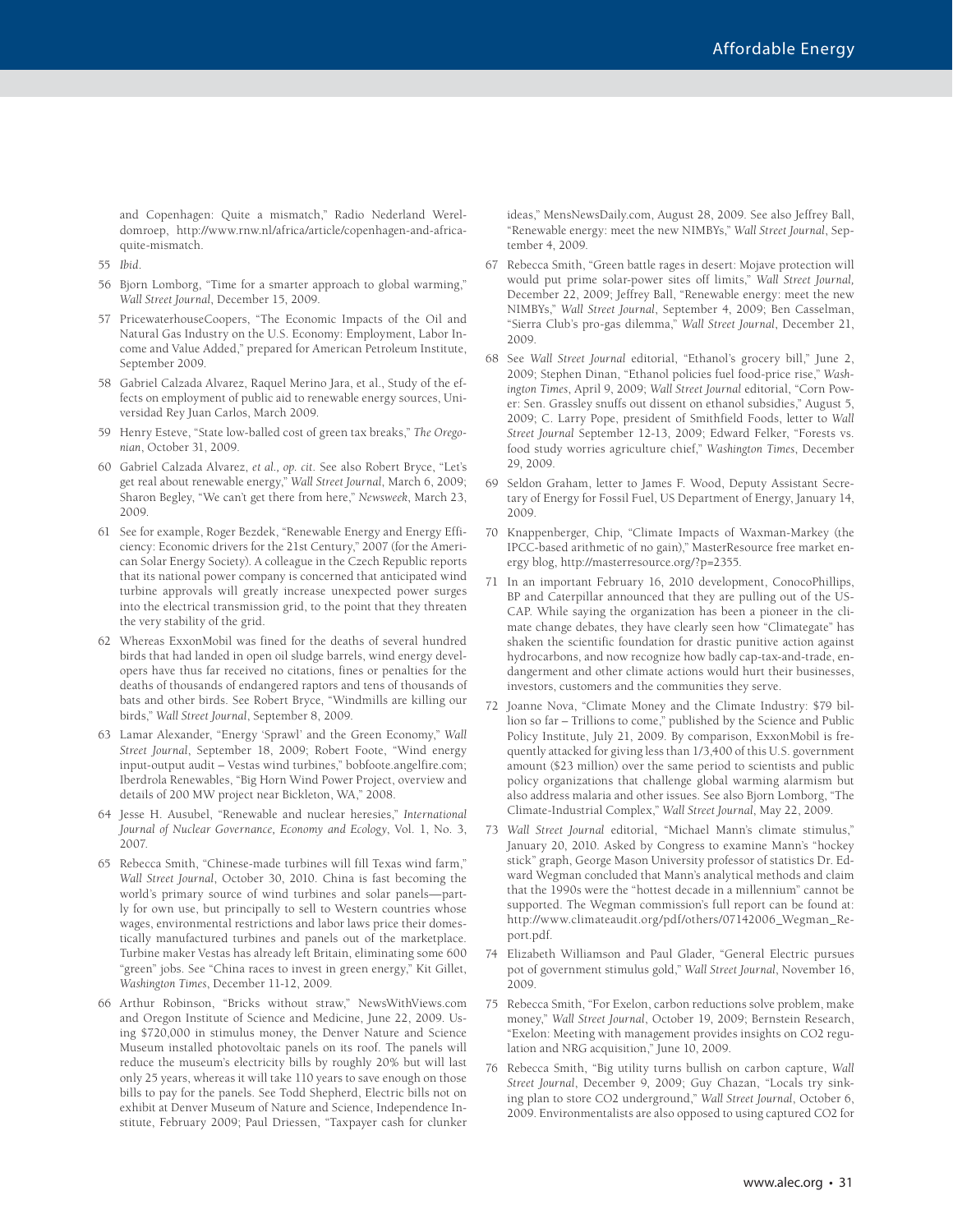oil and gas tertiary recovery operations, as they oppose both of those fuels.

- 77 Gerald Traufetter, "Can climate forecasts still be trusted? Confidence melting away: Doubts grow in climate change debate," ABC News Internet Ventures, January 28, 2010. See also Philip Klotzbach, "Trends in global tropical cyclone activity over the past twenty years (1986-2005)," *Geophysical Research Letters*, Vol. 33, L10805, 2006; Ryan Maue, "Northern Hemisphere tropical cyclone activity," *Geophysical Research Letters*, Vol. 36, L05805, 2009. The 2007 IPCC report has also been implicated in the growing Climategate scandals over incriminating emails, allegedly falsified temperature records and computer models, and conclusions that are not supported by research cited by the IPCC. (See the next section, "Climate science reconsidered.")
- 78 Holman Jenkins, Jr., "The economic uses of Al Gore," *Wall Street Journal*, November 11, 2009.
- 79 Kirsten E. Gillibrand, "Cap-and-trade could be boon to New York," *Wall Street Journal*, October 22, 2009. it was the same Wall Street experts who made billions packaging and repackaging mortgage loans into securities, thus aiding and abetting another complex government-private enterprise that ultimately caused the housing, banking and stock market crisis that continues to imperil Fannie Mac, Freddie Mac, banks, housing and federal solvency.
- 80 H. Josef Hebert, Associated Press, "Smart grid buzz of power industry," *Washington Times*, June 7, 2009. "If you control carbon, you control life," MIT atmospheric scientist Richard Lindzen frequently points out-underscoring the pervasive impacts that cap-and-trade laws, endangerment rules and international climate treaties would have.
- 81 See for example, Peter Alford, "Japanese scientists cool on [manmade global warming] theories," *The Australian*, March 14, 2009; U.S. Senate Environment and Public Works Committee Minority Staff Report, *More Than 700 International Scientists Dissent Over Man-Made Global Warming Claims: Scientists Continue to Debunk "Consensus" in 2008 & 2009*, March 16, 2009 (update); The Oregon Petition Project, sponsored by the Oregon Institute of Science and Medicine (www. oism.org) and launched by Dr. Frederick Seitz, past president of the US National Academy of Sciences and president emeritus of Rockefeller University.
- 82 *Climate Change Reconsidered: The Report of the Nongovernmental International Panel on Climate Change*, Science and Environmental Policy Project and Center for the Study of Carbon Dioxide and Global Change, 2009 (http://www.NIPCCreport.org).
- 83 For background and discussion on these points, see *Climate Change Reconsidered* and the books and websites listed in the Appendix. "All four agencies that track the Earth's temperature—the Hadley Climate Research Unit in Britain, the NASA Goddard Institute for Space Studies in New York, the Christy group at the University of Alabama [Huntsville] and Remote Sensing Systems, Inc. in California—report that it cooled by about 0.7C in 2007. This is the fastest temperature change in the instrumental record, and it puts us back where we were in 1930." Australian geophysicist and astronaut Phil Chapman, "Sorry to ruin the fun, but an ice age cometh," *The Australian*, April 23, 2008.
- 84 As to "consensus," atmospheric scientist Richard Lindzen has noted: "Skepticism is essential to science; consensus is foreign…. Among other things, global warming is such a multifaceted issue that agreement on all or many aspects would be unreasonable."
- 85 Intergovernmental Panel on Climate Change, *Climate Change 2007*

*– The Physical Science Basis*, Contribution of Working Group I to the Fourth Assessment Report of the IPCC, "Chapter 1: Historical Overview of Climate Change Science," page 95 [emphasis added]. Ironically, this is the report that, along with Al Gore and IPCC Chairman Rajendra Pachauri, won the 2007 Nobel Peace Prize, for creating "an ever-broader informed consensus about the connection between human activities and global warming."

- 86 Dr. John Brignell has compiled an extensive list of phenomena and "crises" that have been attributed to global warming or climate change—literally from acne and aggressive weeds, to cannibalism, jellyfish invasions, Scottish spiders, tectonic plate movements and walrus stampedes. ("A complete list of things caused by global warming," Numberwatch.co.uk/warmlist, 2008 and updated frequently.) Some have suggested that the real issue is not manmade climate change, but Mann-made climate change.
- 87 Quoting Daniel Henninger, "Climategate: Science is dying," *Wall Street Journal*, December 3, 2009.
- 88 All the CRU emails were archived on a single backup server, making it easy for someone to find and release selected memos. The ones cited here and numerous other Climategate emails are summarized and linked to the complete email messages at http://bishophill. squarespace.com/blog/2009/11/20/climate-cuttings-33.html.

 See also Patrick J. Michaels, "How to manufacture a climate consensus," *Wall Street Journal*, December 18, 2009; Michael Barone, "Global warming consensus: Garbage in, garbage out," *Washington Examiner*, November 29, 2009; Paul Driessen, "Scaremongers don't need no stinking facts," *Investor's Business Daily*, December 14, 2009.

- 89 Anthony Watts, "Is the US surface temperature record reliable?" Heartland Institute, 2009 and www.SurfaceStations.org.
- 90 Ross McKitrick, "Defects in key climate data are uncovered," *National Post,* October 1, 2009.
- 91 Joseph D'Aleo and E. Michael Smith, "Climategate American style," a segment of a climate change television series by Weather Channel founder John Coleman, on KUSI-TV, San Diego.
- 92 Willis Eschenbach, "The smoking gun at Darwin Zero," December 20, 2009, and subsequent discussions, posted on WattsUpWithThat. com and other websites. It appears that NASA's Goddard Institute for Space Studies (James Hansen's laboratory at Columbia University) played a lead role in "correcting" the Aussie temperature data.
- 93 Fred Pearce, "Strange case of moving weather posts and a scientist under siege," *The Guardian*, February 1, 2010; and "Leaked climate change emails scientist hid data flaws," *The Guardian*, February 2, 2010. Interestingly, Mr. Pearce and *The Guardian* for years were among Europe's shrillest voices in support of global warming disasters.
- 94 Jonathan Leake and Chris Hastings, "IPCC mislead world over Himalayan glacier meltdown," *The Times* (London), January 17, 2010; Gerald Traufetter, "Can climate forecasts still be trusted? Confidence melting away," ABC News Internet Ventures, January 28, 2010; F. William Engdahl, "Glacier Meltdown: Another Scientific Scandal Involving the IPCC Climate Research Group," *Global Research*, January 27, 2010. The Times reported that India's top glaciologists called Hasnain's claims about imminent glacial meltdown "inherently ludicrous."
- 95 David Rose, "Glacier scientist: I knew data hadn't been verified," *London Daily Mail*, January 24, 2010; Dominic Lawson, "So all those climate revelations were a dastardly foreign plot," *The Independent,*  February 2, 2010. India also announced that it can no longer trust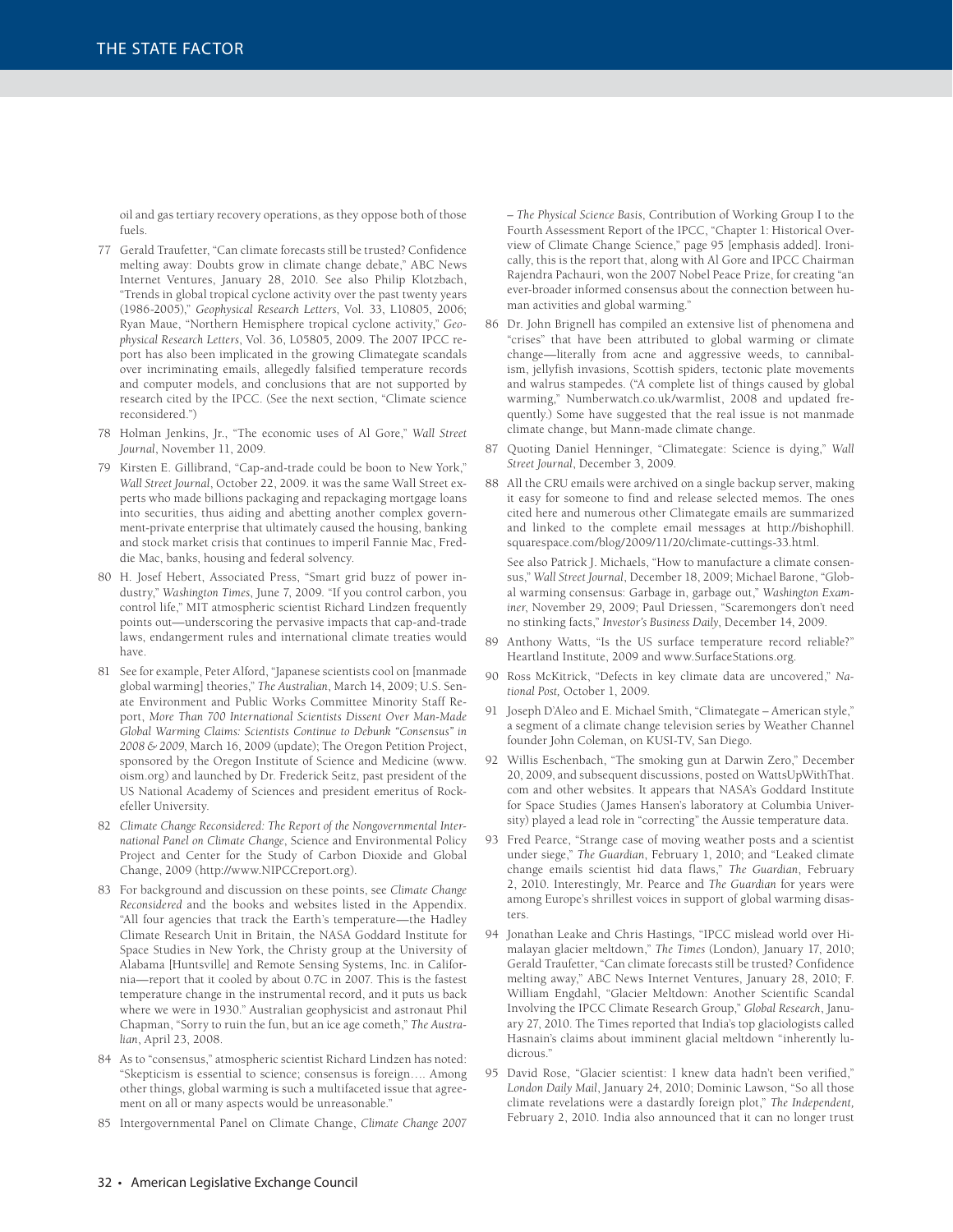the IPCC on these critical scientific, energy and economic issues, and is forming an "Indian IPCC" to provide additional or alternative analyses and recommendations.

- 96 Richard Gray and Rebecca Lefort, "IPCC Based Claims On Student Dissertation And Magazine Article," *The Sunday Telegraph*, January 31, 2010. See also Dean Nelson, "India to pull out of IPCC," *The Telegraph*, February 4, 2010.
- 97 Jonathan Leake, "UN climate panel shamed by bogus rainforest claim," *Sunday Times* (London), January 31, 2009. It has also been revealed that the IPCC incorrectly reported that over half of the Netherlands is below sea level, and thus at grave risk from rising sea levels caused by global warming. The correct figure is one-quarter of the Dutch nation, a figure that the IPCC could easily have obtained from the Dutch government. See Richard Gray and Ben Leach, "The never-ending scandal: New list of errors in IPCC report," *Sunday Telegraph*, February 7, 2010.
- 98 See Jonathan Leake, "Africagate: Top British scientist says UN panel is losing credibility," *The Sunday Times* (London), February 7, 2009; Richard North, "And now for Africagate," EUReferendum, February 7, 2010; Richard North, "A wolf in sheep's clothing," EUReferendum, February 10, 2010. And yet, despite the collapsing case for imminent disaster, the United Nations has recently announced the formation of a high-level panel to design and oversee a \$100-billion annual fund for financing "climate mitigation and adaptation" in poor countries, with an emphasis on rising seas, weather extremes (floods and droughts) and renewable energy.
- 99 A number of state governments have adopted what critics call "prefab global warming prevention advice" developed by the Center for Climate Strategies, a Washington, D.C. climate activist group that uses taxpayer and foundation funds to lobby governors to accept their proposals for sharply reducing hydrocarbon use and emissions. See Paul Chesser, "Anti-warming scam at work in NY," *New York Post*, February 9, 2010. Others have argued: "The only place where CO2 causes temperature increase is in the doctored computer models of the CRU and IPCC. People involved in Climategate also controlled key chapters of the IPCC reports, including those on atmospheric composition; paleoclimate (reconstruction of past climate); computer models; and the Summary for PolicyMakers." Timothy F. Ball, "The climate scandal has diverted attention from the climate scandal," CanadaFreePress.com, December 1, 2009.
- 100 Syun-Ici Akasofu, Timothy F. Ball, Ahmed Boucenna, Robert M. Carter, *et al*., Open letter to UN Secretary-General, December 8, 2009, posted at www.CopenhagenClimateChallenge.org.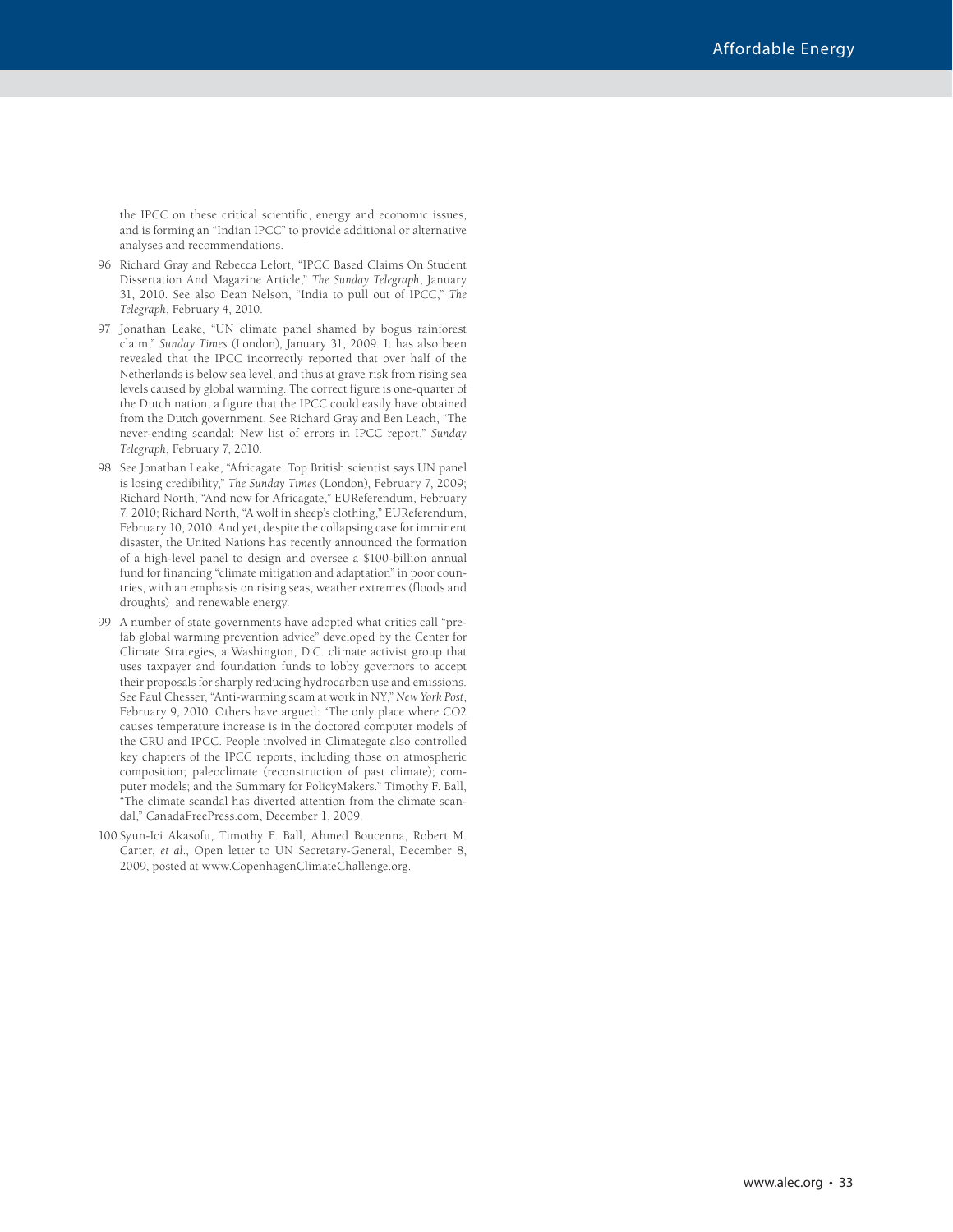NOTES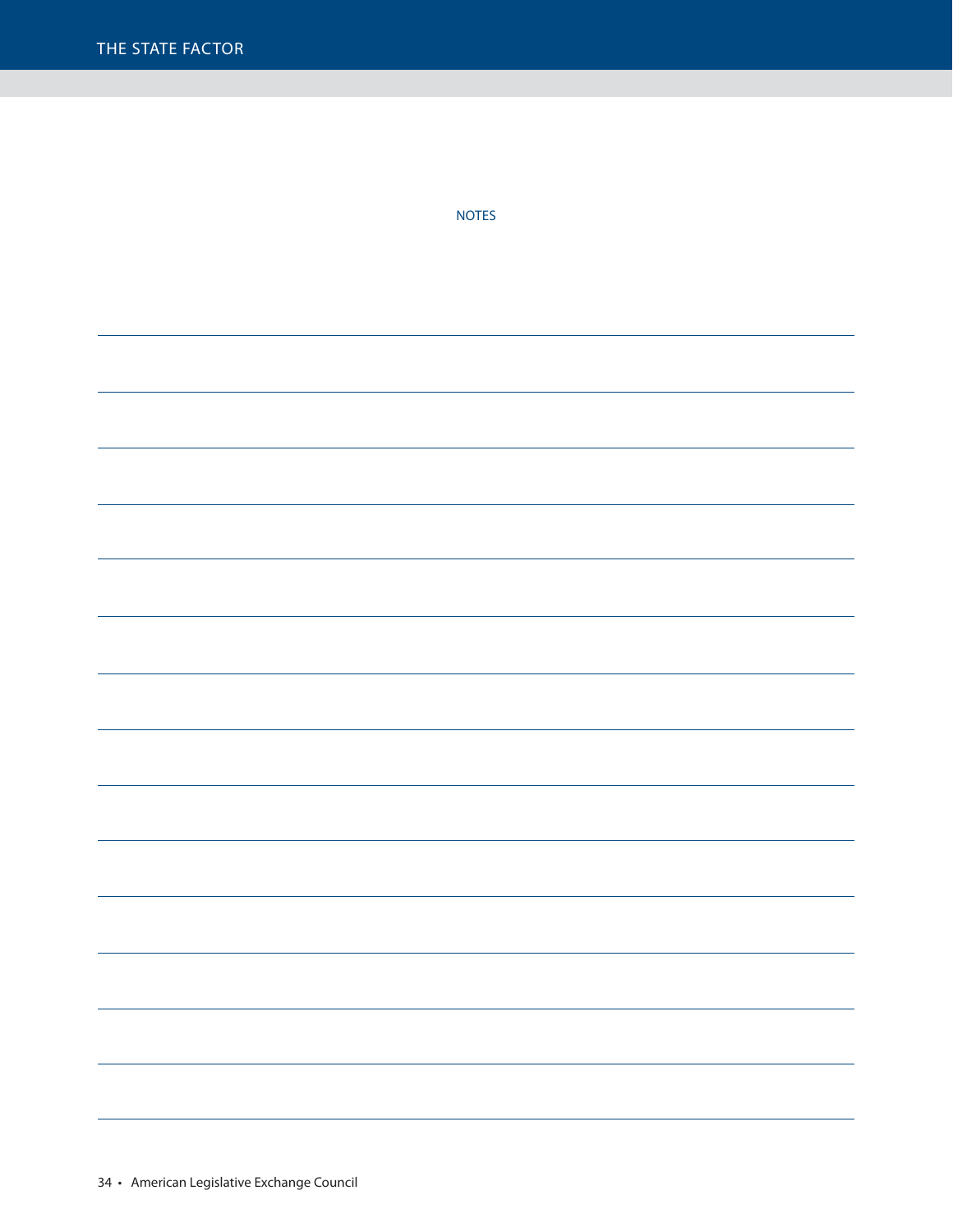| <b>NOTES</b> |
|--------------|
|              |
|              |
|              |
|              |
|              |
|              |
|              |